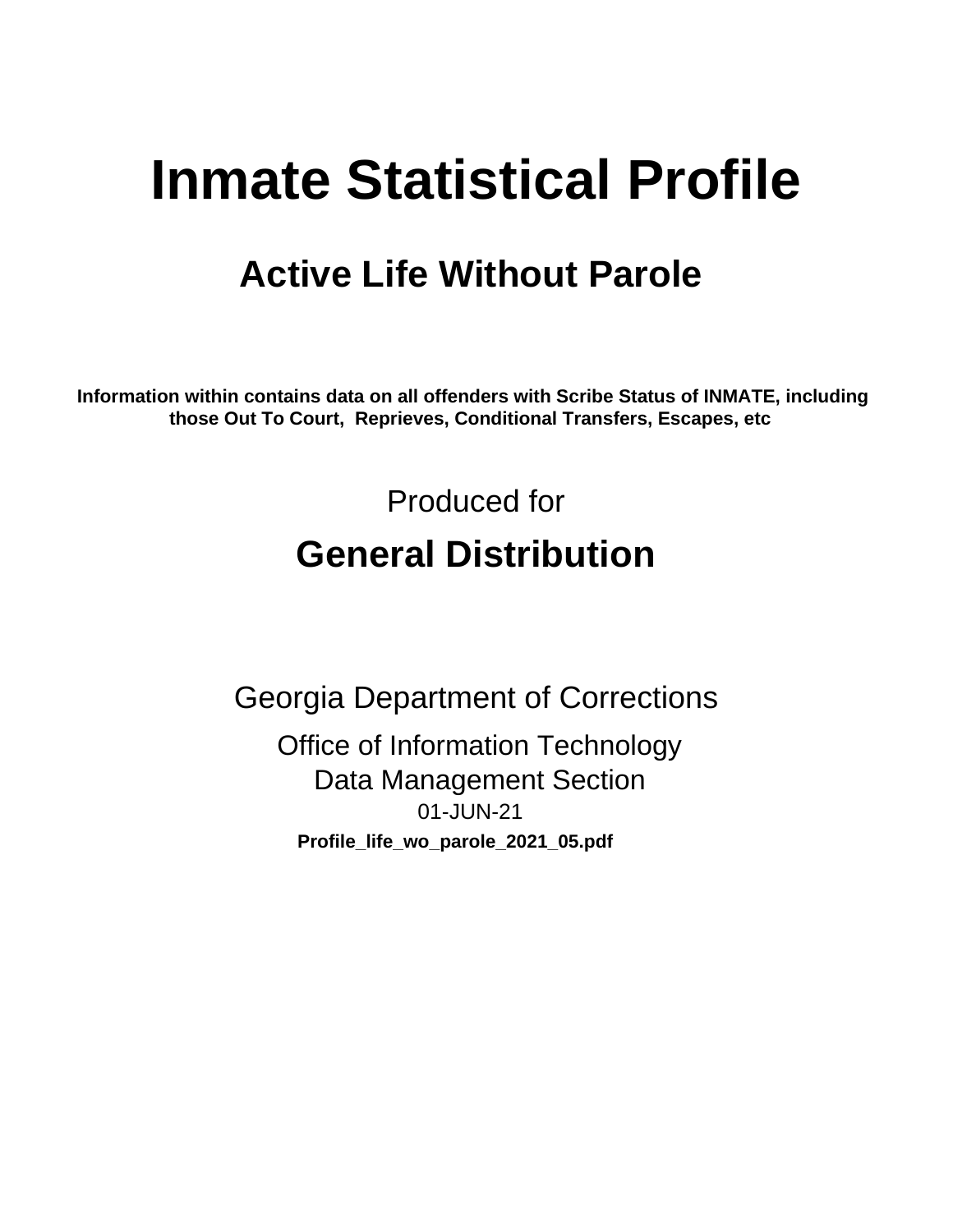## **Inmate Statistical Profile 01-JUN-21**

Contents

**Active Life Without Parole** 

Produced for **General Distribution** 

## **Table of Contents**

|    | <b>Demographic information</b>                                        |
|----|-----------------------------------------------------------------------|
|    | 4 Current age, broken out in ten year age groups                      |
|    | 5 Race group                                                          |
|    | 6 Marital status, self-reported at entry to prison                    |
|    | 7 Number of Inmates with Dependents, self-reported at entry to prison |
|    | 8 Religious affiliation, self-reported at entry to prison             |
|    | 9 Home county - self-reported at entry to prison                      |
|    | 13 Employment status before prison, self-reported at entry to prison  |
|    | 14 Age at admission                                                   |
|    | 16 Height, measured at entry to prison                                |
|    | 17 Weight, measured at entry to prison                                |
|    | 18 Military service                                                   |
|    | <b>Correctional information</b>                                       |
|    | 19 Type of admission to prison                                        |
|    | 20 Current / last supervision level                                   |
|    | 21 Current / last institution type                                    |
|    | 22 Institution type - transitional centers                            |
|    | 23 Institution type - county prisons                                  |
|    | 24 Institution type - state prisons                                   |
|    | 25 Institution type - private prisons                                 |
|    | 26 Institution type - inmate boot camp                                |
|    | 27 Number of disciplinary reports                                     |
|    | 28 Number of transfers                                                |
|    | 29 Number of escapes                                                  |
|    | 30 Time served in current (or last) institution                       |
|    | Educational, psychological and physical information                   |
| 31 | Highest grade level attained                                          |
|    | 32 Culture fair IQ scores                                             |
|    | 33 Wide Range Achievement Test (WRAT) reading score                   |
|    | 34 Wide Range Achievement Test (WRAT) math score                      |
|    | 35 Wide Range Achievement Test (WRAT) spelling score                  |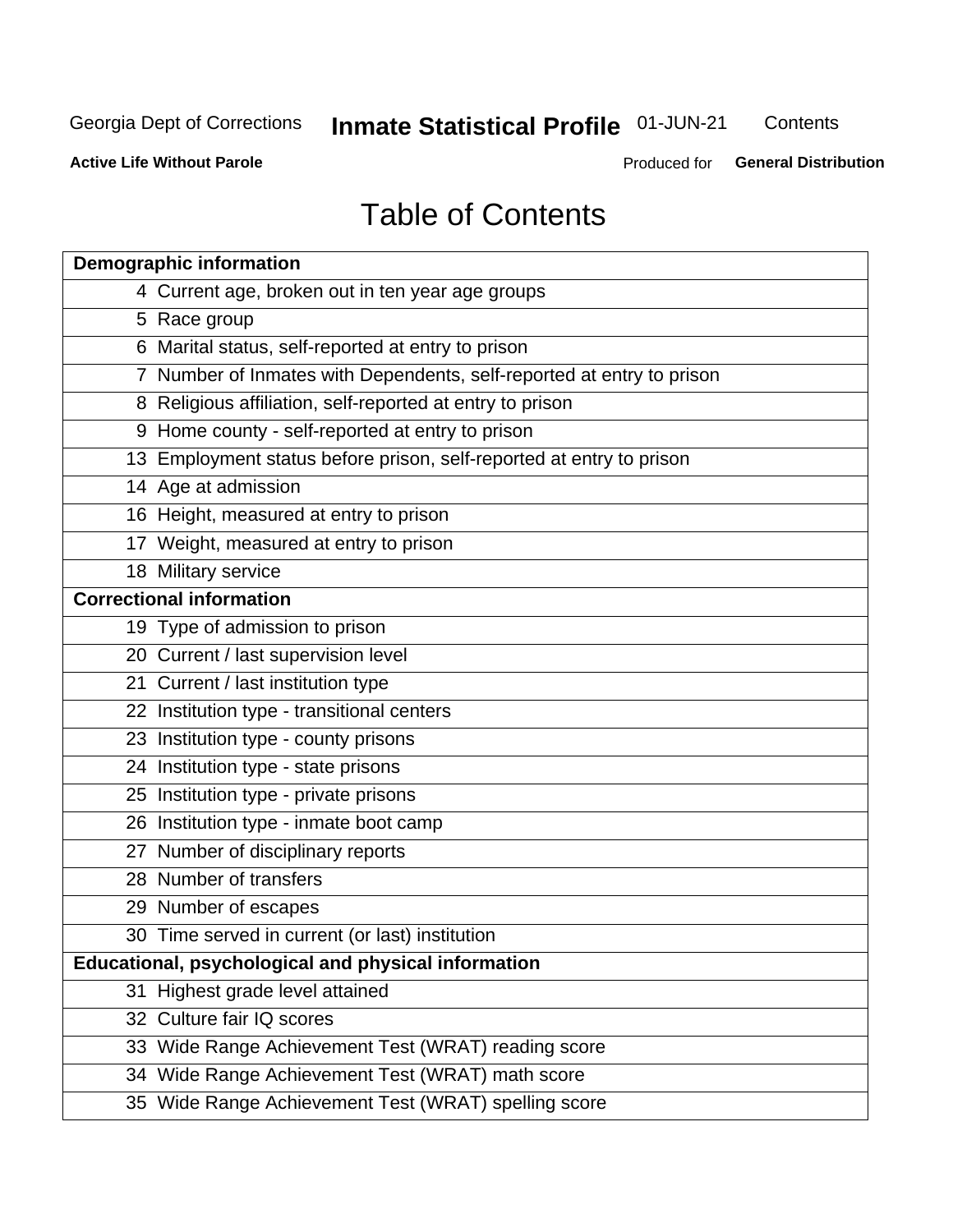## **Inmate Statistical Profile 01-JUN-21**

Contents

**Active Life Without Parole** 

Produced for General Distribution

## **Table of Contents**

| Educational, psychological and physical information              |
|------------------------------------------------------------------|
| 36 Current / last mental health treatment level                  |
| 37 PULHESDWIT medical scale - 'P' overall condition ('P'hysical) |
| 38 PULHESDWIT medical scale - 'U' upper body                     |
| 39 PULHESDWIT medical scale - 'L' lower body                     |
| 40 PULHESDWIT medical scale - 'H' hearing                        |
| 41 PULHESDWIT medical scale - 'E' vision                         |
| 42 PULHESDWIT medical scale -'S' psychiatric                     |
| 43 PULHESDWIT medical scale - 'D' dental                         |
| 44 PULHESDWIT medical scale - 'W' work ability                   |
| 45 PULHESDWIT medical scale - 'I' impairment                     |
| 46 PULHESDWIT medical scale - 'T' transportability               |
| <b>Crimes and criminal history information</b>                   |
| 47 Number of prior Georgia incarcerations                        |
| 48 Prison sentence in years                                      |
| 49 Primary offense, broken out into felonies vs misdemeanors     |
| 50 Primary offense, broken out into six broad crime categories   |
| 51 Primary offense, detailed offense code                        |
| 52 County of conviction of primary offense                       |
| 56 Circuit of conviction of primary offense                      |
| 58 Years served (jail + prison) in this incarceration            |
| <b>Medical information</b>                                       |
| 59 Results of most recent HIV test                               |
| 60 Results of most recent tuberculosis test                      |
| 61 Results of most recent syphilis test                          |
| 62 Results of most recent Hepatitis-C test                       |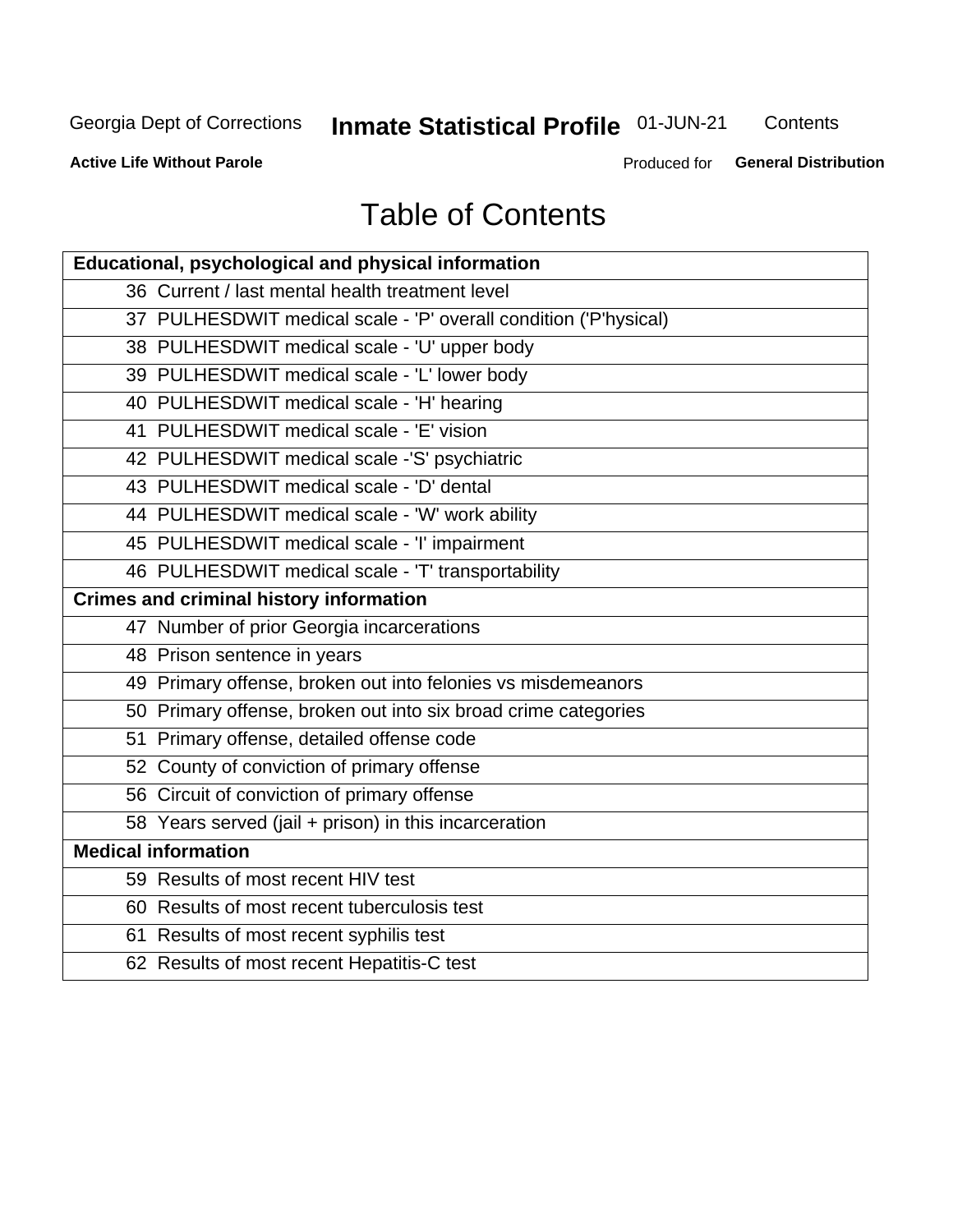### **Active Life Without Parole**

### Produced for General Distribution

## Current age, broken out in ten-year age groups

COL % - percent each COUNT is of its particular column

|                          |              | <b>Male</b> |         | <b>Female</b>   |          |          | <b>Total</b> |        |
|--------------------------|--------------|-------------|---------|-----------------|----------|----------|--------------|--------|
| <b>Current Age</b>       | <b>Count</b> | Col %       | Row %   | <b>Count</b>    | Col %    | Row %    | <b>Total</b> | Col %  |
| <b>Teens (1-19)</b>      |              | $0.06\%$    | 100.00% |                 |          |          |              | 0.06%  |
| <b>Twenties (20-29)</b>  | 196          | 12.34%      | 96.08%  | 8               | 13.79%   | $3.92\%$ | 204          | 12.39% |
| Thirties (30-39)         | 438          | 27.58%      | 95.84%  | 19              | 32.76%   | 4.16%    | 457          | 27.76% |
| <b>Forties (40-49)</b>   | 423          | 26.64%      | 95.49%  | 20 <sub>1</sub> | 34.48%   | 4.51%    | 443          | 26.91% |
| <b>Fifties (50-59)</b>   | 333          | 20.97%      | 97.94%  |                 | 12.07%   | $2.06\%$ | 340          | 20.66% |
| <b>Sixties (60-69)</b>   | 164          | 10.33%      | 97.62%  | 4               | $6.90\%$ | 2.38%    | 168          | 10.21% |
| Seventy + (70 and above) | 33           | 2.08%       | 100.00% |                 |          |          | 33           | 2.00%  |
| <b>Total Reported</b>    | 1,588        | 100%        | 96.48%  | 58              | 100%     | 3.52%    | 1,646        | 100%   |

| <b>Not Reported</b>  |      |     |      |
|----------------------|------|-----|------|
| <b>Total</b><br>Cror | ,588 | -58 | ,646 |

| Mean<br>(average)    | 44.00 | 41.52 | 43.91 |
|----------------------|-------|-------|-------|
| Median (middle)      |       | 40.5  | 43    |
| Mode (most frequent) | 40    |       | 40    |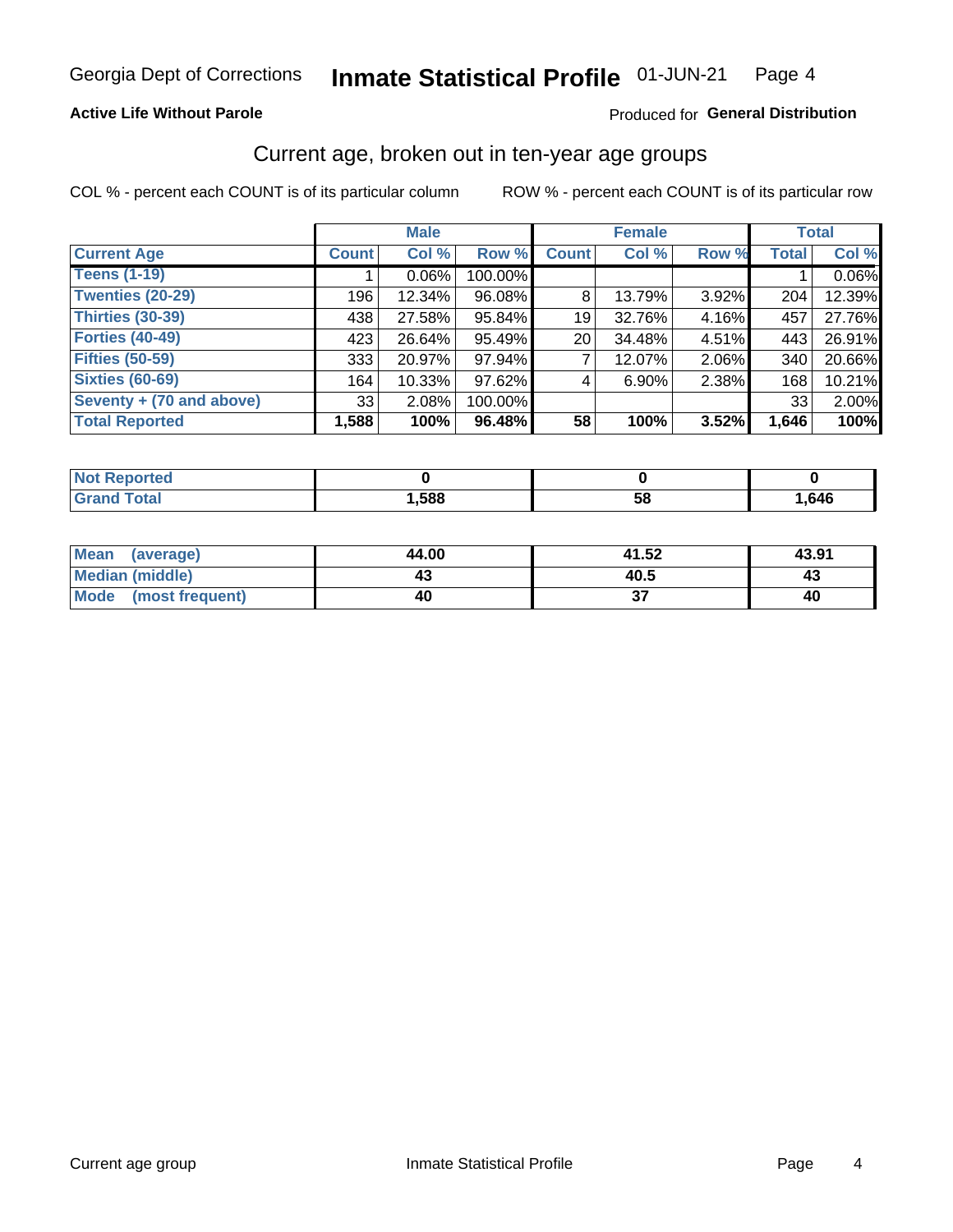#### **Inmate Statistical Profile 01-JUN-21** Page 5

### **Active Life Without Parole**

Produced for General Distribution

## Race group

COL % - percent each COUNT is of its particular column

|                       |                        |              | <b>Male</b> |         |                    | <b>Female</b> |       |                  | <b>Total</b> |  |
|-----------------------|------------------------|--------------|-------------|---------|--------------------|---------------|-------|------------------|--------------|--|
|                       | <b>Race Group</b>      | <b>Count</b> | Col %       |         | <b>Row % Count</b> | Col %         | Row % | <b>Total</b>     | Col %        |  |
|                       | <b>White</b>           | 335          | 21.10%      | 94.10%  | 21                 | 36.21%        | 5.90% | 356 <sub>1</sub> | 21.63%       |  |
| $\mathbf{2}$          | <b>Black</b>           | 1.214        | 76.45%      | 97.20%  | 35                 | 60.34%        | 2.80% | 1,249            | 75.88%       |  |
| 6                     | <b>Asian</b>           | 6            | .38%        | 100.00% |                    |               |       | 6                | .36%         |  |
| 10                    | <b>Hispanic</b>        | 32           | 2.02%       | 94.12%  | ◠                  | 3.45%         | 5.88% | 34               | 2.07%        |  |
| 12 <sup>1</sup>       | <b>Native American</b> |              | .06%        | 100.00% |                    |               |       |                  | .06%         |  |
| <b>Total Reported</b> |                        | 1,588        | 100%        | 96.48%  | 58                 | 100%          | 3.52% | 1,646            | 100%         |  |

| <b>rtea</b>       |      |    |      |
|-------------------|------|----|------|
| $F \sim 4 \sim 7$ | ,588 | 58 | .646 |

| M | - - - |  |
|---|-------|--|
|   |       |  |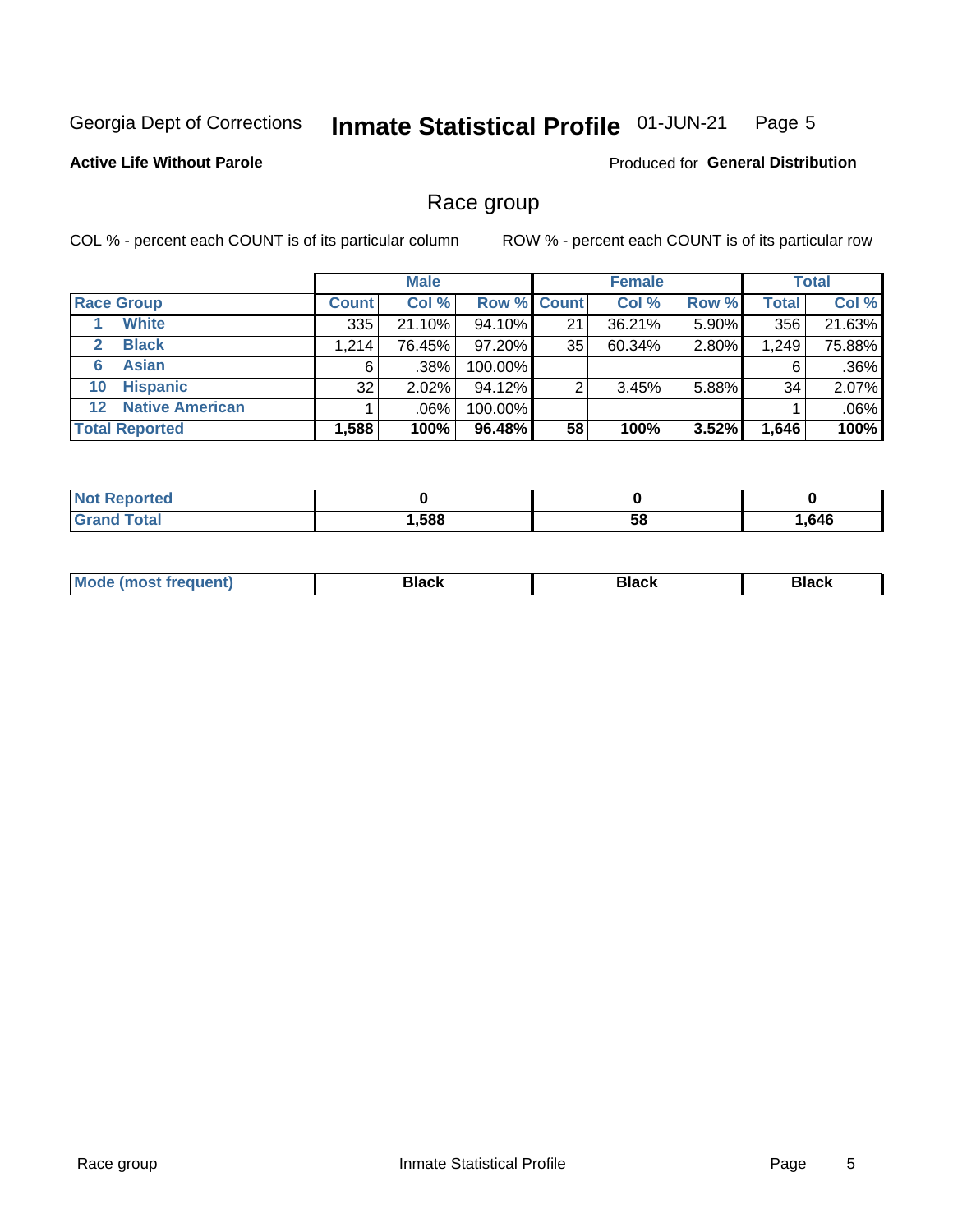#### Inmate Statistical Profile 01-JUN-21 Page 6

### **Active Life Without Parole**

### Produced for General Distribution

## Marital status, self-reported at entry to prison

COL % - percent each COUNT is of its particular column

|                            | <b>Male</b>  |          |        |              | <b>Female</b> | <b>Total</b> |              |        |
|----------------------------|--------------|----------|--------|--------------|---------------|--------------|--------------|--------|
| <b>Marital Status</b>      | <b>Count</b> | Col %    | Row %  | <b>Count</b> | Col %         | Row %        | <b>Total</b> | Col %  |
| <b>Unknown</b><br>$\bf{0}$ | 20           | $1.26\%$ | 95.24% |              | 1.72%         | 4.76%        | 21           | 1.28%  |
| <b>Divorced</b><br>D       | 120          | 7.56%    | 96.77% | 4            | 6.90%         | 3.23%        | 124          | 7.53%  |
| <b>Married</b><br>М        | 210          | 13.22%   | 95.02% | 11           | 18.97%        | 4.98%        | 221          | 13.43% |
| <b>Separated</b><br>S.     | 47           | $2.96\%$ | 88.68% | 6            | 10.34%        | 11.32%       | 53           | 3.22%  |
| <b>Unmarried</b><br>U      | 1,152        | 72.54%   | 97.46% | 30           | 51.72%        | 2.54%        | 1,182        | 71.81% |
| <b>Widow</b><br>W          | 39           | $2.46\%$ | 86.67% | 6            | 10.34%        | 13.33%       | 45           | 2.73%  |
| <b>Total Reported</b>      | 1,588        | 100%     | 96.48% | 58           | 100%          | 3.52%        | 1,646        | 100%   |

| <b>Not Reported</b> |      |    |      |
|---------------------|------|----|------|
| <b>Total</b>        | ,588 | ວດ | .646 |

|--|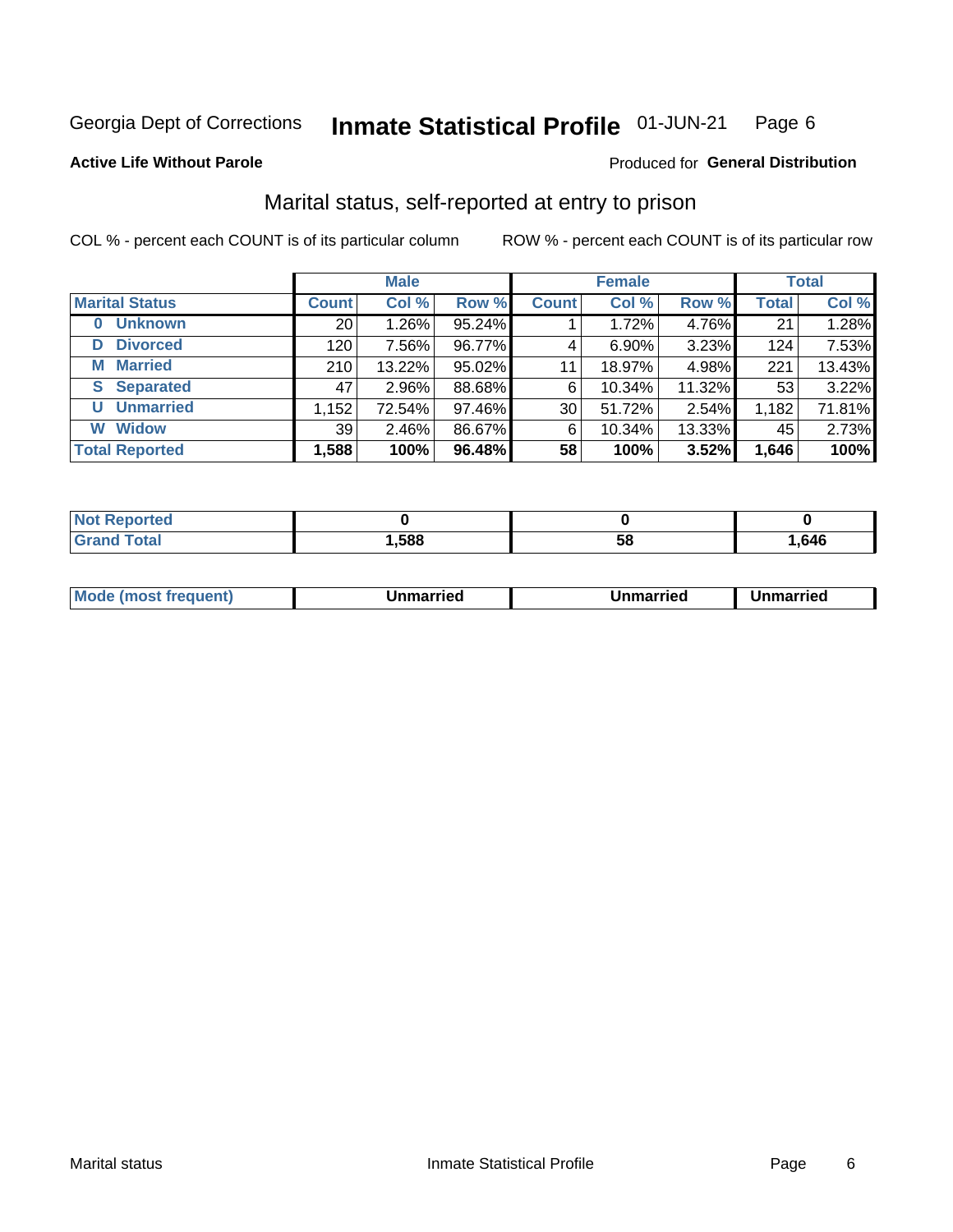#### Inmate Statistical Profile 01-JUN-21 Page 7

### **Active Life Without Parole**

### Produced for General Distribution

## Number of Inmates with Dependents, Self-Reported at Entry to Prison

COL % - percent each COUNT is of its particular column

|                             |              | <b>Male</b> |         |              | <b>Female</b> |       |              | <b>Total</b> |
|-----------------------------|--------------|-------------|---------|--------------|---------------|-------|--------------|--------------|
| <b>Number of dependents</b> | <b>Count</b> | Col %       | Row %   | <b>Count</b> | Col %         | Row % | <b>Total</b> | Col %        |
| $\bf{0}$                    | 384          | 31.66%      | 95.05%  | 20           | 38.46%        | 4.95% | 404          | 31.94%       |
|                             | 285          | 23.50%      | 96.94%  | 9            | 17.31%        | 3.06% | 294          | 23.24%       |
| $\overline{2}$              | 221          | 18.22%      | 96.93%  |              | 13.46%        | 3.07% | 228          | 18.02%       |
| 3                           | 140          | 11.54%      | 93.96%  | 9            | 17.31%        | 6.04% | 149          | 11.78%       |
| 4                           | 90           | 7.42%       | 96.77%  | 3            | 5.77%         | 3.23% | 93           | 7.35%        |
| 5                           | 39           | 3.22%       | 92.86%  | 3            | 5.77%         | 7.14% | 42           | 3.32%        |
| $6\phantom{1}6$             | 24           | 1.98%       | 96.00%  |              | 1.92%         | 4.00% | 25           | 1.98%        |
| 7                           | 13           | 1.07%       | 100.00% |              |               |       | 13           | 1.03%        |
| 8                           | 7            | 0.58%       | 100.00% |              |               |       | 7            | 0.55%        |
| 9                           | 3            | 0.25%       | 100.00% |              |               |       | 3            | 0.24%        |
| Over 10                     | 7            | 0.58%       | 100.00% |              |               |       | 7            | 0.55%        |
| <b>Total Reported</b>       | 1,213        | 100%        | 95.89%  | 52           | 100%          | 4.11% | 1,265        | 100%         |

| $\sim$<br>J I J<br>$ -$ |          | 381  |
|-------------------------|----------|------|
| .588                    | . .<br>◡ | .646 |

| <b>Mean</b><br>(average) | 1.60 | - 72<br>I. I J |
|--------------------------|------|----------------|
| Median (middle)          |      |                |
| Mode<br>(most frequent)  |      |                |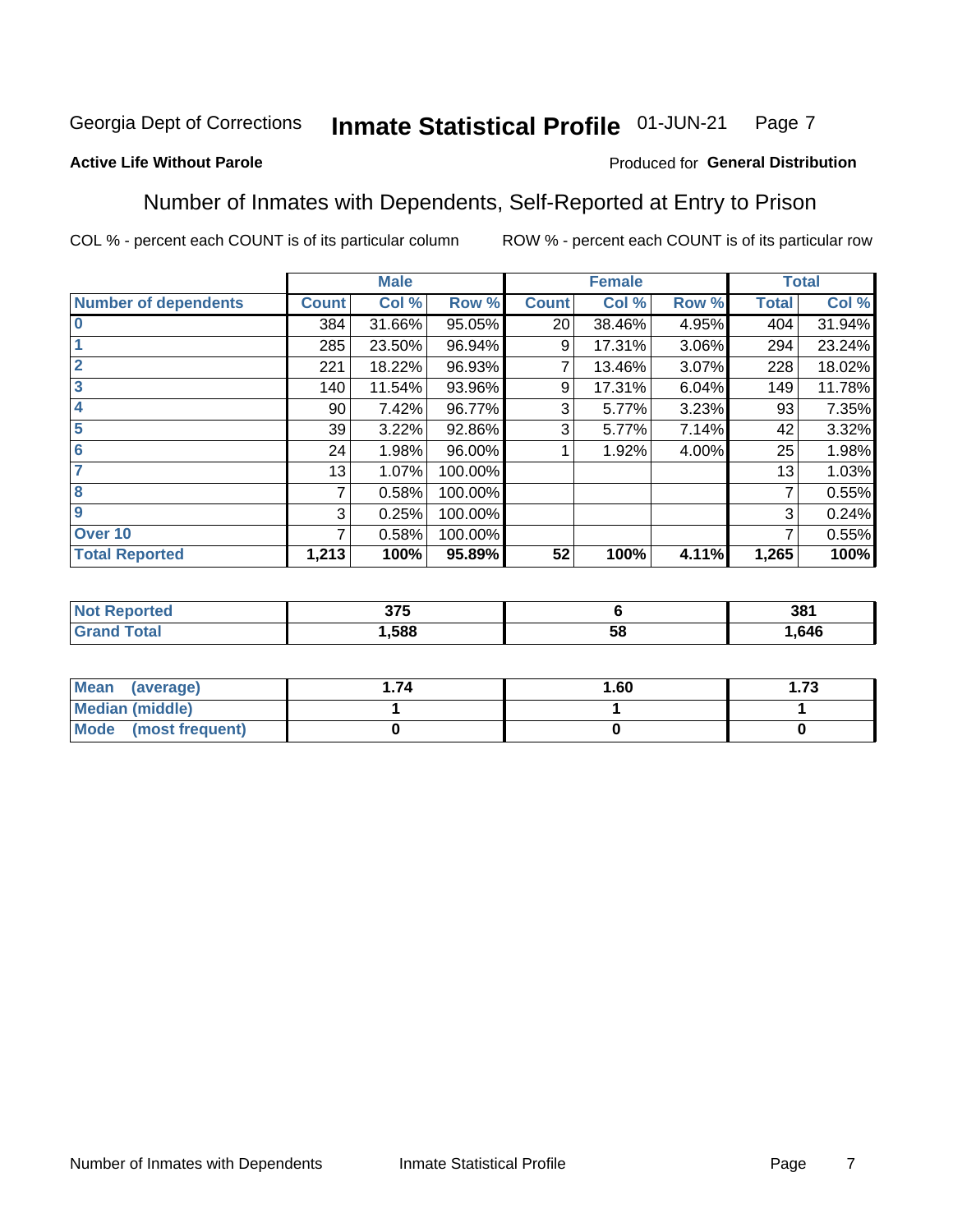#### Inmate Statistical Profile 01-JUN-21 Page 8

### **Active Life Without Parole**

### Produced for General Distribution

## Religious affiliation, self-reported at entry to prison

COL % - percent each COUNT is of its particular column

|                         |                              |                | <b>Male</b> |         |                 | <b>Female</b> |         |                | <b>Total</b> |
|-------------------------|------------------------------|----------------|-------------|---------|-----------------|---------------|---------|----------------|--------------|
|                         | <b>Religious Affiliation</b> | <b>Count</b>   | Col %       | Row %   | <b>Count</b>    | Col %         | Row %   | <b>Total</b>   | Col %        |
| 1                       | <b>Islam</b>                 | 91             | 11.02%      | 95.79%  | 4               | 8.51%         | 4.21%   | 95             | 10.88%       |
| $\overline{\mathbf{2}}$ | <b>Catholic</b>              | 23             | 2.78%       | 88.46%  | 3               | 6.38%         | 11.54%  | 26             | 2.98%        |
| 3                       | <b>Baptist</b>               | 393            | 47.58%      | 94.24%  | 24              | 51.06%        | 5.76%   | 417            | 47.77%       |
| 4                       | <b>Methodist</b>             | 12             | 1.45%       | 92.31%  |                 | 2.13%         | 7.69%   | 13             | 1.49%        |
| 7                       | <b>Church Of God</b>         | 4              | .48%        | 100.00% |                 |               |         | 4              | .46%         |
| 8                       | <b>Holiness</b>              | 15             | 1.82%       | 88.24%  | 2               | 4.26%         | 11.76%  | 17             | 1.95%        |
| 9                       | <b>Jewish</b>                | 3              | .36%        | 75.00%  | 1               | 2.13%         | 25.00%  | 4              | .46%         |
| 12                      | <b>Hindu</b>                 | $\overline{2}$ | .24%        | 100.00% |                 |               |         | $\overline{2}$ | .23%         |
| 13                      | <b>Buddhist</b>              | 3              | .36%        | 100.00% |                 |               |         | 3              | .34%         |
| 16                      | <b>Seventh Day Adventist</b> | 6              | .73%        | 100.00% |                 |               |         | 6              | .69%         |
| 17                      | <b>Jehovah Witness</b>       | 12             | 1.45%       | 92.31%  | 1               | 2.13%         | 7.69%   | 13             | 1.49%        |
| 18                      | <b>Latter Day Saints</b>     |                | .12%        | 100.00% |                 |               |         | 1              | .11%         |
| 20                      | <b>Other Prot</b>            | 72             | 8.72%       | 100.00% |                 |               |         | 72             | 8.25%        |
| 21                      | <b>Messianic Judaism</b>     |                |             |         | 8               | 17.02%        | 100.00% | 8              | .92%         |
| 23                      | <b>Hebrew Israelite</b>      |                | .12%        | 100.00% |                 |               |         |                | .11%         |
| 25                      | <b>Native American</b>       |                | .12%        | 100.00% |                 |               |         |                | .11%         |
| 28                      | <b>Rastafari</b>             |                | .12%        | 50.00%  | 1               | 2.13%         | 50.00%  | $\overline{2}$ | .23%         |
| 30                      | <b>No Religion</b>           | 29             | 3.51%       | 96.67%  | 1               | 2.13%         | 3.33%   | 30             | 3.44%        |
| 31                      | Christian -                  | 58             | 7.02%       | 98.31%  | 1               | 2.13%         | 1.69%   | 59             | 6.76%        |
|                         | <b>Unspecified</b>           |                |             |         |                 |               |         |                |              |
| 96                      | <b>None</b>                  | 99             | 11.99%      | 100.00% |                 |               |         | 99             | 11.34%       |
|                         | <b>Total Reported</b>        | 826            | 100%        | 94.62%  | $\overline{47}$ | 100%          | 5.38%   | 873            | 100%         |

| τeο | 700<br>VZ. |    | $- - -$<br>× |
|-----|------------|----|--------------|
|     | .588       | ာင | .646         |

| <b>Mode (most frequent)</b> | aptist | Baptist | Baptist |
|-----------------------------|--------|---------|---------|
|-----------------------------|--------|---------|---------|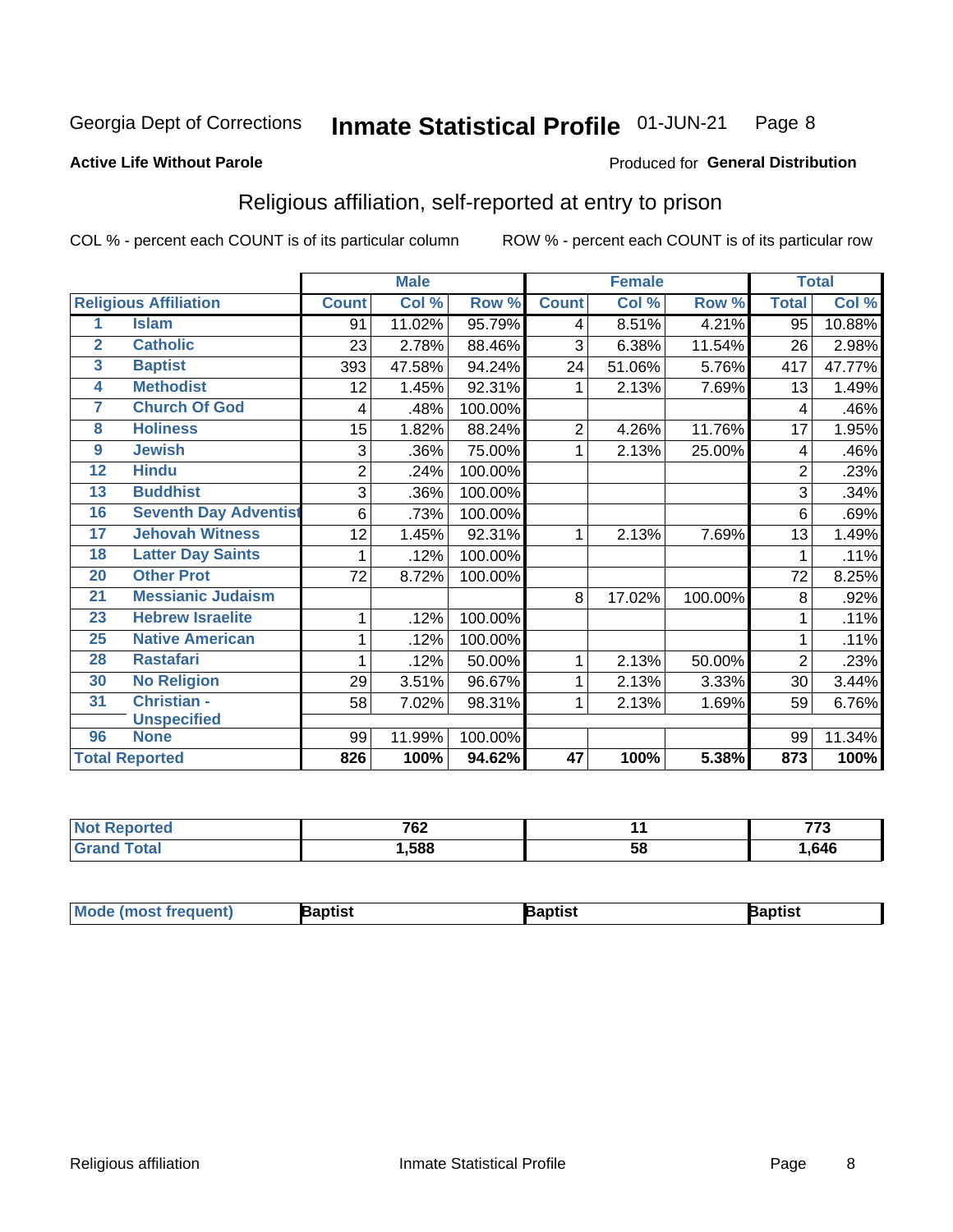#### Inmate Statistical Profile 01-JUN-21 Page 9

### **Active Life Without Parole**

### Produced for General Distribution

## Home county, self-reported at entry to prison

COL % - percent each COUNT is of its particular column

|     |                             |                  | <b>Male</b> |         |                | <b>Female</b> |        | <b>Total</b>   |        |
|-----|-----------------------------|------------------|-------------|---------|----------------|---------------|--------|----------------|--------|
|     | <b>Home County</b>          | <b>Count</b>     | Col %       | Row %   | <b>Count</b>   | Col %         | Row %  | <b>Total</b>   | Col %  |
| 000 | <b>Unknown</b>              | $\overline{310}$ | 19.52%      | 95.09%  | 16             | 27.59%        | 4.91%  | 326            | 19.81% |
| 001 | <b>Appling County</b>       | 6                | .38%        | 100.00% |                |               |        | 6              | .36%   |
| 002 | <b>Atkinson County</b>      | $\overline{2}$   | .13%        | 100.00% |                |               |        | $\overline{2}$ | .12%   |
| 003 | <b>Bacon County</b>         | $\mathbf 1$      | .06%        | 100.00% |                |               |        | 1              | .06%   |
| 004 | <b>Baker County</b>         | $\overline{2}$   | .13%        | 100.00% |                |               |        | $\overline{2}$ | .12%   |
| 005 | <b>Baldwin County</b>       | 4                | .25%        | 100.00% |                |               |        | 4              | .24%   |
| 006 | <b>Banks County</b>         | 1                | .06%        | 100.00% |                |               |        | 1              | .06%   |
| 007 | <b>Barrow County</b>        | 10               | .63%        | 100.00% |                |               |        | 10             | .61%   |
| 008 | <b>Bartow County</b>        | 12               | .76%        | 100.00% |                |               |        | 12             | .73%   |
| 009 | <b>Ben Hill County</b>      | 6                | .38%        | 100.00% |                |               |        | 6              | .36%   |
| 010 | <b>Berrien County</b>       | 4                | .25%        | 100.00% |                |               |        | 4              | .24%   |
| 011 | <b>Bibb County</b>          | 41               | 2.58%       | 95.35%  | $\overline{2}$ | 3.45%         | 4.65%  | 43             | 2.61%  |
| 012 | <b>Bleckley County</b>      | 1                | .06%        | 100.00% |                |               |        | 1              | .06%   |
| 013 | <b>Brantley County</b>      | $\mathbf 1$      | .06%        | 100.00% |                |               |        | 1              | .06%   |
| 014 | <b>Brooks County</b>        | 3                | .19%        | 100.00% |                |               |        | 3              | .18%   |
| 015 | <b>Bryan County</b>         | 1                | .06%        | 100.00% |                |               |        | 1              | .06%   |
| 016 | <b>Bulloch County</b>       | 4                | .25%        | 100.00% |                |               |        | 4              | .24%   |
| 017 | <b>Burke County</b>         | 10               | .63%        | 100.00% |                |               |        | 10             | .61%   |
| 018 | <b>Butts County</b>         | 4                | .25%        | 100.00% |                |               |        | 4              | .24%   |
| 019 | <b>Calhoun County</b>       | 1                | .06%        | 100.00% |                |               |        | 1              | .06%   |
| 020 | <b>Camden County</b>        | 5                | .31%        | 100.00% |                |               |        | 5              | .30%   |
| 021 | <b>Candler County</b>       | 6                | .38%        | 100.00% |                |               |        | 6              | .36%   |
| 022 | <b>Carroll County</b>       | $6\phantom{1}$   | .38%        | 85.71%  | 1              | 1.72%         | 14.29% | $\overline{7}$ | .43%   |
| 023 | <b>Catoosa County</b>       | 5                | .31%        | 100.00% |                |               |        | 5              | .30%   |
| 025 | <b>Chatham County</b>       | 59               | 3.72%       | 100.00% |                |               |        | 59             | 3.58%  |
| 026 | <b>Chattahoochee County</b> | 1                | .06%        | 100.00% |                |               |        | 1              | .06%   |
| 027 | <b>Chattooga County</b>     | $\mathbf 1$      | .06%        | 100.00% |                |               |        | 1              | .06%   |
| 028 | <b>Cherokee County</b>      | 7                | .44%        | 100.00% |                |               |        | $\overline{7}$ | .43%   |
| 029 | <b>Clarke County</b>        | 22               | 1.39%       | 95.65%  | 1              | 1.72%         | 4.35%  | 23             | 1.40%  |
| 030 | <b>Clay County</b>          | 1                | .06%        | 100.00% |                |               |        | 1              | .06%   |
| 031 | <b>Clayton County</b>       | 58               | 3.65%       | 95.08%  | 3              | 5.17%         | 4.92%  | 61             | 3.71%  |
| 033 | <b>Cobb County</b>          | 53               | 3.34%       | 98.15%  | 1              | 1.72%         | 1.85%  | 54             | 3.28%  |
| 034 | <b>Coffee County</b>        | $\overline{7}$   | .44%        | 77.78%  | $\overline{2}$ | 3.45%         | 22.22% | 9              | .55%   |
| 035 | <b>Colquitt County</b>      | 3                | .19%        | 100.00% |                |               |        | 3              | .18%   |
| 036 | <b>Columbia County</b>      | 9                | .57%        | 100.00% |                |               |        | 9              | .55%   |
| 037 | <b>Cook County</b>          | 4                | .25%        | 100.00% |                |               |        | 4              | .24%   |
| 038 | <b>Coweta County</b>        | 6                | .38%        | 100.00% |                |               |        | 6              | .36%   |
| 040 | <b>Crisp County</b>         | 5                | .31%        | 100.00% |                |               |        | 5              | .30%   |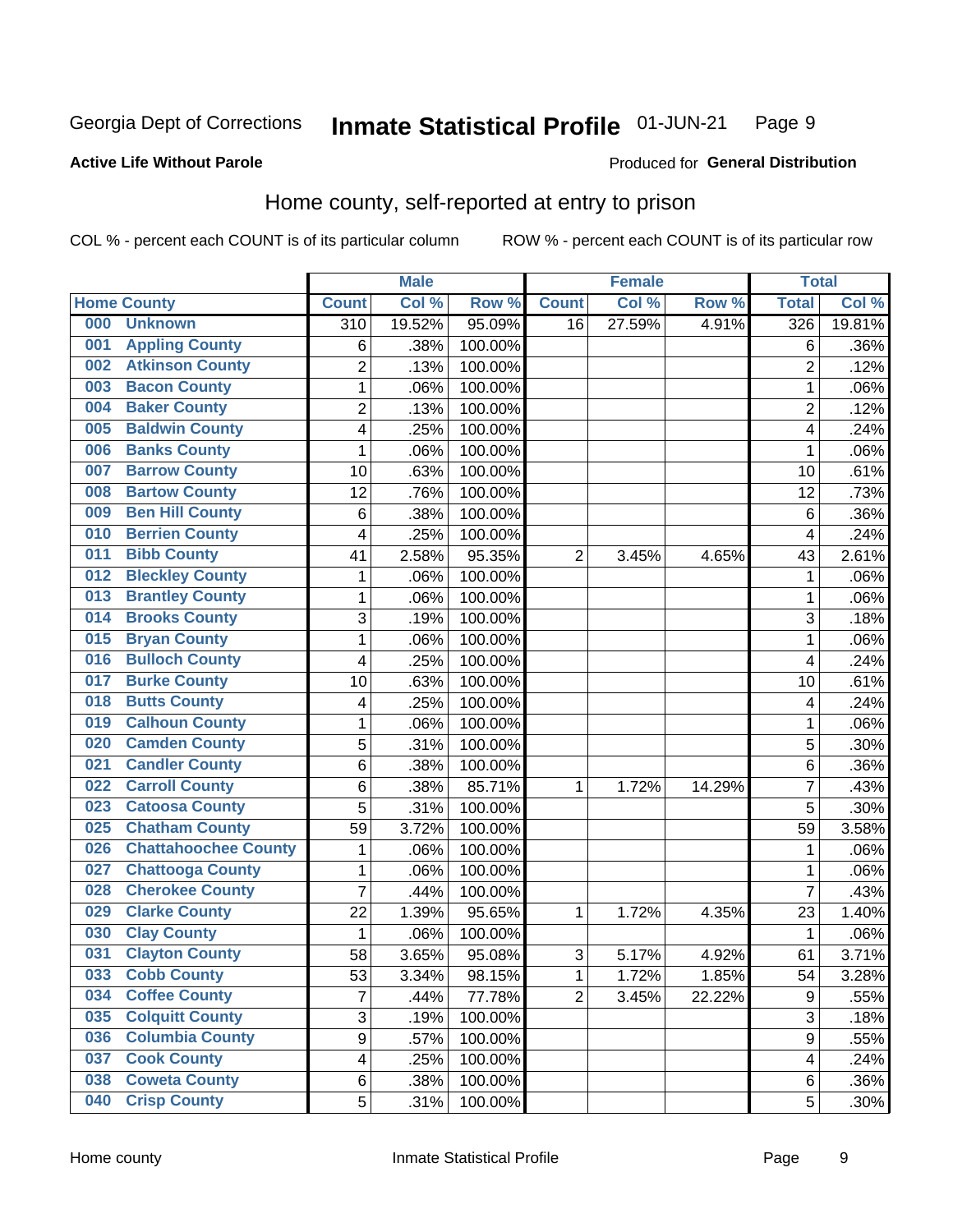#### **Inmate Statistical Profile 01-JUN-21** Page 10

**Active Life Without Parole** 

Produced for General Distribution

## Home county, self-reported at entry to prison

COL % - percent each COUNT is of its particular column

|     |                          |                           | <b>Male</b> |         |                  | <b>Female</b> |         | <b>Total</b>            |        |
|-----|--------------------------|---------------------------|-------------|---------|------------------|---------------|---------|-------------------------|--------|
|     | <b>Home County</b>       | <b>Count</b>              | Col %       | Row %   | <b>Count</b>     | Col %         | Row %   | <b>Total</b>            | Col %  |
| 043 | <b>Decatur County</b>    | $\overline{7}$            | .44%        | 100.00% |                  |               |         | $\overline{7}$          | .43%   |
| 044 | <b>Dekalb County</b>     | 116                       | 7.30%       | 99.15%  | 1                | 1.72%         | .85%    | 117                     | 7.11%  |
| 045 | <b>Dodge County</b>      | $\mathbf 1$               | .06%        | 100.00% |                  |               |         | 1                       | .06%   |
| 046 | <b>Dooly County</b>      | 1                         | .06%        | 100.00% |                  |               |         | 1                       | .06%   |
| 047 | <b>Dougherty County</b>  | 24                        | 1.51%       | 92.31%  | $\overline{2}$   | 3.45%         | 7.69%   | 26                      | 1.58%  |
| 048 | <b>Douglas County</b>    | 18                        | 1.13%       | 100.00% |                  |               |         | 18                      | 1.09%  |
| 049 | <b>Early County</b>      | $\ensuremath{\mathsf{3}}$ | .19%        | 100.00% |                  |               |         | 3                       | .18%   |
| 051 | <b>Effingham County</b>  | 5                         | .31%        | 100.00% |                  |               |         | 5                       | .30%   |
| 052 | <b>Elbert County</b>     | $\overline{2}$            | .13%        | 100.00% |                  |               |         | $\overline{2}$          | .12%   |
| 053 | <b>Emanuel County</b>    | 5                         | .31%        | 100.00% |                  |               |         | 5                       | .30%   |
| 054 | <b>Evans County</b>      |                           |             |         | 1                | 1.72%         | 100.00% | 1                       | .06%   |
| 056 | <b>Fayette County</b>    | 7                         | .44%        | 100.00% |                  |               |         | $\overline{7}$          | .43%   |
| 057 | <b>Floyd County</b>      | 21                        | 1.32%       | 91.30%  | $\boldsymbol{2}$ | 3.45%         | 8.70%   | 23                      | 1.40%  |
| 058 | <b>Forsyth County</b>    | $\ensuremath{\mathsf{3}}$ | .19%        | 60.00%  | $\overline{2}$   | 3.45%         | 40.00%  | 5                       | .30%   |
| 059 | <b>Franklin County</b>   | 4                         | .25%        | 100.00% |                  |               |         | $\overline{4}$          | .24%   |
| 060 | <b>Fulton County</b>     | 183                       | 11.52%      | 97.86%  | 4                | 6.90%         | 2.14%   | 187                     | 11.36% |
| 061 | <b>Gilmer County</b>     | 2                         | .13%        | 100.00% |                  |               |         | $\overline{2}$          | .12%   |
| 063 | <b>Glynn County</b>      | 13                        | .82%        | 100.00% |                  |               |         | 13                      | .79%   |
| 064 | <b>Gordon County</b>     | 8                         | .50%        | 100.00% |                  |               |         | 8                       | .49%   |
| 066 | <b>Greene County</b>     | 3                         | .19%        | 100.00% |                  |               |         | 3                       | .18%   |
| 067 | <b>Gwinnett County</b>   | 48                        | 3.02%       | 94.12%  | 3                | 5.17%         | 5.88%   | 51                      | 3.10%  |
| 068 | <b>Habersham County</b>  | $\overline{2}$            | .13%        | 100.00% |                  |               |         | $\overline{2}$          | .12%   |
| 069 | <b>Hall County</b>       | 14                        | .88%        | 93.33%  | 1                | 1.72%         | 6.67%   | 15                      | .91%   |
| 070 | <b>Hancock County</b>    | $\mathbf 2$               | .13%        | 100.00% |                  |               |         | $\overline{2}$          | .12%   |
| 071 | <b>Haralson County</b>   | $\overline{c}$            | .13%        | 100.00% |                  |               |         | $\overline{2}$          | .12%   |
| 072 | <b>Harris County</b>     | 4                         | .25%        | 100.00% |                  |               |         | 4                       | .24%   |
| 073 | <b>Hart County</b>       | $\mathfrak{B}$            | .19%        | 100.00% |                  |               |         | 3                       | .18%   |
| 074 | <b>Heard County</b>      | $\mathbf 1$               | .06%        | 100.00% |                  |               |         | 1                       | .06%   |
| 075 | <b>Henry County</b>      | 16                        | 1.01%       | 94.12%  | 1                | 1.72%         | 5.88%   | 17                      | 1.03%  |
| 076 | <b>Houston County</b>    | 21                        | 1.32%       | 95.45%  | 1                | 1.72%         | 4.55%   | 22                      | 1.34%  |
| 078 | <b>Jackson County</b>    | 11                        | .69%        | 100.00% |                  |               |         | 11                      | .67%   |
| 080 | <b>Jeff Davis County</b> | 1                         | .06%        | 100.00% |                  |               |         | 1                       | .06%   |
| 081 | <b>Jefferson County</b>  | $\overline{7}$            | .44%        | 87.50%  | 1                | 1.72%         | 12.50%  | 8                       | .49%   |
| 082 | <b>Jenkins County</b>    | 3                         | .19%        | 100.00% |                  |               |         | 3                       | .18%   |
| 083 | <b>Johnson County</b>    | $\mathbf 1$               | .06%        | 100.00% |                  |               |         | 1                       | .06%   |
| 084 | <b>Jones County</b>      | $\mathbf 1$               | .06%        | 100.00% |                  |               |         | 1                       | .06%   |
| 087 | <b>Laurens County</b>    | $\overline{\mathbf{4}}$   | .25%        | 100.00% |                  |               |         | $\overline{\mathbf{4}}$ | .24%   |
| 088 | <b>Lee County</b>        | 3                         | .19%        | 100.00% |                  |               |         | 3                       | .18%   |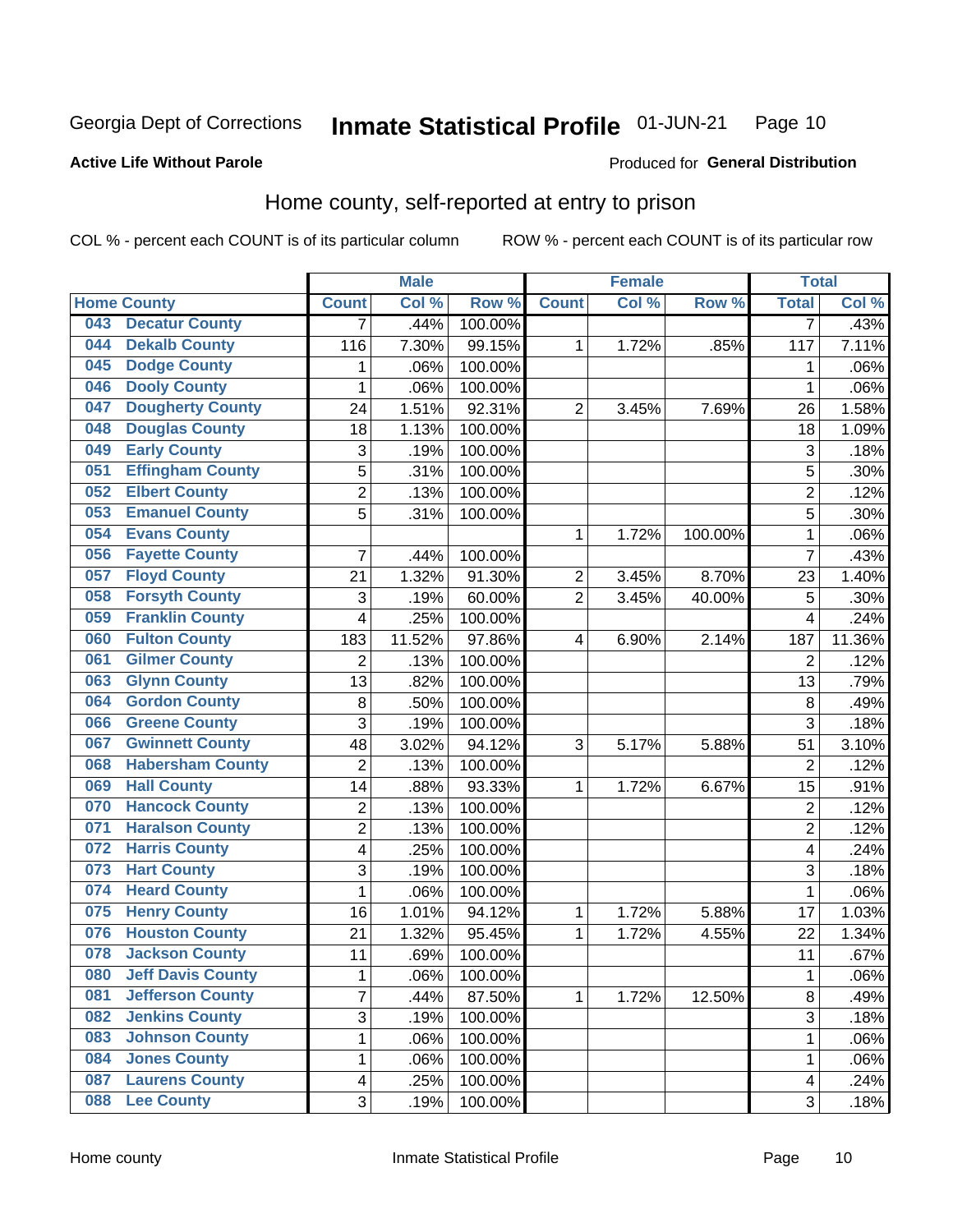#### Inmate Statistical Profile 01-JUN-21 Page 11

Produced for General Distribution

### **Active Life Without Parole**

## Home county, self-reported at entry to prison

COL % - percent each COUNT is of its particular column

|                  |                          |                | <b>Male</b> |         |                | <b>Female</b> |         | <b>Total</b>              |       |
|------------------|--------------------------|----------------|-------------|---------|----------------|---------------|---------|---------------------------|-------|
|                  | <b>Home County</b>       | <b>Count</b>   | Col %       | Row %   | <b>Count</b>   | Col %         | Row %   | <b>Total</b>              | Col % |
| 089              | <b>Liberty County</b>    | 10             | .63%        | 90.91%  | 1              | 1.72%         | 9.09%   | $\overline{11}$           | .67%  |
| 090              | <b>Lincoln County</b>    | $\overline{c}$ | .13%        | 100.00% |                |               |         | $\overline{c}$            | .12%  |
| 091              | <b>Long County</b>       | $\mathbf 1$    | .06%        | 100.00% |                |               |         | 1                         | .06%  |
| 092              | <b>Lowndes County</b>    | 10             | .63%        | 100.00% |                |               |         | 10                        | .61%  |
| 093              | <b>Lumpkin County</b>    | $\overline{2}$ | .13%        | 100.00% |                |               |         | $\overline{2}$            | .12%  |
| 094              | <b>Macon County</b>      | $\mathbf 1$    | .06%        | 100.00% |                |               |         | 1                         | .06%  |
| 095              | <b>Madison County</b>    | $\mathbf 1$    | .06%        | 100.00% |                |               |         | 1                         | .06%  |
| 096              | <b>Marion County</b>     | 1              | .06%        | 50.00%  | 1              | 1.72%         | 50.00%  | $\overline{c}$            | .12%  |
| 097              | <b>Mcduffie County</b>   | 3              | .19%        | 100.00% |                |               |         | 3                         | .18%  |
| 098              | <b>Mcintosh County</b>   | $\mathbf 1$    | .06%        | 100.00% |                |               |         | 1                         | .06%  |
| 099              | <b>Meriwether County</b> | 3              | .19%        | 100.00% |                |               |         | 3                         | .18%  |
| 100              | <b>Miller County</b>     | $\overline{2}$ | .13%        | 100.00% |                |               |         | $\overline{2}$            | .12%  |
| 101              | <b>Mitchell County</b>   | $\overline{c}$ | .13%        | 100.00% |                |               |         | $\overline{2}$            | .12%  |
| 102              | <b>Monroe County</b>     | 6              | .38%        | 100.00% |                |               |         | 6                         | .36%  |
| 103              | <b>Montgomery County</b> | $\mathbf 1$    | .06%        | 100.00% |                |               |         | 1                         | .06%  |
| 104              | <b>Morgan County</b>     | $\overline{2}$ | .13%        | 100.00% |                |               |         | $\overline{2}$            | .12%  |
| 106              | <b>Muscogee County</b>   | 33             | 2.08%       | 100.00% |                |               |         | 33                        | 2.00% |
| 107              | <b>Newton County</b>     | 8              | .50%        | 80.00%  | $\overline{c}$ | 3.45%         | 20.00%  | 10                        | .61%  |
| 108              | <b>Oconee County</b>     |                |             |         | $\mathbf 1$    | 1.72%         | 100.00% | 1                         | .06%  |
| 109              | <b>Oglethorpe County</b> | 4              | .25%        | 100.00% |                |               |         | 4                         | .24%  |
| 110              | <b>Paulding County</b>   | 11             | .69%        | 100.00% |                |               |         | 11                        | .67%  |
| 111              | <b>Peach County</b>      | $\mathbf 1$    | .06%        | 100.00% |                |               |         | 1                         | .06%  |
| 112              | <b>Pickens County</b>    | 1              | .06%        | 100.00% |                |               |         | 1                         | .06%  |
| 113              | <b>Pierce County</b>     | 6              | .38%        | 100.00% |                |               |         | 6                         | .36%  |
| 114              | <b>Pike County</b>       | $\overline{c}$ | .13%        | 100.00% |                |               |         | $\overline{c}$            | .12%  |
| $\overline{115}$ | <b>Polk County</b>       | 5              | .31%        | 100.00% |                |               |         | 5                         | .30%  |
| 117              | <b>Putnam County</b>     | 5              | .31%        | 83.33%  | 1              | 1.72%         | 16.67%  | 6                         | .36%  |
| 119              | <b>Rabun County</b>      | $\overline{2}$ | .13%        | 100.00% |                |               |         | $\overline{2}$            | .12%  |
| 120              | <b>Randolph County</b>   | $\overline{2}$ | .13%        | 100.00% |                |               |         | $\overline{2}$            | .12%  |
| 121              | <b>Richmond County</b>   | 54             | 3.40%       | 94.74%  | 3              | 5.17%         | 5.26%   | 57                        | 3.46% |
| 122              | <b>Rockdale County</b>   | 8              | .50%        | 100.00% |                |               |         | 8                         | .49%  |
| 124              | <b>Screven County</b>    | 1              | .06%        | 100.00% |                |               |         | 1                         | .06%  |
| 125              | <b>Seminole County</b>   | $\overline{2}$ | .13%        | 100.00% |                |               |         | $\overline{2}$            | .12%  |
| 126              | <b>Spalding County</b>   | 14             | .88%        | 100.00% |                |               |         | 14                        | .85%  |
| 127              | <b>Stephens County</b>   | 2              | .13%        | 66.67%  | 1              | 1.72%         | 33.33%  | $\ensuremath{\mathsf{3}}$ | .18%  |
| 128              | <b>Stewart County</b>    | $\mathbf 1$    | .06%        | 100.00% |                |               |         | 1                         | .06%  |
| 129              | <b>Sumter County</b>     | 5              | .31%        | 100.00% |                |               |         | 5                         | .30%  |
| 132              | <b>Tattnall County</b>   | $\overline{7}$ | .44%        | 100.00% |                |               |         | $\overline{7}$            | .43%  |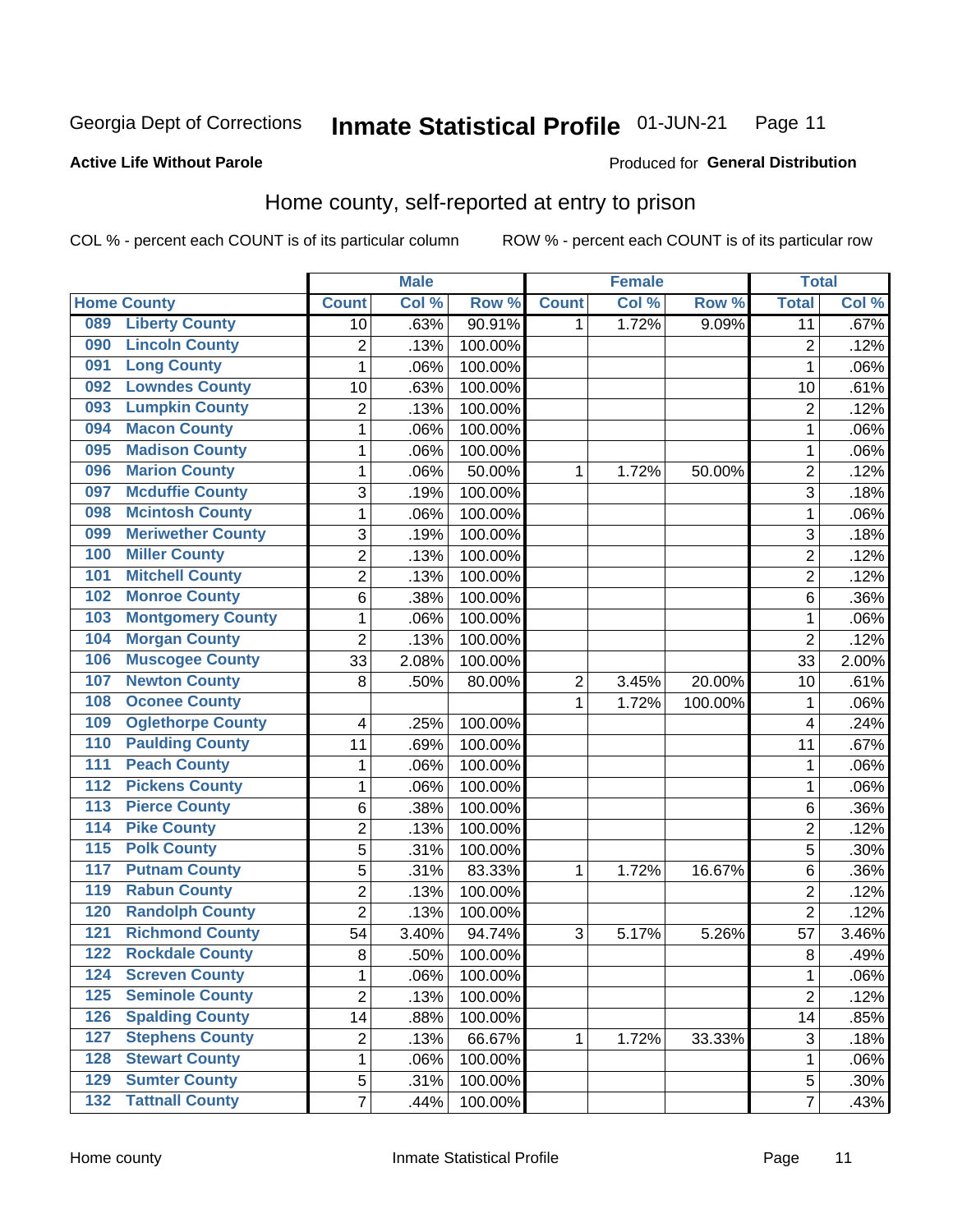#### Inmate Statistical Profile 01-JUN-21 Page 12

Produced for General Distribution

### **Active Life Without Parole**

## Home county, self-reported at entry to prison

COL % - percent each COUNT is of its particular column

|                                    |                | <b>Male</b> |         | <b>Female</b> |       |        | <b>Total</b>   |       |
|------------------------------------|----------------|-------------|---------|---------------|-------|--------|----------------|-------|
| <b>Home County</b>                 | <b>Count</b>   | Col %       | Row %   | <b>Count</b>  | Col % | Row %  | <b>Total</b>   | Col % |
| <b>Taylor County</b><br>133        | 1              | .06%        | 100.00% |               |       |        | 1              | .06%  |
| <b>Telfair County</b><br>134       | $\overline{2}$ | .13%        | 100.00% |               |       |        | $\overline{2}$ | .12%  |
| <b>Thomas County</b><br>136        | 5              | .31%        | 100.00% |               |       |        | 5              | .30%  |
| <b>Tift County</b><br>137          | 7              | .44%        | 100.00% |               |       |        | 7              | .43%  |
| <b>Toombs County</b><br>138        | 10             | .63%        | 100.00% |               |       |        | 10             | .61%  |
| <b>Treutlen County</b><br>140      | 4              | .25%        | 100.00% |               |       |        | 4              | .24%  |
| <b>Troup County</b><br>141         | 6              | .38%        | 100.00% |               |       |        | 6              | .36%  |
| <b>Twiggs County</b><br>143        | $\overline{2}$ | .13%        | 100.00% |               |       |        | $\overline{2}$ | .12%  |
| <b>Union County</b><br>144         | 1              | .06%        | 100.00% |               |       |        |                | .06%  |
| <b>Upson County</b><br>145         | 5              | .31%        | 100.00% |               |       |        | 5              | .30%  |
| <b>Walker County</b><br>146        | 3              | .19%        | 75.00%  | 1             | 1.72% | 25.00% | $\overline{4}$ | .24%  |
| <b>Walton County</b><br>147        | 14             | .88%        | 100.00% |               |       |        | 14             | .85%  |
| <b>Ware County</b><br>148          | 12             | .76%        | 100.00% |               |       |        | 12             | .73%  |
| <b>Warren County</b><br>149        | $\overline{2}$ | .13%        | 66.67%  | 1             | 1.72% | 33.33% | 3              | .18%  |
| <b>Washington County</b><br>150    | 6              | .38%        | 100.00% |               |       |        | 6              | .36%  |
| <b>Wayne County</b><br>151         | 9              | .57%        | 100.00% |               |       |        | 9              | .55%  |
| <b>Wheeler County</b><br>153       | 1              | .06%        | 100.00% |               |       |        | 1              | .06%  |
| <b>White County</b><br>154         | 1              | .06%        | 50.00%  | 1             | 1.72% | 50.00% | $\overline{2}$ | .12%  |
| <b>Whitfield County</b><br>155     | 13             | .82%        | 100.00% |               |       |        | 13             | .79%  |
| <b>Wilkes County</b><br>157        | 4              | .25%        | 100.00% |               |       |        | 4              | .24%  |
| <b>Wilkinson County</b><br>158     | $\overline{2}$ | .13%        | 100.00% |               |       |        | $\overline{2}$ | .12%  |
| <b>Worth County</b><br>159         | 1              | .06%        | 100.00% |               |       |        | 1              | .06%  |
| <b>Other Custody/Out Of</b><br>999 | 3              | .19%        | 100.00% |               |       |        | 3              | .18%  |
| <b>State</b>                       |                |             |         |               |       |        |                |       |
| <b>Total Rported</b>               | 1,588          | 100%        | 96.48%  | 58            | 100%  | 3.52%  | 1,646          | 100%  |

| <b>Not Reported</b>     |      |    |      |
|-------------------------|------|----|------|
| <b>Total</b><br>l Grand | ,588 | ວດ | .646 |

| Mode (most frequent)<br><b>Fulton County</b> | <b>Fulton County</b> | <b>Fulton County</b> |
|----------------------------------------------|----------------------|----------------------|
|----------------------------------------------|----------------------|----------------------|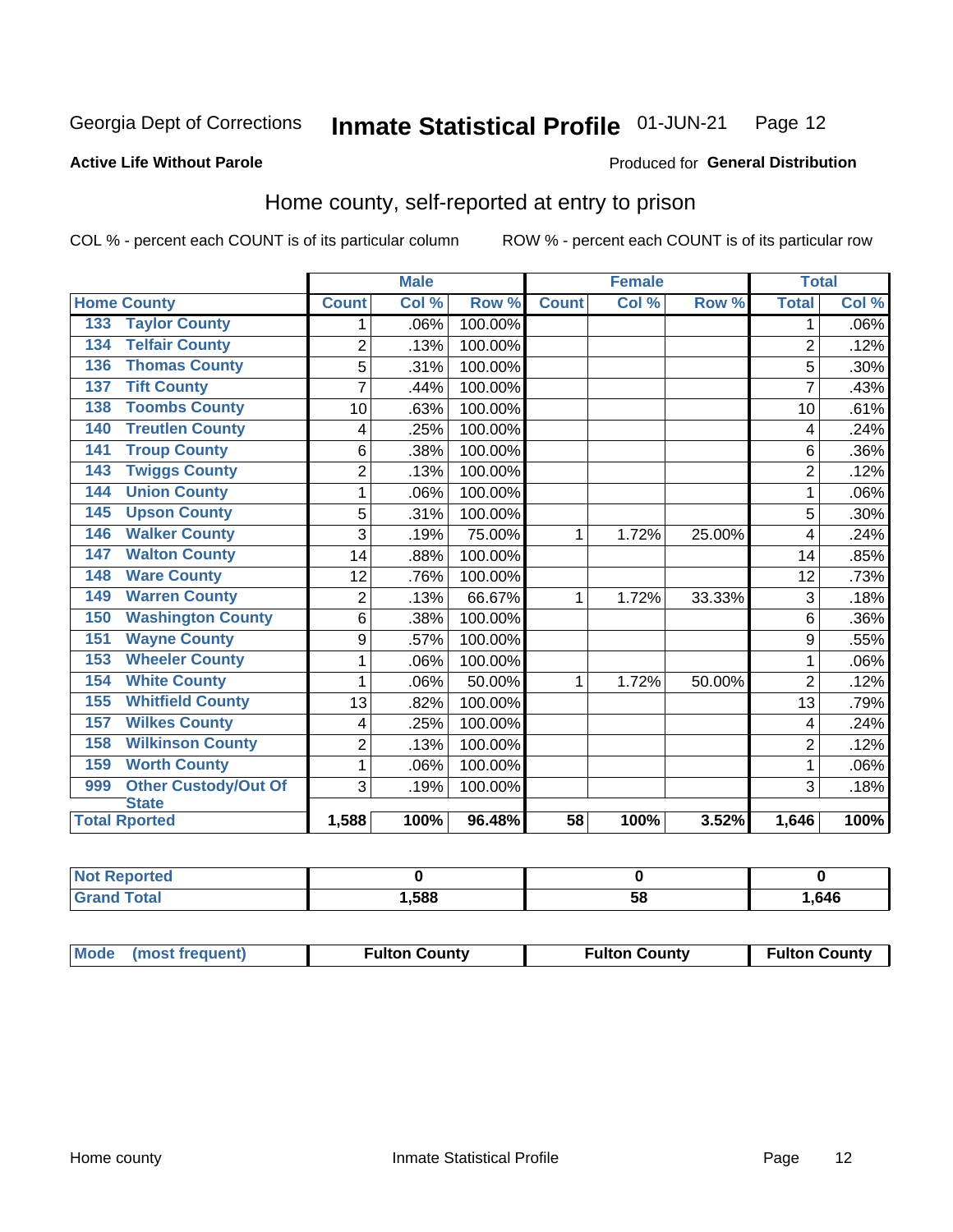#### Inmate Statistical Profile 01-JUN-21 Page 13

### **Active Life Without Parole**

## Produced for General Distribution

## Employment status before prison, self-reported at entry to prison

COL % - percent each COUNT is of its particular column

|                           | <b>Male</b>  |        |         | <b>Female</b>   |        |        | <b>Total</b> |        |
|---------------------------|--------------|--------|---------|-----------------|--------|--------|--------------|--------|
| <b>Employment Status</b>  | <b>Count</b> | Col %  | Row %   | <b>Count</b>    | Col %  | Row %  | Total        | Col %  |
| <b>Full Time</b><br>01    | 513          | 45.20% | 96.07%  | 21              | 47.73% | 3.93%  | 534          | 45.29% |
| <b>Part Time</b><br>02    | 76           | 6.70%  | 100.00% |                 |        |        | 76           | 6.45%  |
| Unempl $<$ 6M<br>03       | 69           | 6.08%  | 98.57%  |                 | 2.27%  | 1.43%  | 70           | 5.94%  |
| Unempl > 6M<br>04         | 287          | 25.29% | 94.72%  | 16 <sub>1</sub> | 36.36% | 5.28%  | 303          | 25.70% |
| <b>Never Worked</b><br>05 | 106          | 9.34%  | 100.00% |                 |        |        | 106          | 8.99%  |
| <b>Student</b><br>06      | 34           | 3.00%  | 100.00% |                 |        |        | 34           | 2.88%  |
| <b>Incapable</b><br>07    | 50           | 4.41%  | 89.29%  | 6               | 13.64% | 10.71% | 56           | 4.75%  |
| <b>Total Reported</b>     | 1,135        | 100%   | 96.27%  | 44              | 100%   | 3.73%  | 1,179        | 100%   |

| .<br>−∪<br>__ | I 2 | <b>467</b><br>ישר |
|---------------|-----|-------------------|
| .588          | ວເ  | .646              |

| Mc | ∙u∥<br>----<br>ıme | ίuΙ<br>Πmε |
|----|--------------------|------------|
|    |                    |            |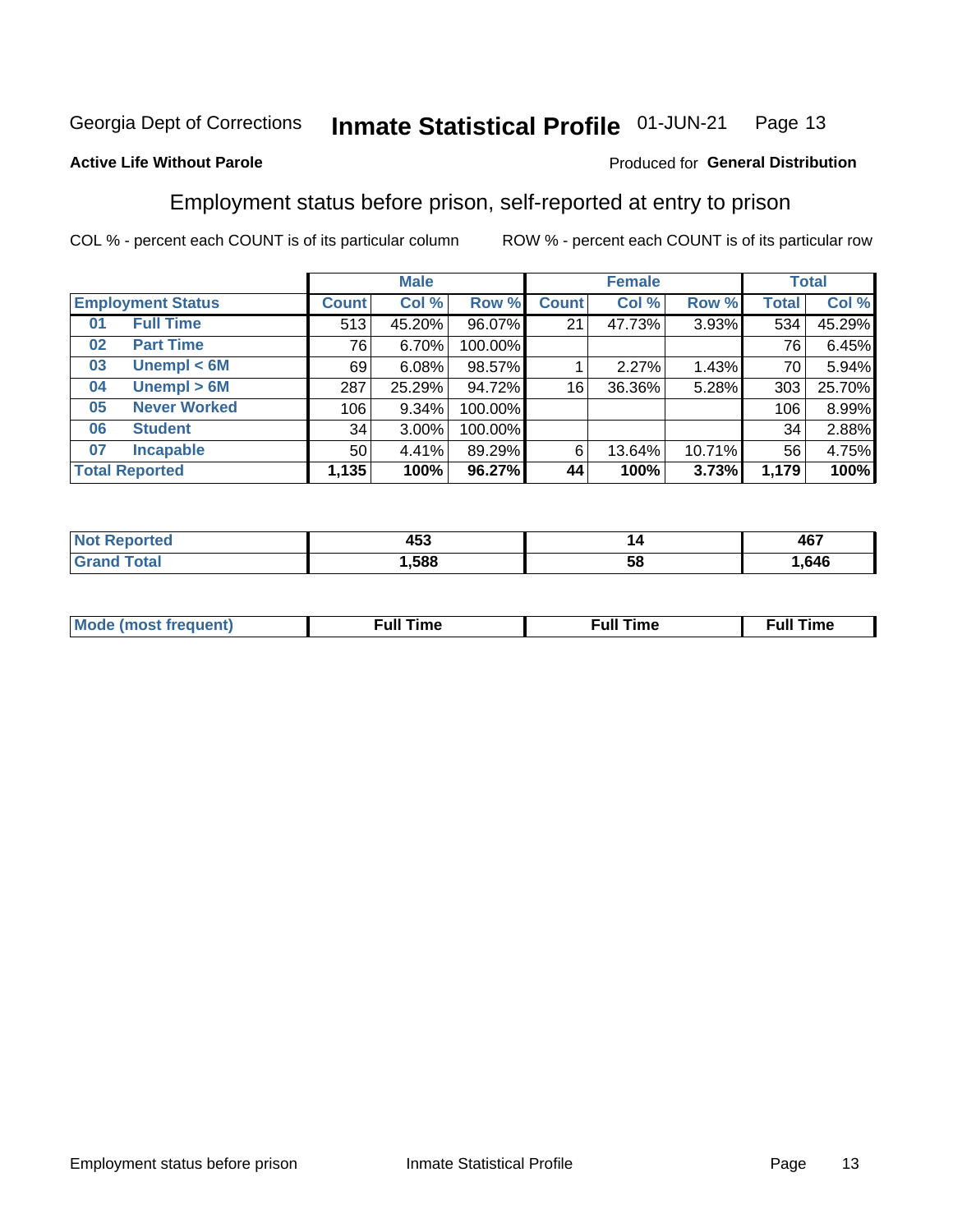## **Active Life Without Parole**

Produced for General Distribution

## Age at admission

COL % - percent each COUNT is of its particular column

|                         |              | <b>Male</b> |         |                | <b>Female</b> |        |              | <b>Total</b> |
|-------------------------|--------------|-------------|---------|----------------|---------------|--------|--------------|--------------|
| <b>Age At Admission</b> | <b>Count</b> | Col %       | Row %   | <b>Count</b>   | Col %         | Row %  | <b>Total</b> | Col %        |
| 15                      | 2            | 0.13%       | 100.00% |                |               |        | 2            | 0.12%        |
| 16                      | 1            | 0.06%       | 100.00% |                |               |        | 1            | 0.06%        |
| $\overline{17}$         | 8            | 0.50%       | 100.00% |                |               |        | 8            | 0.49%        |
| 18                      | 8            | 0.50%       | 100.00% |                |               |        | 8            | 0.49%        |
| 19                      | 23           | 1.45%       | 100.00% |                |               |        | 23           | 1.40%        |
| $\overline{20}$         | 43           | 2.71%       | 97.73%  | 1              | 1.72%         | 2.27%  | 44           | 2.67%        |
| 21                      | 36           | 2.27%       | 94.74%  | $\overline{2}$ | 3.45%         | 5.26%  | 38           | 2.31%        |
| 22                      | 63           | 3.97%       | 96.92%  | $\overline{2}$ | 3.45%         | 3.08%  | 65           | 3.95%        |
| 23                      | 54           | 3.40%       | 98.18%  | 1              | 1.72%         | 1.82%  | 55           | 3.34%        |
| 24                      | 57           | 3.59%       | 95.00%  | 3              | 5.17%         | 5.00%  | 60           | 3.65%        |
| $\overline{25}$         | 71           | 4.47%       | 94.67%  | 4              | 6.90%         | 5.33%  | 75           | 4.56%        |
| 26                      | 73           | 4.60%       | 97.33%  | $\overline{2}$ | 3.45%         | 2.67%  | 75           | 4.56%        |
| $\overline{27}$         | 62           | 3.90%       | 93.94%  | 4              | 6.90%         | 6.06%  | 66           | 4.01%        |
| 28                      | 68           | 4.28%       | 97.14%  | $\overline{2}$ | 3.45%         | 2.86%  | 70           | 4.25%        |
| 29                      | 70           | 4.41%       | 98.59%  | 1              | 1.72%         | 1.41%  | 71           | 4.31%        |
| 30                      | 54           | 3.40%       | 100.00% |                |               |        | 54           | 3.28%        |
| 31                      | 70           | 4.41%       | 98.59%  | 1              | 1.72%         | 1.41%  | 71           | 4.31%        |
| 32                      | 67           | 4.22%       | 95.71%  | 3              | 5.17%         | 4.29%  | 70           | 4.25%        |
| 33                      | 54           | 3.40%       | 96.43%  | $\overline{2}$ | 3.45%         | 3.57%  | 56           | 3.40%        |
| 34                      | 36           | 2.27%       | 92.31%  | 3              | 5.17%         | 7.69%  | 39           | 2.37%        |
| 35                      | 43           | 2.71%       | 95.56%  | $\overline{2}$ | 3.45%         | 4.44%  | 45           | 2.73%        |
| 36                      | 54           | 3.40%       | 96.43%  | $\overline{2}$ | 3.45%         | 3.57%  | 56           | 3.40%        |
| $\overline{37}$         | 43           | 2.71%       | 97.73%  | 1              | 1.72%         | 2.27%  | 44           | 2.67%        |
| 38                      | 53           | 3.34%       | 100.00% |                |               |        | 53           | 3.22%        |
| 39                      | 40           | 2.52%       | 86.96%  | 6              | 10.34%        | 13.04% | 46           | 2.79%        |
| 40                      | 35           | 2.20%       | 94.59%  | $\overline{2}$ | 3.45%         | 5.41%  | 37           | 2.25%        |
| 41                      | 42           | 2.64%       | 95.45%  | $\overline{2}$ | 3.45%         | 4.55%  | 44           | 2.67%        |
| 42                      | 36           | 2.27%       | 100.00% |                |               |        | 36           | 2.19%        |
| 43                      | 30           | 1.89%       | 93.75%  | $\overline{2}$ | 3.45%         | 6.25%  | 32           | 1.94%        |
| 44                      | 24           | 1.51%       | 92.31%  | $\overline{2}$ | 3.45%         | 7.69%  | 26           | 1.58%        |
| 45                      | 33           | 2.08%       | 97.06%  | 1              | 1.72%         | 2.94%  | 34           | 2.07%        |
| 46                      | 25           | 1.57%       | 89.29%  | 3              | 5.17%         | 10.71% | 28           | 1.70%        |
| 47                      | 29           | 1.83%       | 100.00% |                |               |        | 29           | 1.76%        |
| 48                      | 25           | 1.57%       | 89.29%  | 3              | 5.17%         | 10.71% | 28           | 1.70%        |
| 49                      | 24           | 1.51%       | 100.00% |                |               |        | 24           | 1.46%        |
| 50                      | 25           | 1.57%       | 100.00% |                |               |        | 25           | 1.52%        |
| $\overline{51}$         | 11           | 0.69%       | 100.00% |                |               |        | 11           | 0.67%        |
| 52                      | 14           | 0.88%       | 100.00% |                |               |        | 14           | 0.85%        |
| 53                      | 16           | 1.01%       | 100.00% |                |               |        | 16           | 0.97%        |
| 54                      | 11           | 0.69%       | 100.00% |                |               |        | 11           | 0.67%        |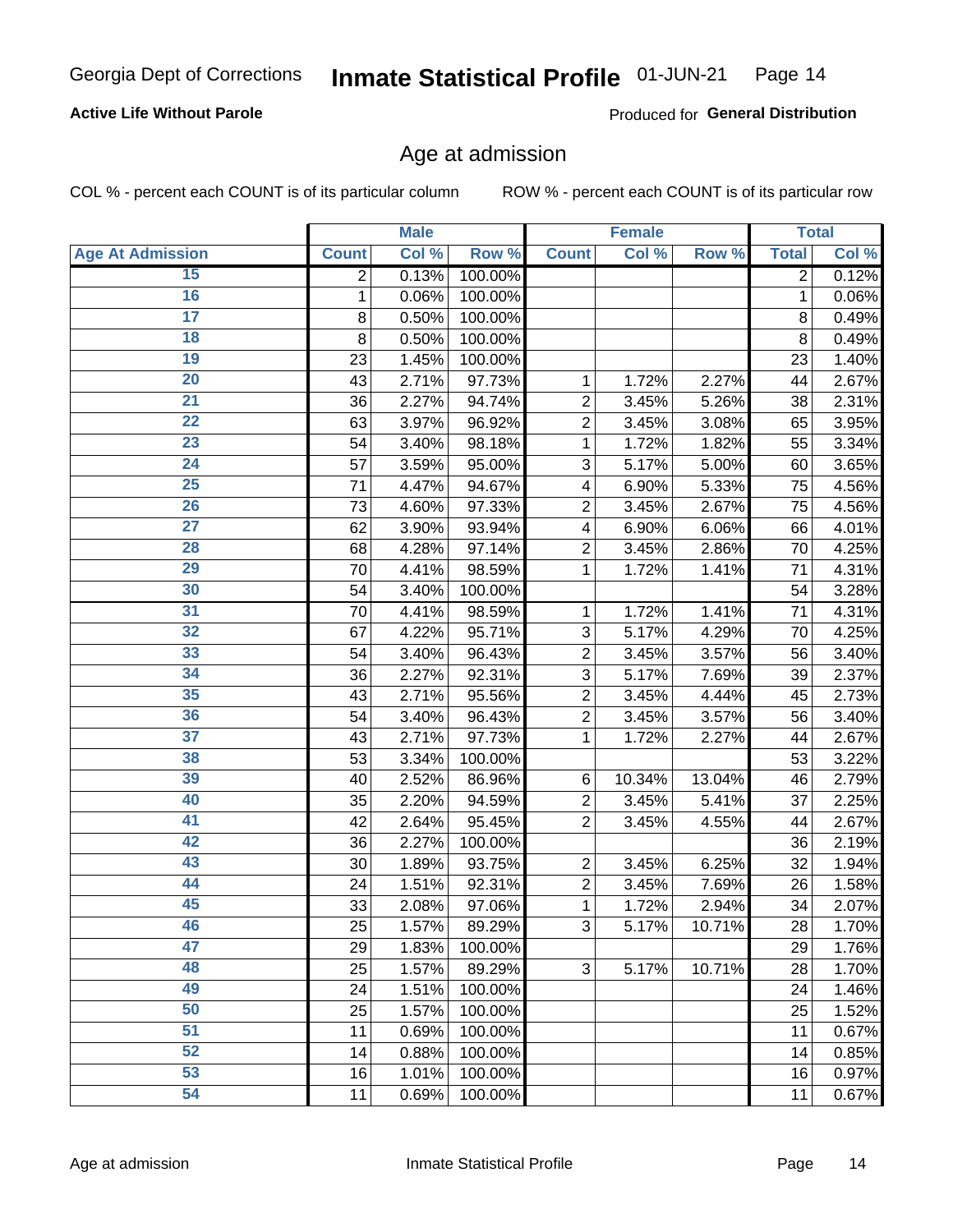#### Inmate Statistical Profile 01-JUN-21 Page 15

## **Active Life Without Parole**

Produced for General Distribution

## Age at admission

COL % - percent each COUNT is of its particular column

|                         |       | <b>Male</b> |         |              | <b>Female</b> |       |                | <b>Total</b> |
|-------------------------|-------|-------------|---------|--------------|---------------|-------|----------------|--------------|
| <b>Age At Admission</b> | Count | Col %       | Row %   | <b>Count</b> | Col %         | Row % | <b>Total</b>   | Col %        |
| 55                      | 12    | 0.76%       | 92.31%  |              | 1.72%         | 7.69% | 13             | 0.79%        |
| 56                      |       | 0.44%       | 100.00% |              |               |       |                | 0.43%        |
| 57                      | 9     | 0.57%       | 100.00% |              |               |       | 9              | 0.55%        |
| 58                      | 5     | 0.31%       | 100.00% |              |               |       | 5              | 0.30%        |
| 59                      | 5     | 0.31%       | 100.00% |              |               |       | 5              | 0.30%        |
| 60                      | 3     | 0.19%       | 100.00% |              |               |       | 3              | 0.18%        |
| 61                      | 2     | 0.13%       | 100.00% |              |               |       | 2              | 0.12%        |
| 62                      | 2     | 0.13%       | 100.00% |              |               |       | 2              | 0.12%        |
| 63                      |       | 0.06%       | 100.00% |              |               |       |                | 0.06%        |
| 64                      | 2     | 0.13%       | 100.00% |              |               |       | $\overline{2}$ | 0.12%        |
| 65                      |       | 0.06%       | 100.00% |              |               |       |                | $0.06\%$     |
| 66                      | 2     | 0.13%       | 100.00% |              |               |       | 2              | 0.12%        |
| 67                      | 2     | 0.13%       | 100.00% |              |               |       | 2              | 0.12%        |
| 69                      | 2     | 0.13%       | 100.00% |              |               |       | $\overline{2}$ | 0.12%        |
| <b>Total Reported</b>   | 1,588 | 100%        | 96.48%  | 58           | 100%          | 3.52% | 1,646          | 100%         |

| <b>Not Repo</b><br>sported |        |    |       |
|----------------------------|--------|----|-------|
| <b>Total</b><br>Cror       | 588, ا | Эč | 1,646 |

| <b>Mean</b><br>(average) | 33.87 | 34 | 33.87   |
|--------------------------|-------|----|---------|
| Median (middle)          | JZ    | 34 | ົ<br>∠د |
| Mode<br>(most frequent)  | ጎድ    | 39 | 25      |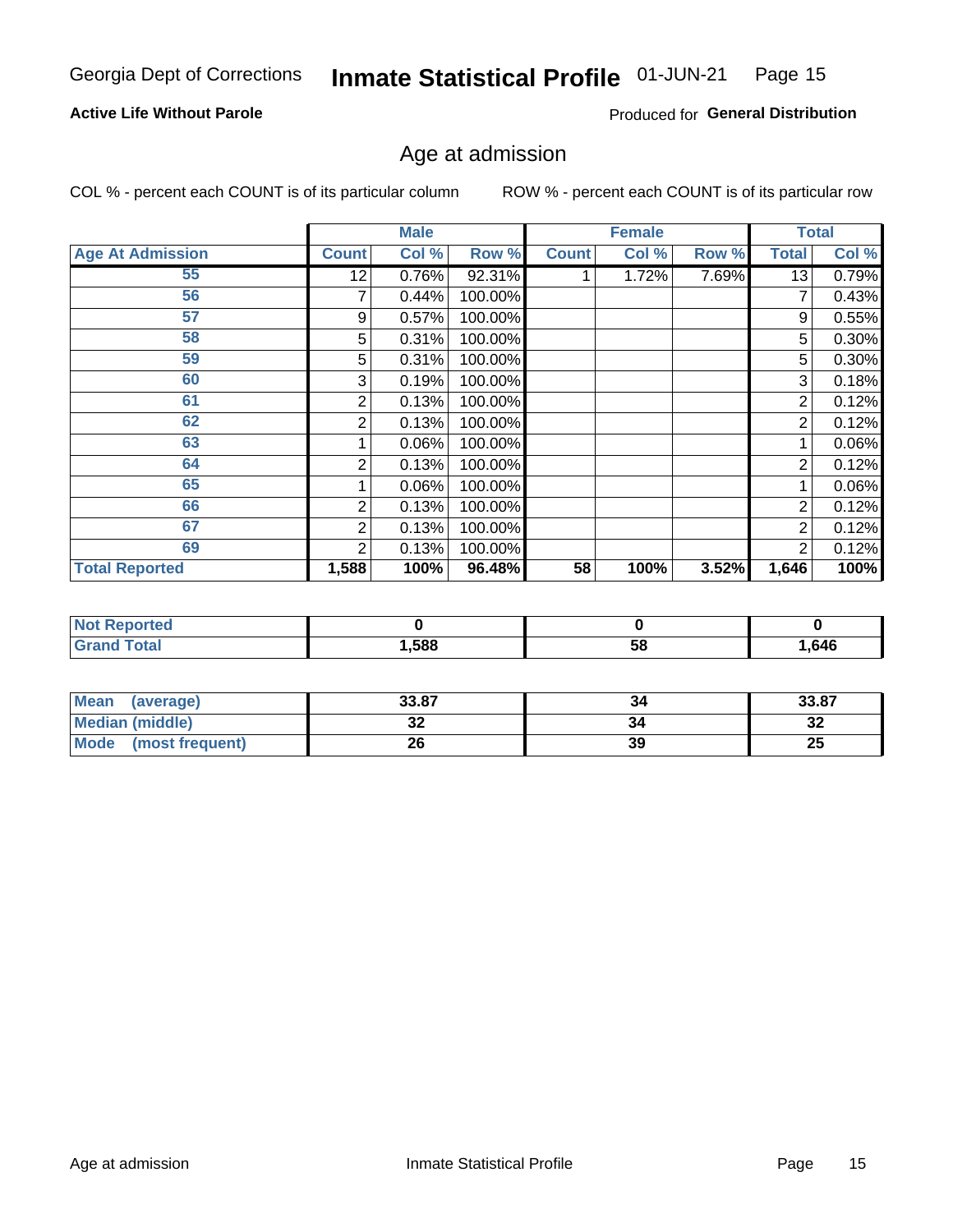## **Active Life Without Parole**

### Produced for General Distribution

## Height, measured at entry to prison

COL % - percent each COUNT is of its particular column

|                         |                | <b>Male</b> |         |                | <b>Female</b> |         |                | <b>Total</b> |
|-------------------------|----------------|-------------|---------|----------------|---------------|---------|----------------|--------------|
| <b>Height</b>           | <b>Count</b>   | Col %       | Row %   | <b>Count</b>   | Col %         | Row %   | <b>Total</b>   | Col %        |
| $\overline{\mathbf{0}}$ | 7              | 0.44%       | 100.00% |                |               |         | 7              | 0.43%        |
| 4'10"                   |                |             |         | $\mathbf{1}$   | 1.72%         | 100.00% | 1              | 0.06%        |
| 5'00''                  | 4              | 0.25%       | 100.00% |                |               |         | 4              | 0.24%        |
| 5'01"                   | 4              | 0.25%       | 80.00%  | 1              | 1.72%         | 20.00%  | 5              | 0.30%        |
| 5'02"                   | 8              | 0.50%       | 72.73%  | 3              | 5.17%         | 27.27%  | 11             | 0.67%        |
| 5'03''                  | 13             | 0.82%       | 52.00%  | 12             | 20.69%        | 48.00%  | 25             | 1.52%        |
| 5'04"                   | 19             | 1.20%       | 63.33%  | 11             | 18.97%        | 36.67%  | 30             | 1.82%        |
| 5'05"                   | 41             | 2.58%       | 80.39%  | 10             | 17.24%        | 19.61%  | 51             | 3.10%        |
| 5'06''                  | 103            | 6.49%       | 95.37%  | 5              | 8.62%         | 4.63%   | 108            | 6.56%        |
| 5'07''                  | 111            | 6.99%       | 94.07%  | $\overline{7}$ | 12.07%        | 5.93%   | 118            | 7.17%        |
| 5'08''                  | 161            | 10.14%      | 98.77%  | $\overline{2}$ | 3.45%         | 1.23%   | 163            | 9.90%        |
| 5'09''                  | 206            | 12.97%      | 99.04%  | $\overline{2}$ | 3.45%         | 0.96%   | 208            | 12.64%       |
| 5'10''                  | 190            | 11.96%      | 98.96%  | $\overline{2}$ | 3.45%         | 1.04%   | 192            | 11.66%       |
| 5'11"                   | 196            | 12.34%      | 100.00% |                |               |         | 196            | 11.91%       |
| 6'00''                  | 175            | 11.02%      | 99.43%  | $\mathbf{1}$   | 1.72%         | 0.57%   | 176            | 10.69%       |
| 6'01''                  | 135            | 8.50%       | 99.26%  | $\mathbf{1}$   | 1.72%         | 0.74%   | 136            | 8.26%        |
| 6'02"                   | 103            | 6.49%       | 100.00% |                |               |         | 103            | 6.26%        |
| 6'03''                  | 53             | 3.34%       | 100.00% |                |               |         | 53             | 3.22%        |
| 6'04"                   | 34             | 2.14%       | 100.00% |                |               |         | 34             | 2.07%        |
| 6'05"                   | 13             | 0.82%       | 100.00% |                |               |         | 13             | 0.79%        |
| 6'06''                  | 7              | 0.44%       | 100.00% |                |               |         | 7              | 0.43%        |
| 6'07''                  | $\overline{2}$ | 0.13%       | 100.00% |                |               |         | $\overline{2}$ | 0.12%        |
| 6'08''                  | $\overline{2}$ | 0.13%       | 100.00% |                |               |         | $\overline{2}$ | 0.12%        |
| 6'11''                  | 1              | 0.06%       | 100.00% |                |               |         | 1              | $0.06\%$     |
| <b>Total Reported</b>   | 1,588          | 100%        | 96.48%  | 58             | 100%          | 3.52%   | 1,646          | 100%         |

| <b>orteo</b><br><b>NOT</b> |      |    |      |
|----------------------------|------|----|------|
| <b>Total</b>               | ,588 | 58 | .646 |

| <b>Mean</b> | (average)       | 5'10" | 5'05"                | 5'10"<br>ັ |
|-------------|-----------------|-------|----------------------|------------|
|             |                 |       |                      |            |
| <b>Mode</b> | (most frequent) | 5'09" | <b>E'OO"</b><br>ว บง | 5'09"      |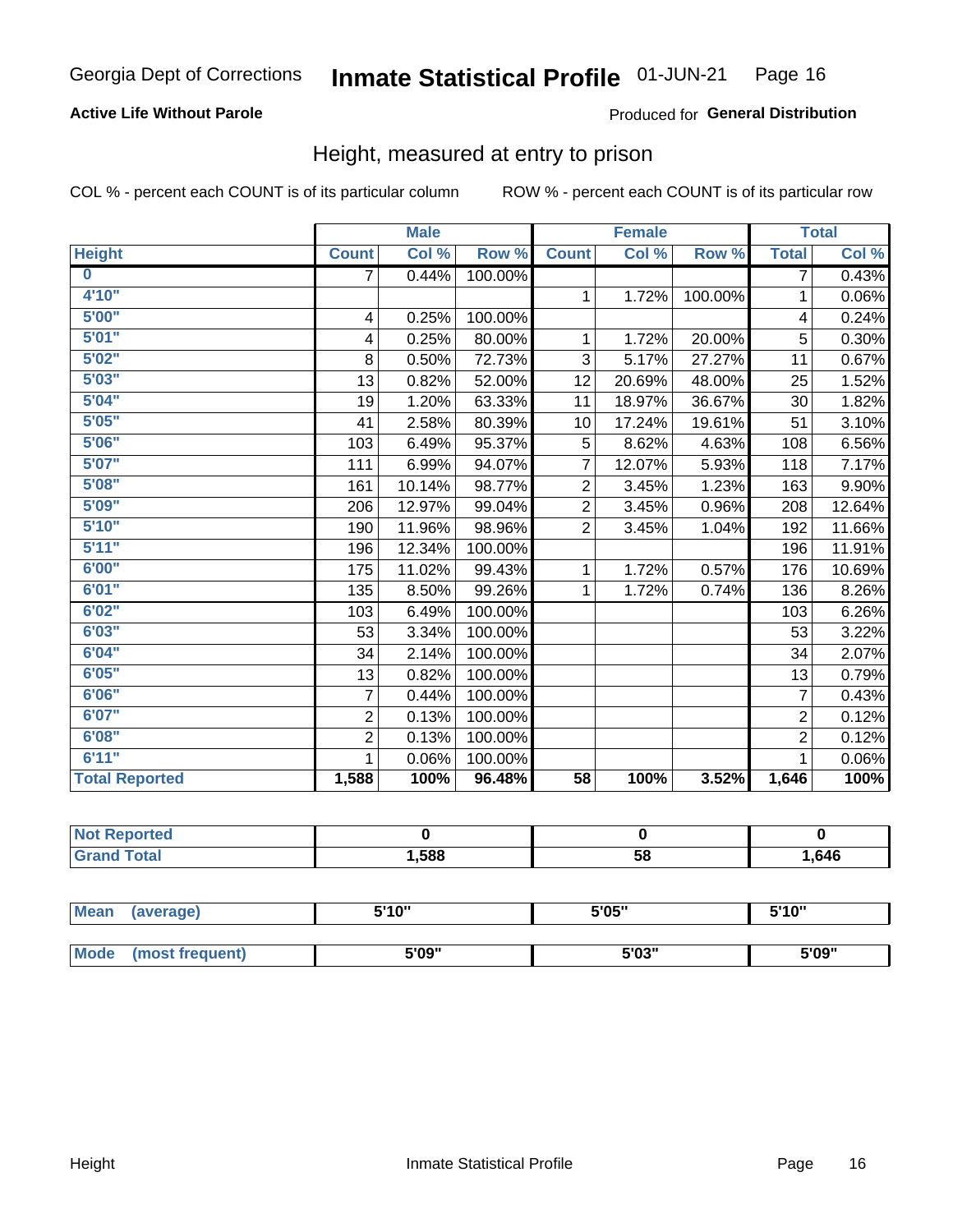**Active Life Without Parole** 

Produced for General Distribution

## Weight, measured at entry to prison

COL % - percent each COUNT is of its particular column

|                                           |                         | <b>Male</b>    |                  |                         | <b>Female</b>                              |         |                         | <b>Total</b> |
|-------------------------------------------|-------------------------|----------------|------------------|-------------------------|--------------------------------------------|---------|-------------------------|--------------|
| <b>Weight</b>                             | <b>Count</b>            | Col %          | Row <sup>%</sup> | <b>Count</b>            | Col %                                      | Row %   | <b>Total</b>            | Col %        |
| 100 - 109 pounds                          | 1                       | 0.06%          | 50.00%           | 1                       | 1.72%                                      | 50.00%  | $\overline{2}$          | 0.12%        |
| 110 - 119 pounds                          | 4                       | 0.25%          | 66.67%           | $\overline{2}$          | 3.45%                                      | 33.33%  | 6                       | 0.37%        |
| 120 - 129 pounds                          | 8                       | 0.51%          | 72.73%           | 3                       | 5.17%                                      | 27.27%  | 11                      | 0.67%        |
| 130 - 139 pounds                          | 45                      | 2.84%          | 95.74%           | $\overline{2}$          | 3.45%                                      | 4.26%   | 47                      | 2.86%        |
| 140 - 149 pounds                          | 96                      | 6.06%          | 96.00%           | $\overline{\mathbf{4}}$ | 6.90%                                      | 4.00%   | 100                     | 6.09%        |
| 150 - 159 pounds                          | 147                     | 9.28%          | 93.63%           | 10                      | 17.24%                                     | 6.37%   | 157                     | 9.56%        |
| 160 - 169 pounds                          | 198                     | 12.50%         | 97.54%           | 5                       | 8.62%                                      | 2.46%   | 203                     | 12.36%       |
| 170 - 179 pounds                          | 207                     | 13.07%         | 98.57%           | 3                       | 5.17%                                      | 1.43%   | 210                     | 12.79%       |
| 180 - 189 pounds                          | 205                     | 12.94%         | 98.56%           | 3                       | 5.17%                                      | 1.44%   | 208                     | 12.67%       |
| 190 - 199 pounds                          | 139                     | 8.78%          | 95.21%           | $\overline{7}$          | 12.07%                                     | 4.79%   | 146                     | 8.89%        |
| 200 - 209 pounds                          | 138                     | 8.71%          | 95.17%           | $\overline{7}$          | 12.07%                                     | 4.83%   | 145                     | 8.83%        |
| 210 - 219 pounds                          | 91                      | 5.74%          | 95.79%           | $\overline{\mathbf{4}}$ | 6.90%                                      | 4.21%   | 95                      | 5.79%        |
| 220 - 229 pounds                          | 96                      | 6.06%          | 100.00%          |                         |                                            |         | 96                      | 5.85%        |
| 230 - 239 pounds                          | 58                      | 3.66%          | 98.31%           | $\mathbf{1}$            | 1.72%                                      | 1.69%   | 59                      | 3.59%        |
| 240 - 249 pounds                          | 48                      | 3.03%          | 100.00%          |                         |                                            |         | 48                      | 2.92%        |
| 250 - 259 pounds                          | 31                      | 1.96%          | 96.88%           | $\mathbf{1}$            | 1.72%                                      | 3.13%   | 32                      | 1.95%        |
| 260 - 269 pounds                          | 19                      | 1.20%          | 100.00%          |                         |                                            |         | 19                      | 1.16%        |
| 270 - 279 pounds                          | 16                      | 1.01%          | 94.12%           | 1                       | 1.72%                                      | 5.88%   | 17                      | 1.04%        |
| 280 - 289 pounds                          | 14                      | 0.88%          | 93.33%           | $\mathbf 1$             | 1.72%                                      | 6.67%   | 15                      | 0.91%        |
| 290 - 299 pounds                          | $\overline{\mathbf{4}}$ | 0.25%          | 66.67%           | $\overline{2}$          | 3.45%                                      | 33.33%  | 6                       | 0.37%        |
| 300 - 309 pounds                          | $\overline{5}$          | 0.32%          | 100.00%          |                         |                                            |         | 5                       | 0.30%        |
| 320 - 329 pounds                          | 3                       | 0.19%          | 100.00%          |                         |                                            |         | 3                       | 0.18%        |
| 330 - 339 pounds                          | 5                       | 0.32%          | 100.00%          |                         |                                            |         | 5                       | 0.30%        |
| 350 - 359 pounds                          | $\overline{2}$          | 0.13%          | 100.00%          |                         |                                            |         | $\overline{2}$          | 0.12%        |
| 360 - 369 pounds                          | 1                       | 0.06%          | 100.00%          |                         |                                            |         | $\mathbf 1$             | 0.06%        |
| 370 - 379 pounds                          | 1                       | 0.06%          | 100.00%          |                         |                                            |         | $\mathbf 1$             | 0.06%        |
| 390 - 399 pounds                          |                         |                |                  | 1                       | 1.72%                                      | 100.00% | $\mathbf{1}$            | 0.06%        |
| 400 pounds and over                       | $\overline{2}$          | 0.13%          | 100.00%          |                         |                                            |         | $\overline{2}$          | 0.12%        |
| <b>Total Reported</b>                     | 1,584                   | 100%           | 96.47%           | $\overline{58}$         | 100%                                       | 3.53%   | 1,642                   | 100%         |
|                                           |                         |                |                  |                         |                                            |         |                         |              |
| <b>Not Reported</b><br><b>Grand Total</b> |                         | $\overline{4}$ |                  |                         | $\overline{\mathbf{0}}$<br>$\overline{58}$ |         | $\overline{4}$<br>1,646 |              |
|                                           |                         | 1,588          |                  |                         |                                            |         |                         |              |
| <b>Mean</b><br>(average)                  |                         | 189            |                  |                         | 183                                        |         |                         | 188          |

| Mean (average)       | 189 | 183 | 188 |
|----------------------|-----|-----|-----|
| Median (middle)      | 180 | 176 | 180 |
| Mode (most frequent) | 180 | 200 | 180 |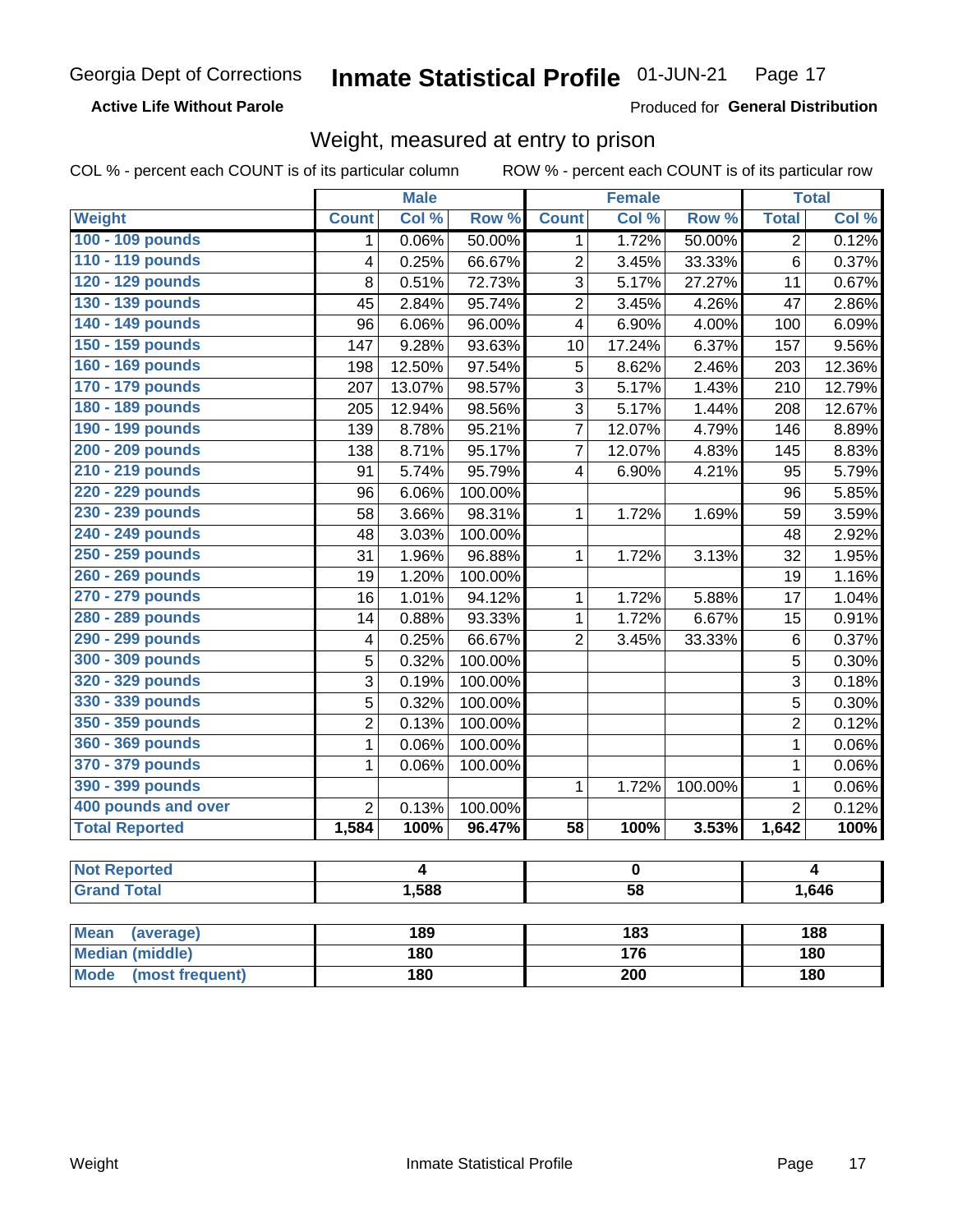#### Inmate Statistical Profile 01-JUN-21 Page 18

### **Active Life Without Parole**

### Produced for General Distribution

## Veterans validated by Veteran's Administration

COL % - percent each COUNT is of its particular column

|                          | <b>Male</b>     |        |             | <b>Female</b> |         |         | <b>Total</b> |        |
|--------------------------|-----------------|--------|-------------|---------------|---------|---------|--------------|--------|
| <b>Military service</b>  | <b>Count</b>    | Col %  | Row % Count |               | Col %   | Row %   | <b>Total</b> | Col %  |
| <b>Others</b><br>0       | 52              | 41.94% | 100.00%     |               |         |         | 52           | 41.60% |
| <b>Air Force</b>         | 45              | 36.29% | 97.83%      |               | 100.00% | 2.17%   | 46           | 36.80% |
| Army                     | 6               | 4.84%  | 100.00%     |               |         |         | 6            | 4.80%  |
| <b>Navy</b><br>3         |                 | 6.45%  | 100.00%     |               |         |         | 8            | 6.40%  |
| <b>Coast Guard</b><br>5. | 13 <sub>1</sub> | 10.48% | 100.00%     |               |         |         | 13           | 10.40% |
| <b>Total Reported</b>    | 124             | 100%   | 99.20%      |               | 100%    | $.80\%$ | 125          | 100%   |

| тес          | 464. | --<br>IJ | E <sub>04</sub><br>.JL 1<br>__ |
|--------------|------|----------|--------------------------------|
| <b>Total</b> | .588 | 5٤       | ,646                           |

| ____<br>____ |
|--------------|
|--------------|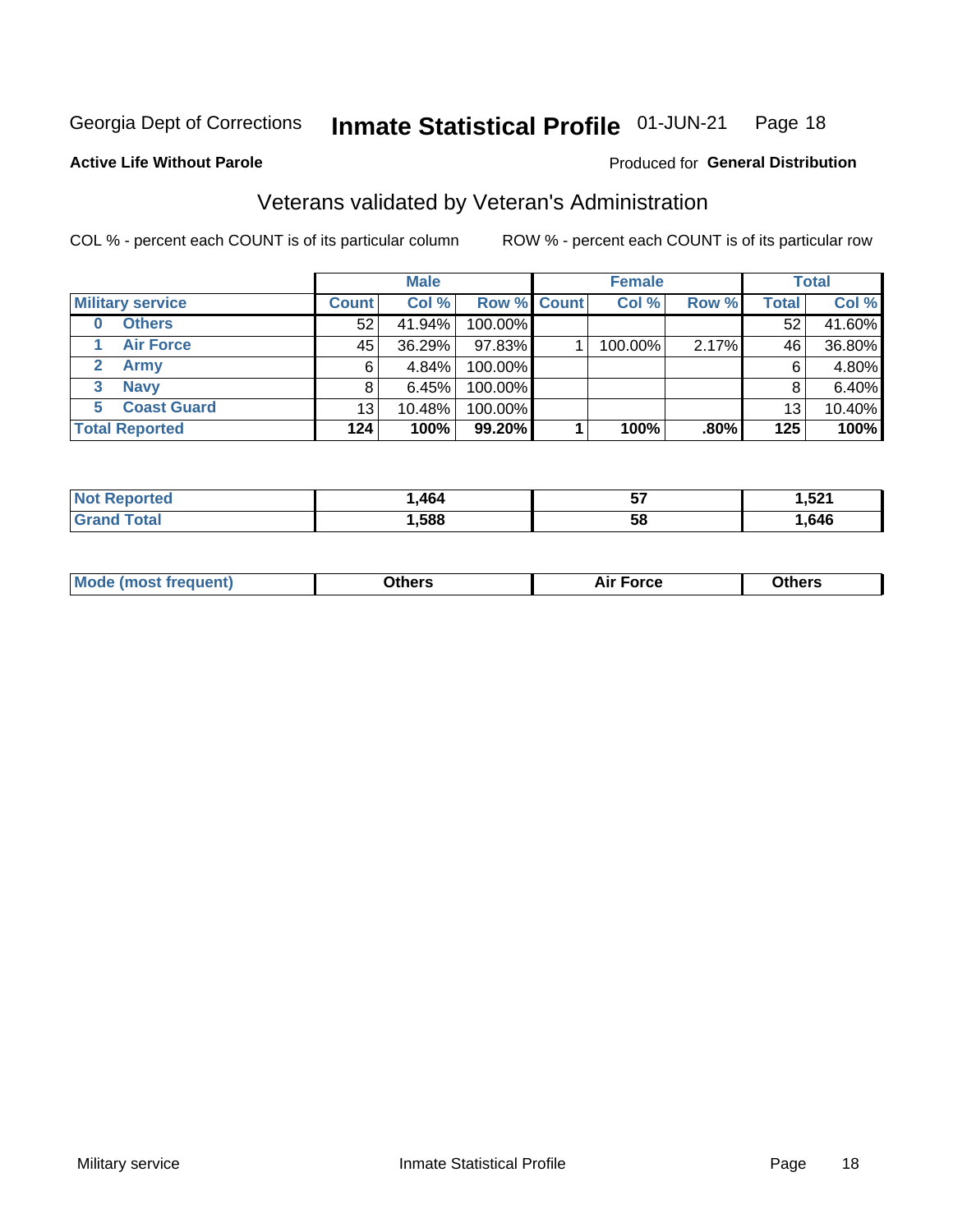#### Inmate Statistical Profile 01-JUN-21 Page 19

**Active Life Without Parole** 

Produced for General Distribution

## Type of admission to prison

COL % - percent each COUNT is of its particular column

|                                      |                 | <b>Male</b> |                    |    | <b>Female</b> |       |              | <b>Total</b> |
|--------------------------------------|-----------------|-------------|--------------------|----|---------------|-------|--------------|--------------|
| <b>Type of Admission</b>             | <b>Count</b>    | Col %       | <b>Row % Count</b> |    | Col %         | Row % | <b>Total</b> | Col %        |
| <b>New Sentence</b><br>52            | 1,500           | 94.46%      | 96.28%             | 58 | 100.00%       | 3.72% | 1,558        | 94.65%       |
| <b>Probation Rev Partial</b><br>53   | 9               | .57%        | 100.00%            |    |               |       | 9            | .55%         |
| <b>Probation Rev Remainder</b><br>54 | 24              | 1.51%       | 100.00%            |    |               |       | 24           | 1.46%        |
| <b>Parole Rev New Sentence</b><br>55 | 22              | 1.39%       | 100.00%            |    |               |       | 22           | 1.34%        |
| <b>Parole Rev No New</b><br>56       | 19              | 1.20%       | 100.00%            |    |               |       | 19           | 1.15%        |
| <b>Sentence</b>                      |                 |             |                    |    |               |       |              |              |
| <b>Life W/O Parole</b><br>70         | 13 <sub>1</sub> | .82%        | 100.00%            |    |               |       | 13           | .79%         |
| <b>Unknown</b><br>82                 |                 | $.06\%$     | 100.00%            |    |               |       |              | .06%         |
| <b>Total Reported</b>                | 1,588           | 100%        | 96.48%             | 58 | 100%          | 3.52% | 1,646        | 100%         |

| <b>Not Reported</b> |      |           |      |
|---------------------|------|-----------|------|
| <b>Total</b>        | ,588 | - -<br>ວດ | .646 |

| Mode (most frequent) | <b>New Sentence</b> | <b>New Sentence</b> | <b>New Sentence</b> |
|----------------------|---------------------|---------------------|---------------------|
|                      |                     |                     |                     |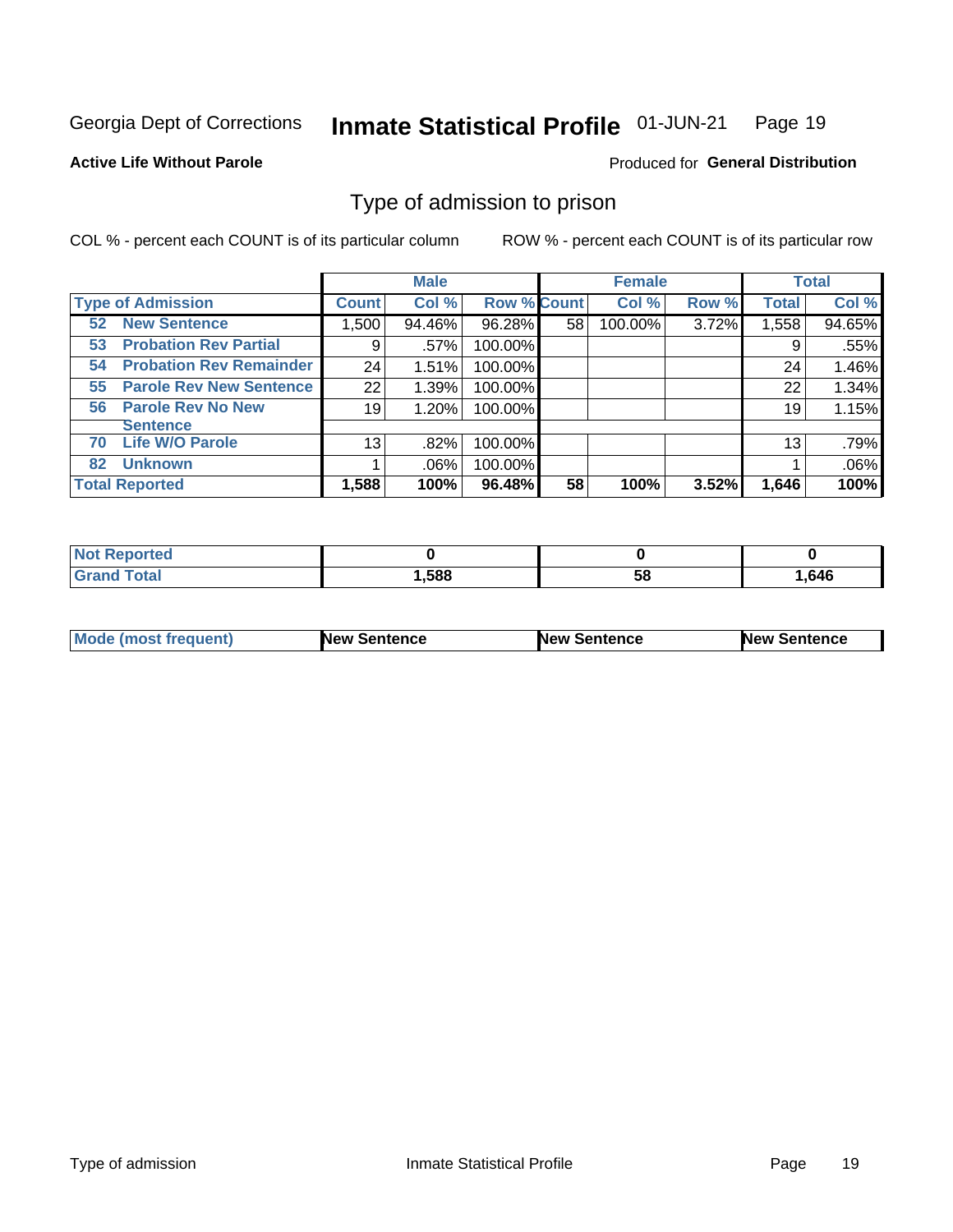#### Inmate Statistical Profile 01-JUN-21 Page 20

**Active Life Without Parole** 

## Produced for General Distribution

## Current / last supervision level

COL % - percent each COUNT is of its particular column

|                        |              | <b>Male</b> |                    |    | <b>Female</b> |          |                          | <b>Total</b> |
|------------------------|--------------|-------------|--------------------|----|---------------|----------|--------------------------|--------------|
| <b>Security Status</b> | <b>Count</b> | Col%        | <b>Row % Count</b> |    | Col %         | Row %    | $\mathsf{Total}_{\perp}$ | Col %        |
| 4 Medium               | ົ            | 19%         | 100.00%            |    | .00%          |          | ົ                        | $.18\%$      |
| 5 Close                | .585         | 99.81%      | 96.47%             | 58 | 100.00%       | $3.53\%$ | 1,643                    | $99.82\%$    |
| <b>Total Reported</b>  | $.588+$      | 100%        | 96.48%             | 58 | 100%          | 3.52%    | 1,646                    | 100%         |

| <b>Still being diagnosed</b> |       |    |       |
|------------------------------|-------|----|-------|
| <b>Not Reported</b>          |       |    |       |
| <b>Grand Total</b>           | 1,588 | 58 | 1,646 |

| <b>AhoM</b><br>rreauent) | <b>Close</b> | Close | Close |
|--------------------------|--------------|-------|-------|
|                          |              |       |       |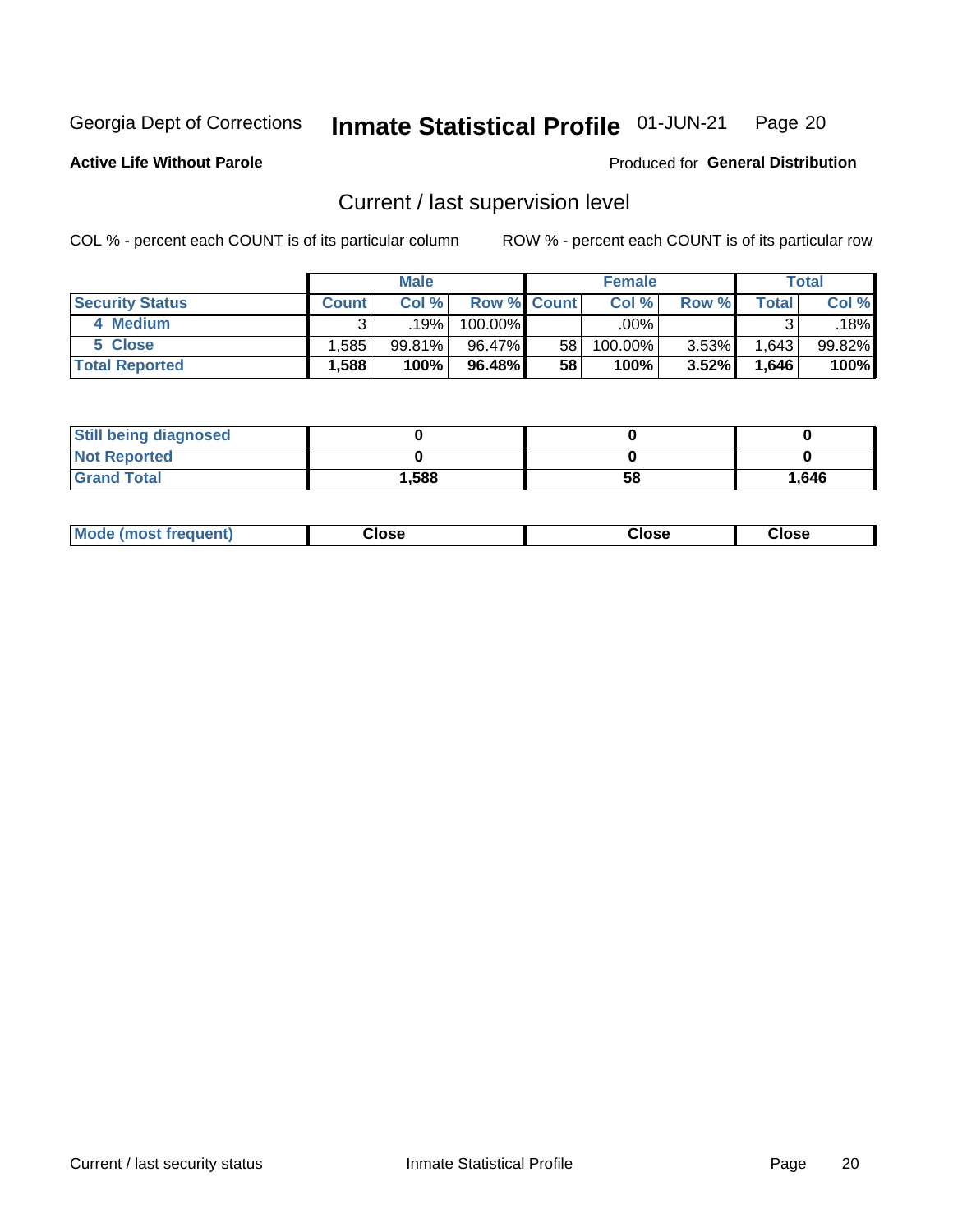#### Inmate Statistical Profile 01-JUN-21 Page 21

**Active Life Without Parole** 

Produced for General Distribution

## Current / last type of institution

COL % - percent each COUNT is of its particular column

|                            |              | <b>Male</b> |                    |    | <b>Female</b> |          |         | Total   |
|----------------------------|--------------|-------------|--------------------|----|---------------|----------|---------|---------|
| <b>Type of Institution</b> | <b>Count</b> | Col %       | <b>Row % Count</b> |    | Col %         | Row %    | Total I | Col %   |
| <b>State Prison</b>        | .588         | 100.00%     | 96.48%             | 58 | 100.00%       | $3.52\%$ | 1,646   | 100.00% |
| <b>Total Reported</b>      | 1,588        | 100%        | 96.48%             | 58 | 100%          | $3.52\%$ | 1,646   | 100%    |

| <b>eported</b> |      |    |      |
|----------------|------|----|------|
|                | ,588 | ວເ | .646 |

|  | <b>Mode (most frequent)</b> | State Prison | <b>State Prison</b> | <b>State Prison</b> |
|--|-----------------------------|--------------|---------------------|---------------------|
|--|-----------------------------|--------------|---------------------|---------------------|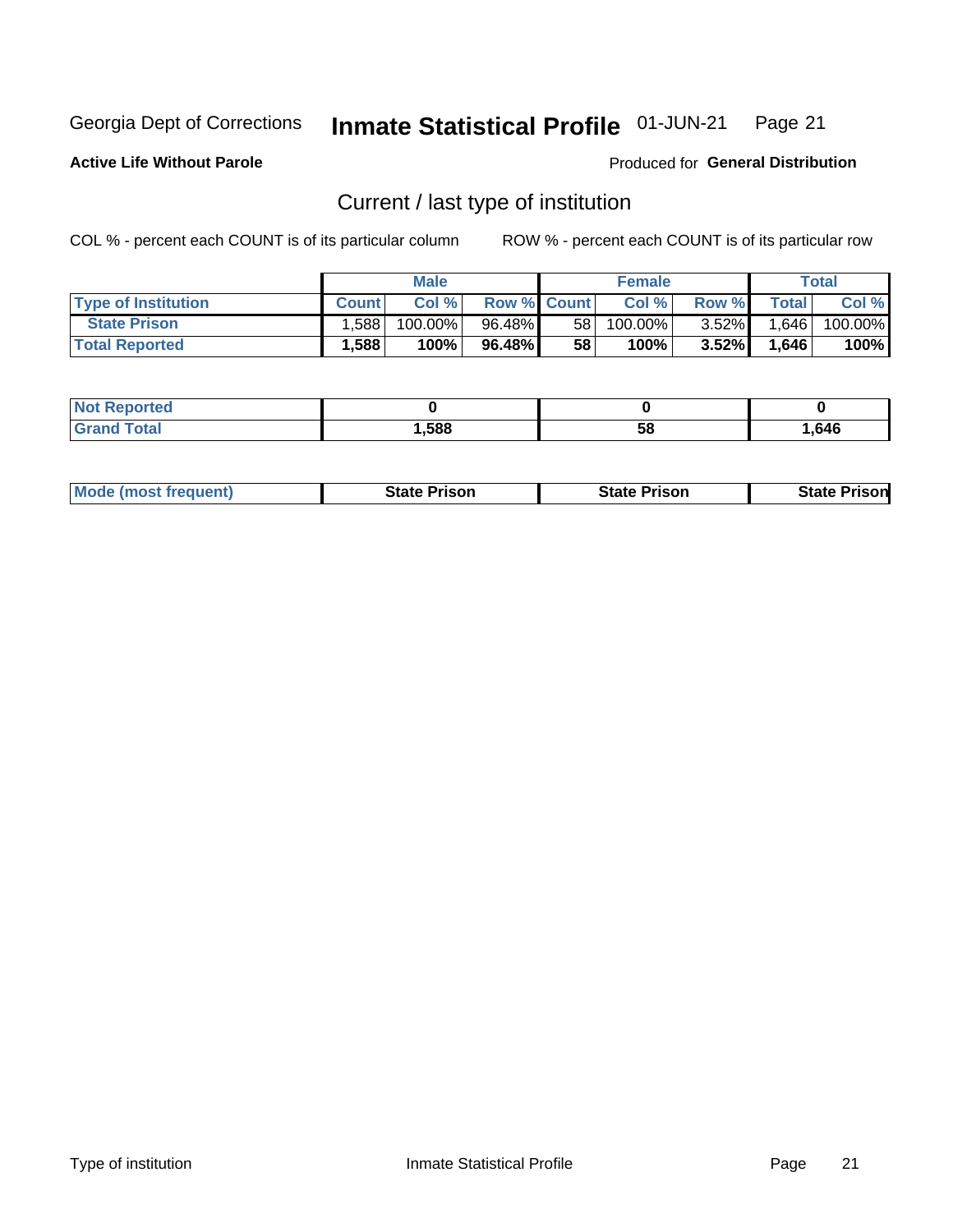#### Inmate Statistical Profile 01-JUN-21 Page 22

### **Active Life Without Parole**

### Produced for General Distribution

## Institution type - transitional centers

COL % - percent each COUNT is of its particular column

|                                                | Male  |                    | <b>Female</b> |                   | Total |
|------------------------------------------------|-------|--------------------|---------------|-------------------|-------|
| <b>Institution Type - Trans. Centers Count</b> | Col % | <b>Row % Count</b> |               | Col % Row % Total | Col % |
| <b>Total Reported</b>                          |       |                    |               |                   |       |

| <b>Reported</b><br><b>NOT</b><br>$\sim$            |  |  |
|----------------------------------------------------|--|--|
| $f$ $f \circ f \circ f$<br>$C = 1$<br><b>TULAI</b> |  |  |

| Mode (most frequent) | <b>Null</b> | <b>Null</b> | <b>Null</b> |
|----------------------|-------------|-------------|-------------|
|                      |             |             |             |
|                      |             |             |             |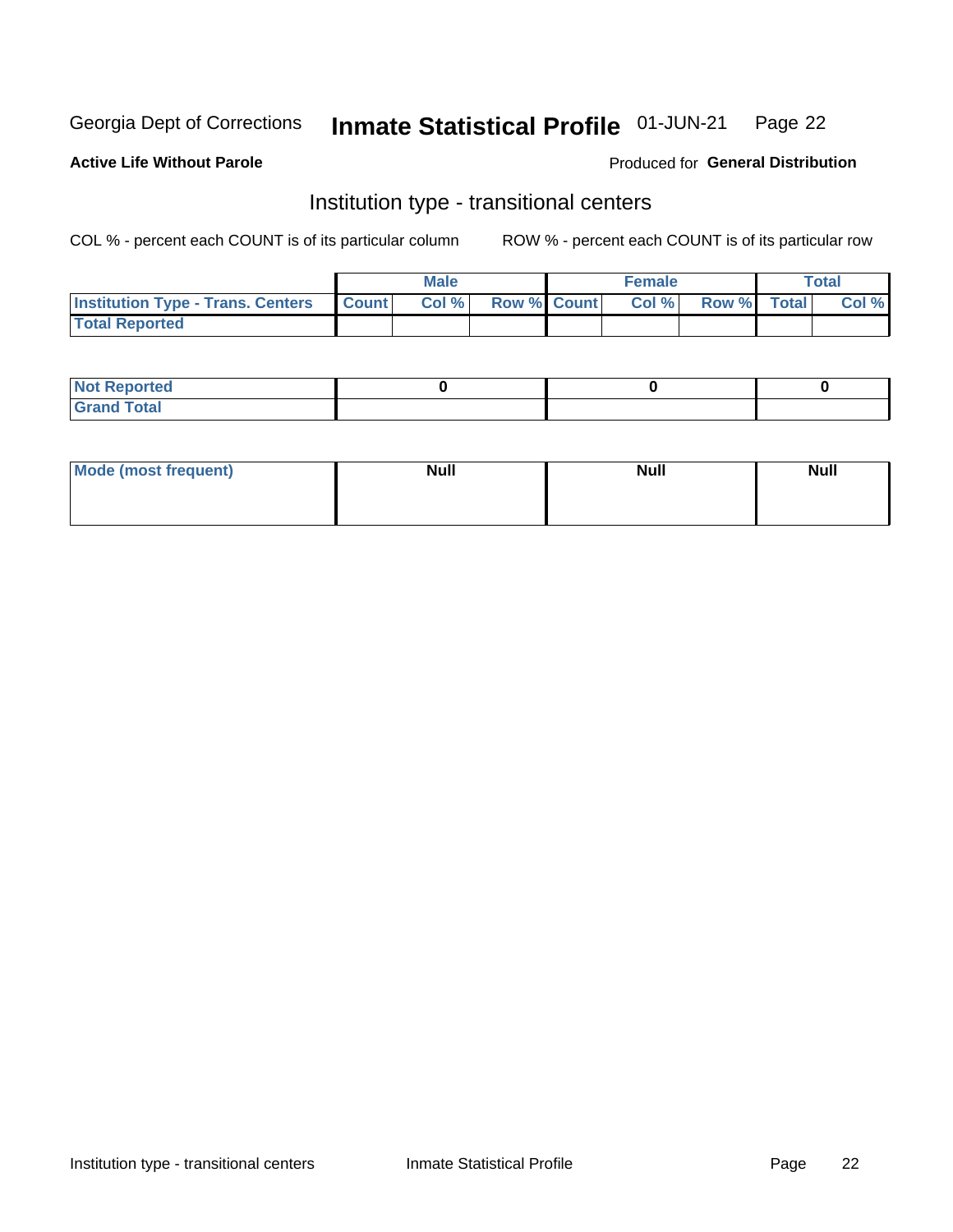#### Inmate Statistical Profile 01-JUN-21 Page 23

**Active Life Without Parole** 

Produced for General Distribution

## Institution type - county prisons

COL % - percent each COUNT is of its particular column

|                                                    | <b>Male</b> |  | <b>Female</b>     |             | <b>Total</b> |
|----------------------------------------------------|-------------|--|-------------------|-------------|--------------|
| <b>Institution Type - County Prisons   Count  </b> | Col%        |  | Row % Count Col % | Row % Total | Col %        |
| <b>Total Reported</b>                              |             |  |                   |             |              |

| <b>Not</b><br><b>Reported</b>    |  |  |
|----------------------------------|--|--|
| <b>Total</b><br>Gran<br>$\sim$ . |  |  |

| Mode (most frequent) | <b>Null</b> | <b>Null</b><br><b>Null</b> |
|----------------------|-------------|----------------------------|
|                      |             |                            |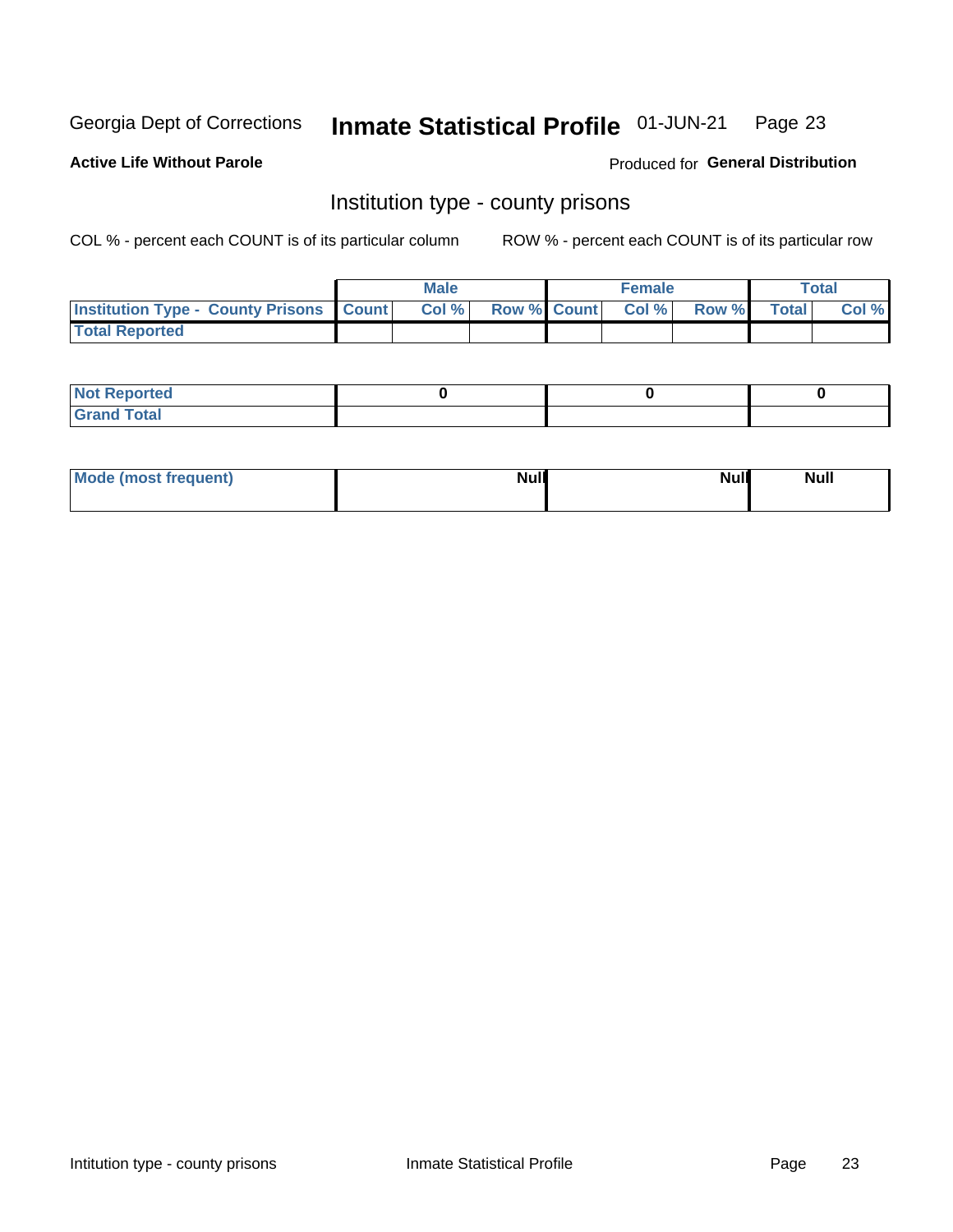#### Inmate Statistical Profile 01-JUN-21 Page 24

### **Active Life Without Parole**

### Produced for General Distribution

## Institution type - state prisons

COL % - percent each COUNT is of its particular column

|                                         |                | <b>Male</b>               |         |                 | <b>Female</b>                 |         | <b>Total</b>                        |         |
|-----------------------------------------|----------------|---------------------------|---------|-----------------|-------------------------------|---------|-------------------------------------|---------|
| <b>Institution Type - State Prisons</b> | <b>Count</b>   | Col %                     | Row %   | <b>Count</b>    | Col %                         | Row %   | <b>Total</b>                        | Col %   |
| <b>Arrendale State Prison</b>           |                |                           |         | 30              | 51.72%                        | 100.00% | 30                                  | 1.82%   |
| <b>Augusta State Med. Prison</b>        | 89             | 5.60%                     | 100.00% |                 |                               |         | 89                                  | 5.41%   |
| <b>Autry State Prison</b>               | 1              | .06%                      | 100.00% |                 |                               |         | 1                                   | $.06\%$ |
| <b>Baldwin State Prison</b>             | 53             | 3.34%                     | 100.00% |                 |                               |         | 53                                  | 3.22%   |
| <b>Calhoun State Prison</b>             | $\overline{2}$ | .13%                      | 100.00% |                 |                               |         | $\overline{c}$                      | .12%    |
| <b>Central State Prison</b>             | 4              | .25%                      | 100.00% |                 |                               |         | 4                                   | .24%    |
| <b>Coastal State Prison</b>             | 3              | .19%                      | 100.00% |                 |                               |         | 3                                   | .18%    |
| <b>Dooly State Prison</b>               | 1              | .06%                      | 100.00% |                 |                               |         | 1                                   | .06%    |
| <b>Ga Diag Class Prison</b>             | 26             | 1.64%                     | 100.00% |                 |                               |         | 26                                  | 1.58%   |
| <b>Ga State Prison</b>                  | 45             | 2.83%                     | 100.00% |                 |                               |         | 45                                  | 2.73%   |
| <b>Hancock State Prison</b>             | 155            | 9.76%                     | 100.00% |                 |                               |         | 155                                 | 9.42%   |
| <b>Hays State Prison</b>                | 136            | 8.56%                     | 100.00% |                 |                               |         | 136                                 | 8.26%   |
| <b>Johnson State Prison</b>             | 1              | .06%                      | 100.00% |                 |                               |         | 1                                   | .06%    |
| <b>Macon State Prison</b>               | 307            | 19.33%                    | 100.00% |                 |                               |         | 307                                 | 18.65%  |
| <b>Phillips State Prison</b>            | 33             | 2.08%                     | 100.00% |                 |                               |         | 33                                  | 2.00%   |
| <b>Pulaski State Prison</b>             |                |                           |         | 28              | 48.28%                        | 100.00% | 28                                  | 1.70%   |
| <b>Smith State Prison</b>               | 221            | 13.92%                    | 100.00% |                 |                               |         | 221                                 | 13.43%  |
| <b>Special Management Unit</b>          | 25             | 1.57%                     | 100.00% |                 |                               |         | 25                                  | 1.52%   |
| <b>Telfair State Prison</b>             | 235            | 14.80%                    | 100.00% |                 |                               |         | 235                                 | 14.28%  |
| <b>Valdosta State Prison</b>            | 128            | 8.06%                     | 100.00% |                 |                               |         | 128                                 | 7.78%   |
| <b>Ware State Prison</b>                | 123            | 7.75%                     | 100.00% |                 |                               |         | 123                                 | 7.47%   |
| <b>Total Reported</b>                   | 1,588          | 100%                      | 96.48%  | 58              | 100%                          | 3.52%   | 1,646                               | 100%    |
| <b>Not Reported</b>                     |                | $\mathbf 0$               |         | $\bf{0}$        |                               |         | $\mathbf 0$                         |         |
| <b>Grand Total</b>                      |                | 1,588                     |         | $\overline{58}$ |                               |         |                                     | 1,646   |
| <b>Mode (most frequent)</b>             |                | <b>Macon State Prison</b> |         |                 | <b>Arrendale State Prison</b> |         | <b>Macon State</b><br><b>Prison</b> |         |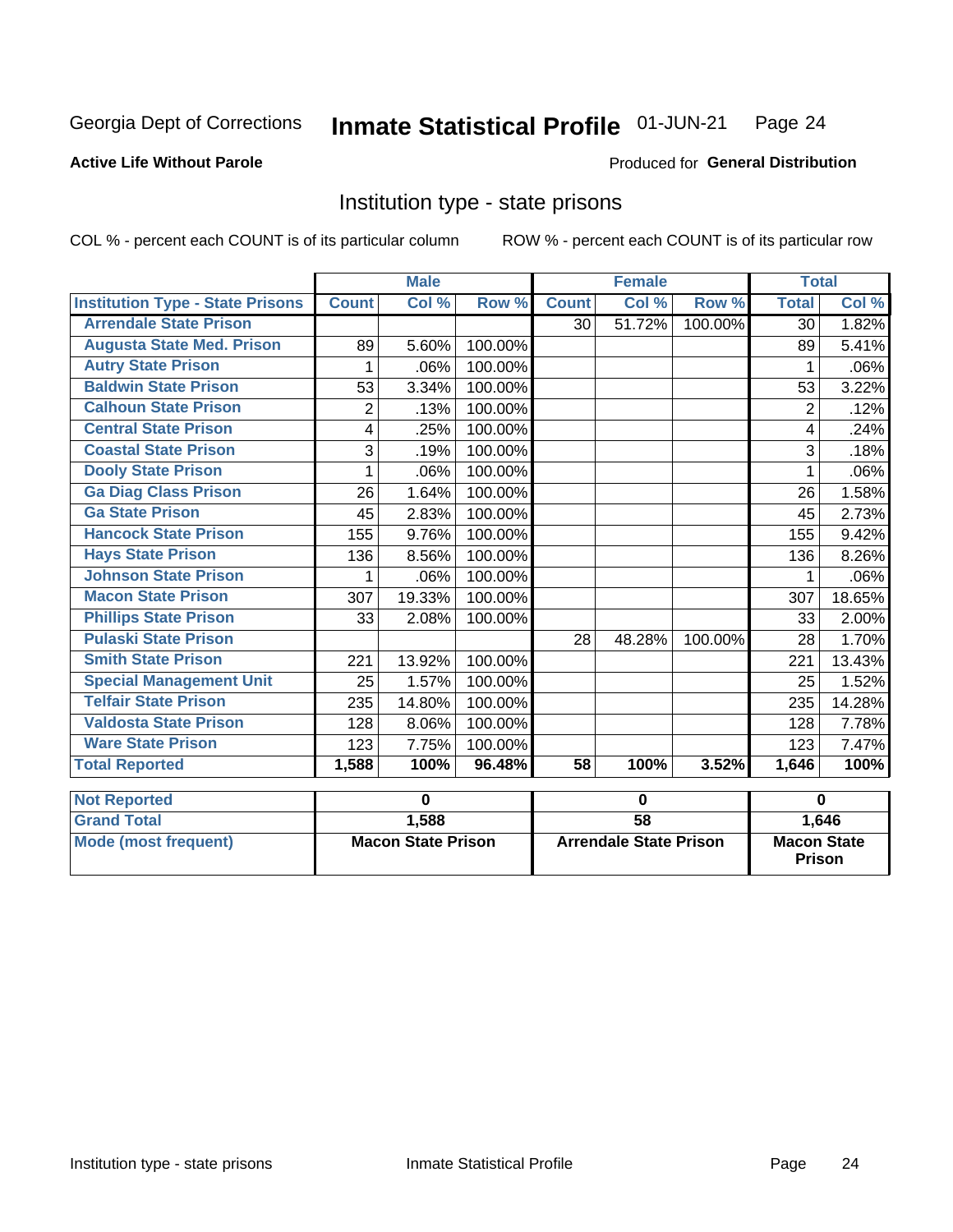#### Inmate Statistical Profile 01-JUN-21 Page 25

## **Active Life Without Parole**

### Produced for General Distribution

## Institution type - private prisons

COL % - percent each COUNT is of its particular column

|                                                 | <b>Male</b> |                    | <b>Female</b> |             | Total |
|-------------------------------------------------|-------------|--------------------|---------------|-------------|-------|
| <b>Institution Type - Private Prisons Count</b> | Col %       | <b>Row % Count</b> | Col %         | Row % Total | Col % |
| <b>Total Reported</b>                           |             |                    |               |             |       |

| Not Reported           |  |  |
|------------------------|--|--|
| <b>Cotal</b><br>______ |  |  |

| <b>Mo</b><br>frequent) | <b>Null</b> | <b>Null</b> | . . I *<br><b>IVUII</b> |
|------------------------|-------------|-------------|-------------------------|
|                        |             |             |                         |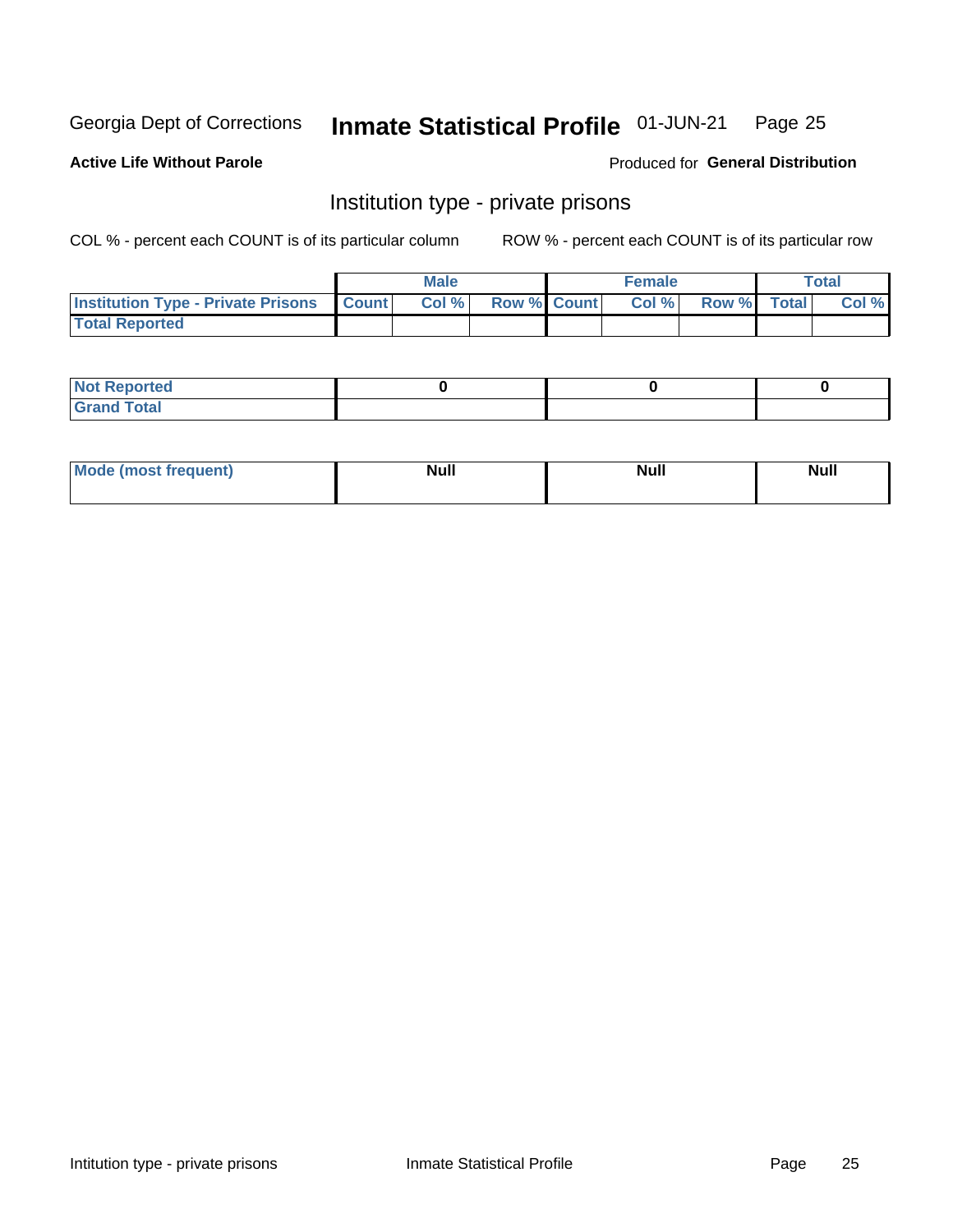#### Inmate Statistical Profile 01-JUN-21 Page 26

### **Active Life Without Parole**

### Produced for General Distribution

## Institution type - inmate boot camp

COL % - percent each COUNT is of its particular column

|                                      |                 | <b>Male</b> |              |              | <b>Female</b> |             | <b>Total</b> |
|--------------------------------------|-----------------|-------------|--------------|--------------|---------------|-------------|--------------|
| <b>Institution Type - Boot Camps</b> | <b>I</b> Count⊥ | Col %       | <b>Row %</b> | <b>Count</b> | Col %         | Row % Total | Col %        |
| <b>Total Rported</b>                 |                 |             |              |              |               |             |              |

| <b>Not Reported</b>            |  |  |
|--------------------------------|--|--|
| <b>Total</b><br>C <sub>r</sub> |  |  |

| Mod<br>uamo | Nul.<br>$- - - - - -$ | <b>Null</b> | <br>uu.<br>------ |
|-------------|-----------------------|-------------|-------------------|
|             |                       |             |                   |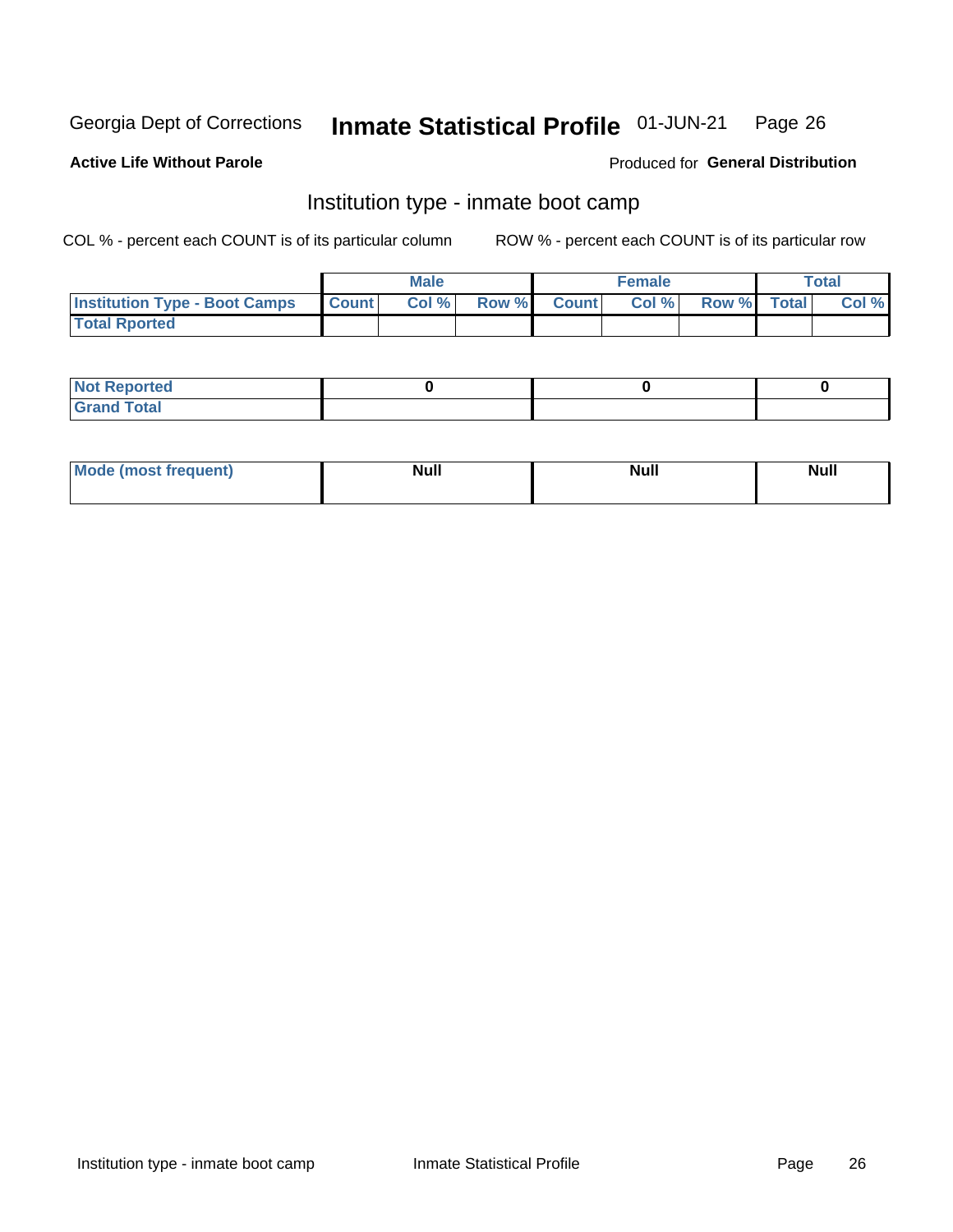#### Inmate Statistical Profile 01-JUN-21 Page 27

**Active Life Without Parole** 

Produced for General Distribution

## Number of disciplinary reports

COL % - percent each COUNT is of its particular column

|                                       |              | <b>Male</b> |             |    | <b>Female</b> |       |       | <b>Total</b> |
|---------------------------------------|--------------|-------------|-------------|----|---------------|-------|-------|--------------|
| <b>Number of Disciplinary Reports</b> | <b>Count</b> | Col %       | Row % Count |    | Col %         | Row % | Total | Col %        |
|                                       | 418          | 26.32%      | 95.22%      | 21 | 36.21%        | 4.78% | 439   | 26.67%       |
|                                       | 226          | 14.23%      | 96.58%      | 8  | 13.79%        | 3.42% | 234   | 14.22%       |
| $\mathbf{2}$                          | 135          | 8.50%       | 93.75%      | 9  | 15.52%        | 6.25% | 144   | 8.75%        |
| 3                                     | 135          | 8.50%       | 96.43%      | 5  | 8.62%         | 3.57% | 140   | 8.51%        |
|                                       | 87           | 5.48%       | 95.60%      | 4  | 6.90%         | 4.40% | 91    | 5.53%        |
| 5                                     | 73           | 4.60%       | 98.65%      |    | 1.72%         | 1.35% | 74    | 4.50%        |
| <b>More Than 5</b>                    | 514          | 32.37%      | 98.09%      | 10 | 17.24%        | 1.91% | 524   | 31.83%       |
| <b>Total Reported</b>                 | 1,588        | 100%        | 96.48%      | 58 | 100%          | 3.52% | 1,646 | 100.0%       |

| prreo<br>NOT |      |    |      |
|--------------|------|----|------|
| `otal        | ,588 | 58 | .646 |

| Mean (average)       | 6.75 | 4.10 | 6.66 |
|----------------------|------|------|------|
| Median (middle)      |      |      |      |
| Mode (most frequent) |      |      |      |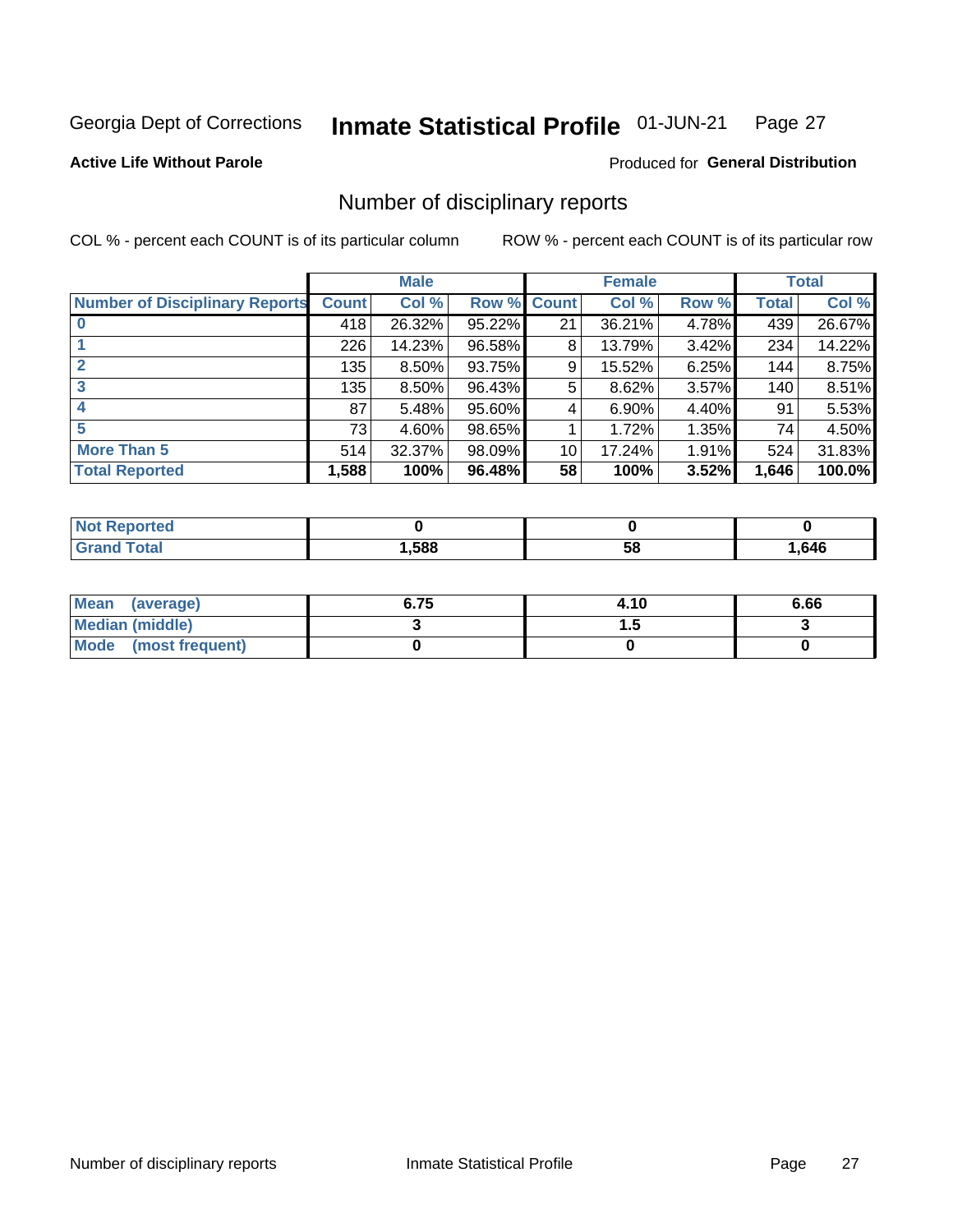#### Inmate Statistical Profile 01-JUN-21 Page 28

**Active Life Without Parole** 

Produced for General Distribution

## Number of transfers

COL % - percent each COUNT is of its particular column

|                            |              | <b>Male</b> |        |              | <b>Female</b> |        |              | <b>Total</b> |
|----------------------------|--------------|-------------|--------|--------------|---------------|--------|--------------|--------------|
| <b>Number of Transfers</b> | <b>Count</b> | Col %       | Row %  | <b>Count</b> | Col %         | Row %  | <b>Total</b> | Col %        |
|                            | 21           | 1.32%       | 72.41% | 8            | 13.79%        | 27.59% | 29           | 1.76%        |
|                            | 399          | 25.13%      | 94.55% | 23           | 39.66%        | 5.45%  | 422          | 25.64%       |
| $\mathbf{2}$               | 217          | 13.66%      | 93.94% | 14           | 24.14%        | 6.06%  | 231          | 14.03%       |
| 3                          | 183          | 11.52%      | 96.83% | 6            | 10.34%        | 3.17%  | 189          | 11.48%       |
| 4                          | 130          | 8.19%       | 99.24% |              | 1.72%         | 0.76%  | 131          | 7.96%        |
| 5                          | 104          | 6.55%       | 98.11% | 2            | 3.45%         | 1.89%  | 106          | 6.44%        |
| <b>More Than 5</b>         | 534          | 33.63%      | 99.26% | 4            | 6.90%         | 0.74%  | 538          | 32.69%       |
| <b>Total Reported</b>      | 1,588        | 100%        | 96.48% | 58           | 100%          | 3.52%  | 1,646        | 100%         |

| prreo<br>NOT |      |    |      |
|--------------|------|----|------|
| `otal        | ,588 | 58 | .646 |

| Mean (average)       | 6.07 | 1.98 | 5.92 |
|----------------------|------|------|------|
| Median (middle)      |      |      |      |
| Mode (most frequent) |      |      |      |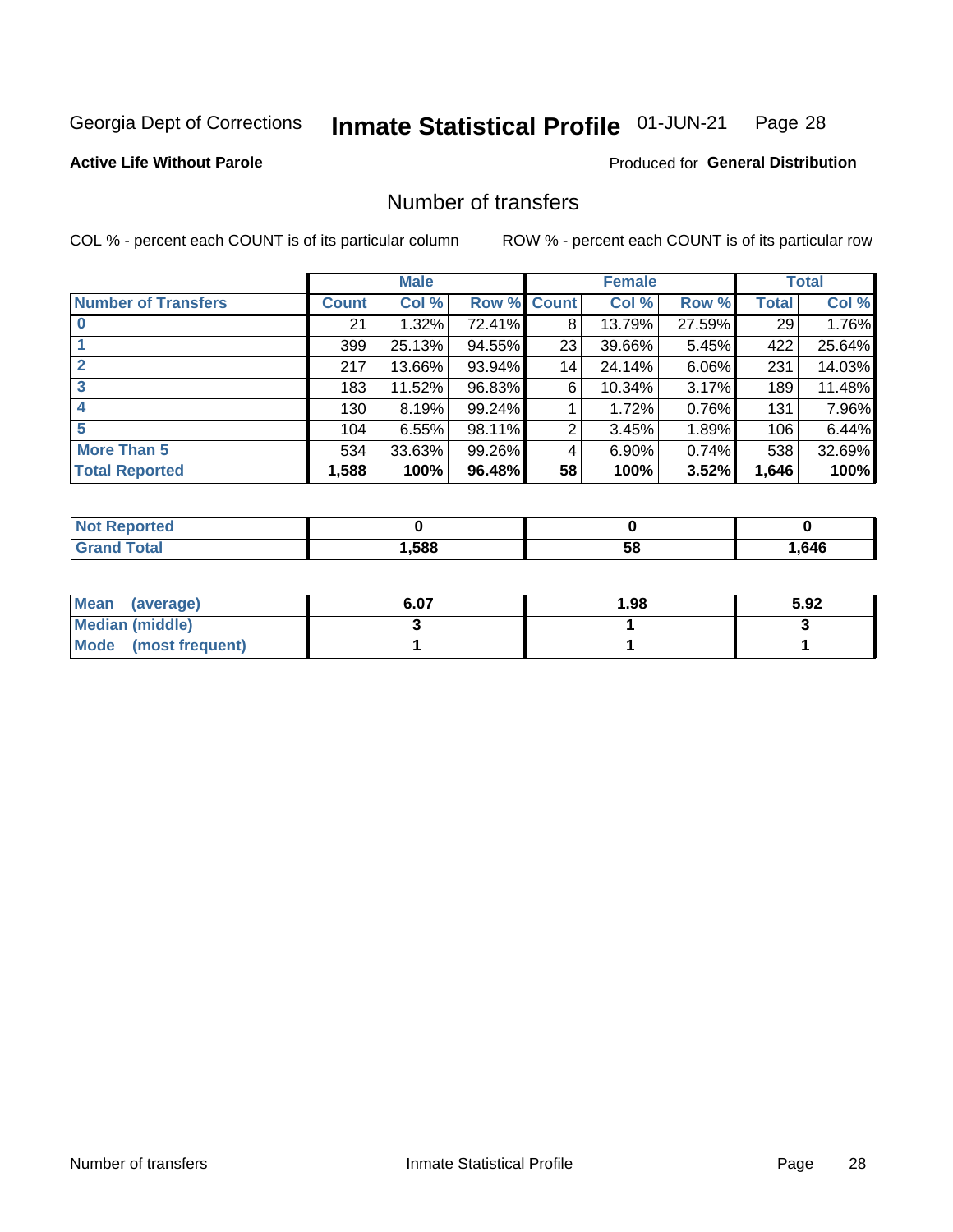#### Inmate Statistical Profile 01-JUN-21 Page 29

**Active Life Without Parole** 

Produced for General Distribution

## Number of escapes

COL % - percent each COUNT is of its particular column

|                          |              | <b>Male</b> |                    |    | <b>Female</b> |          |       | <b>Total</b> |
|--------------------------|--------------|-------------|--------------------|----|---------------|----------|-------|--------------|
| <b>Number of Escapes</b> | <b>Count</b> | Col%        | <b>Row % Count</b> |    | Col %         | Row %    | Total | Col %        |
|                          | .584         | 99.75%      | 96.47%             | 58 | 100.00%       | $3.53\%$ | 1,642 | 99.76%       |
|                          |              | 0.13%       | 100.00%            |    |               |          |       | 0.12%        |
|                          |              | 0.13%       | 100.00%            |    |               |          |       | 0.12%        |
| <b>Total Reported</b>    | $.588+$      | 100%        | 96.48%             | 58 | 100%          | 3.52%    | 1,646 | 100%         |

| <b>Not Reported</b> |      |    |      |
|---------------------|------|----|------|
| <b>Grand Total</b>  | ,588 | 58 | .646 |

| Mean (average)       |  |  |
|----------------------|--|--|
| Median (middle)      |  |  |
| Mode (most frequent) |  |  |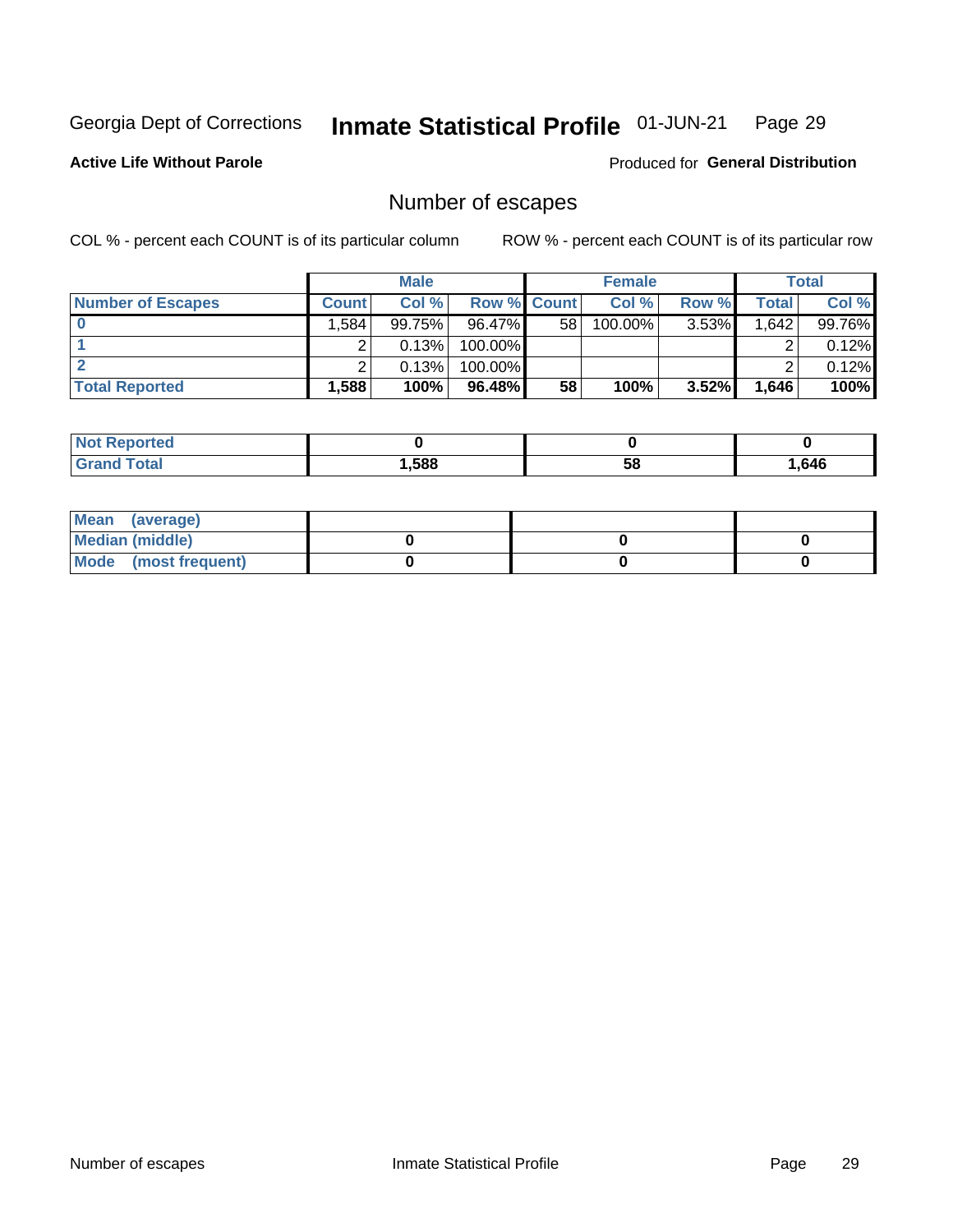## **Active Life Without Parole**

## Produced for General Distribution

## Time served in current (or last) institution

COL % - percent each COUNT is of its particular column

|                            |              | <b>Male</b> |         |                | <b>Female</b> |       |              | <b>Total</b> |
|----------------------------|--------------|-------------|---------|----------------|---------------|-------|--------------|--------------|
| <b>Time In Institution</b> | <b>Count</b> | Col %       | Row %   | <b>Count</b>   | Col %         | Row % | <b>Total</b> | Col %        |
| 0 to 3 months              | 75           | 4.72%       | 97.40%  | 2              | 3.45%         | 2.60% | 77           | 4.68%        |
| <b>3.01 to 6 months</b>    | 64           | 4.03%       | 98.46%  |                | 1.72%         | 1.54% | 65           | 3.95%        |
| 6.01 to 9 months           | 44           | 2.77%       | 100.00% |                |               |       | 44           | 2.67%        |
| 9.01 to 12 months          | 80           | 5.04%       | 100.00% |                |               |       | 80           | 4.86%        |
| <b>12.01 to 18 months</b>  | 130          | 8.19%       | 98.48%  | $\overline{2}$ | 3.45%         | 1.52% | 132          | 8.02%        |
| <b>18.01 to 24 months</b>  | 167          | 10.52%      | 97.66%  | 4              | 6.90%         | 2.34% | 171          | 10.39%       |
| $2.01$ to 3 years          | 319          | 20.09%      | 95.80%  | 14             | 24.14%        | 4.20% | 333          | 20.23%       |
| 3.01 to 4 years            | 209          | 13.16%      | 97.66%  | 5              | 8.62%         | 2.34% | 214          | 13.00%       |
| 4.01 to 5 years            | 134          | 8.44%       | 96.40%  | 5              | 8.62%         | 3.60% | 139          | 8.44%        |
| 5.01 to 6 years            | 96           | 6.05%       | 90.57%  | 10             | 17.24%        | 9.43% | 106          | 6.44%        |
| 6.01 to 7 years            | 65           | 4.09%       | 94.20%  | 4              | 6.90%         | 5.80% | 69           | 4.19%        |
| 7.01 to 8 years            | 44           | 2.77%       | 91.67%  | 4              | 6.90%         | 8.33% | 48           | 2.92%        |
| 8.01 to 9 years            | 48           | 3.02%       | 96.00%  | $\overline{2}$ | 3.45%         | 4.00% | 50           | 3.04%        |
| 9.01 to 10 years           | 25           | 1.57%       | 100.00% |                |               |       | 25           | 1.52%        |
| Over 10 years              | 88           | 5.54%       | 94.62%  | 5              | 8.62%         | 5.38% | 93           | 5.65%        |
| <b>Total Reported</b>      | 1,588        | 100%        | 96.48%  | 58             | 100%          | 3.52% | 1,646        | 100%         |

| <b>Not Reported</b> |       |    |      |
|---------------------|-------|----|------|
| $f \circ f \circ f$ | 588،، | vu | ,646 |

| <b>Mean</b><br>(average) | 44 months | 54 months | 44 months |
|--------------------------|-----------|-----------|-----------|
| Median (middle)          | 33 months | 52 months | 33 months |
| Mode (most frequent)     | 10 months | 5 months  | 1 months  |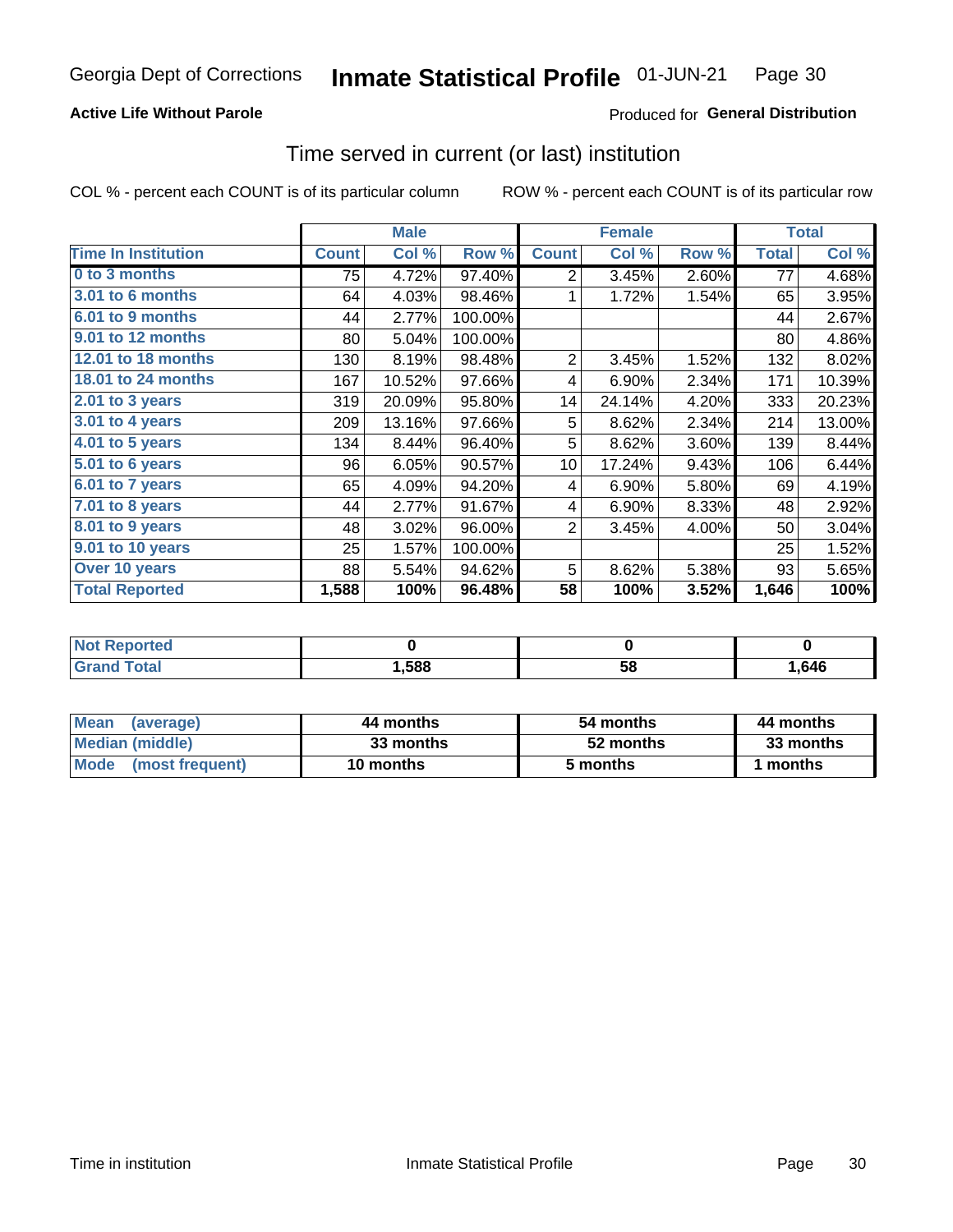#### Inmate Statistical Profile 01-JUN-21 Page 31

### **Active Life Without Parole**

### Produced for General Distribution

## Highest grade level attained

COL % - percent each COUNT is of its particular column

|                              |                | <b>Male</b> |         |                 | <b>Female</b> |        |                | <b>Total</b> |
|------------------------------|----------------|-------------|---------|-----------------|---------------|--------|----------------|--------------|
| <b>Grade Level</b>           | <b>Count</b>   | Col %       | Row %   | <b>Count</b>    | Col %         | Row %  | <b>Total</b>   | Col %        |
| No school at all             | 2              | 0.17%       | 100.00% |                 |               |        | $\overline{2}$ | 0.17%        |
| <b>Grade 1</b>               | 1              | 0.08%       | 100.00% |                 |               |        | 1              | 0.08%        |
| <b>Grade 2</b>               | 1              | 0.08%       | 100.00% |                 |               |        | 1              | 0.08%        |
| <b>Grade 3</b>               | $\overline{2}$ | 0.17%       | 100.00% |                 |               |        | $\overline{2}$ | 0.17%        |
| Grade 4                      | 3              | 0.25%       | 100.00% |                 |               |        | 3              | 0.25%        |
| Grade 5                      | 1              | 0.08%       | 100.00% |                 |               |        | 1              | 0.08%        |
| Grade 6                      | 9              | 0.76%       | 100.00% |                 |               |        | 9              | 0.75%        |
| Grade 7                      | 33             | 2.80%       | 100.00% |                 |               |        | 33             | 2.74%        |
| <b>Grade 8</b>               | 79             | 6.70%       | 98.75%  | 1               | 3.85%         | 1.25%  | 80             | 6.64%        |
| Grade 9                      | 141            | 11.96%      | 97.92%  | 3               | 11.54%        | 2.08%  | 144            | 11.95%       |
| Grade 10                     | 227            | 19.25%      | 97.42%  | 6               | 23.08%        | 2.58%  | 233            | 19.34%       |
| Grade 11                     | 217            | 18.41%      | 98.64%  | 3               | 11.54%        | 1.36%  | 220            | 18.26%       |
| <b>Grade 12 or GED</b>       | 307            | 26.04%      | 97.46%  | 8               | 30.77%        | 2.54%  | 315            | 26.14%       |
| Some tech school             | 14             | 1.19%       | 93.33%  | 1               | 3.85%         | 6.67%  | 15             | 1.24%        |
| <b>Completed tech school</b> | 17             | 1.44%       | 100.00% |                 |               |        | 17             | 1.41%        |
| College, 1 year              | 38             | 3.22%       | 97.44%  | 1               | 3.85%         | 2.56%  | 39             | 3.24%        |
| College, 2 year              | 41             | 3.48%       | 97.62%  | 1               | 3.85%         | 2.38%  | 42             | 3.49%        |
| College, 3 year              | 18             | 1.53%       | 100.00% |                 |               |        | 18             | 1.49%        |
| <b>Bachelor's degree</b>     | 21             | 1.78%       | 100.00% |                 |               |        | 21             | 1.74%        |
| <b>Master's degree</b>       | 4              | 0.34%       | 80.00%  | 1               | 3.85%         | 20.00% | 5              | 0.41%        |
| Ph.D. degree                 | 1              | 0.08%       | 50.00%  | 1               | 3.85%         | 50.00% | $\overline{2}$ | 0.17%        |
| Law degree                   | $\overline{2}$ | 0.17%       | 100.00% |                 |               |        | $\overline{2}$ | 0.17%        |
| <b>Total Reported</b>        | 1,179          | 100%        | 97.84%  | $\overline{26}$ | 100.0%        | 2.16%  | 1,205          | 100.0%       |

| NO | れへの  | ^^ | 44.  |
|----|------|----|------|
|    | TV.  | ◡▵ |      |
|    | ,588 | 58 | .646 |

| <b>Mean</b><br>(average) | 10.84           | 11.62           | 10.86           |
|--------------------------|-----------------|-----------------|-----------------|
| <b>Median (middle)</b>   | Grade 11        | Other           | Grade 11        |
| Mode<br>(most frequent)  | Grade 12 or GED | Grade 12 or GED | Grade 12 or GED |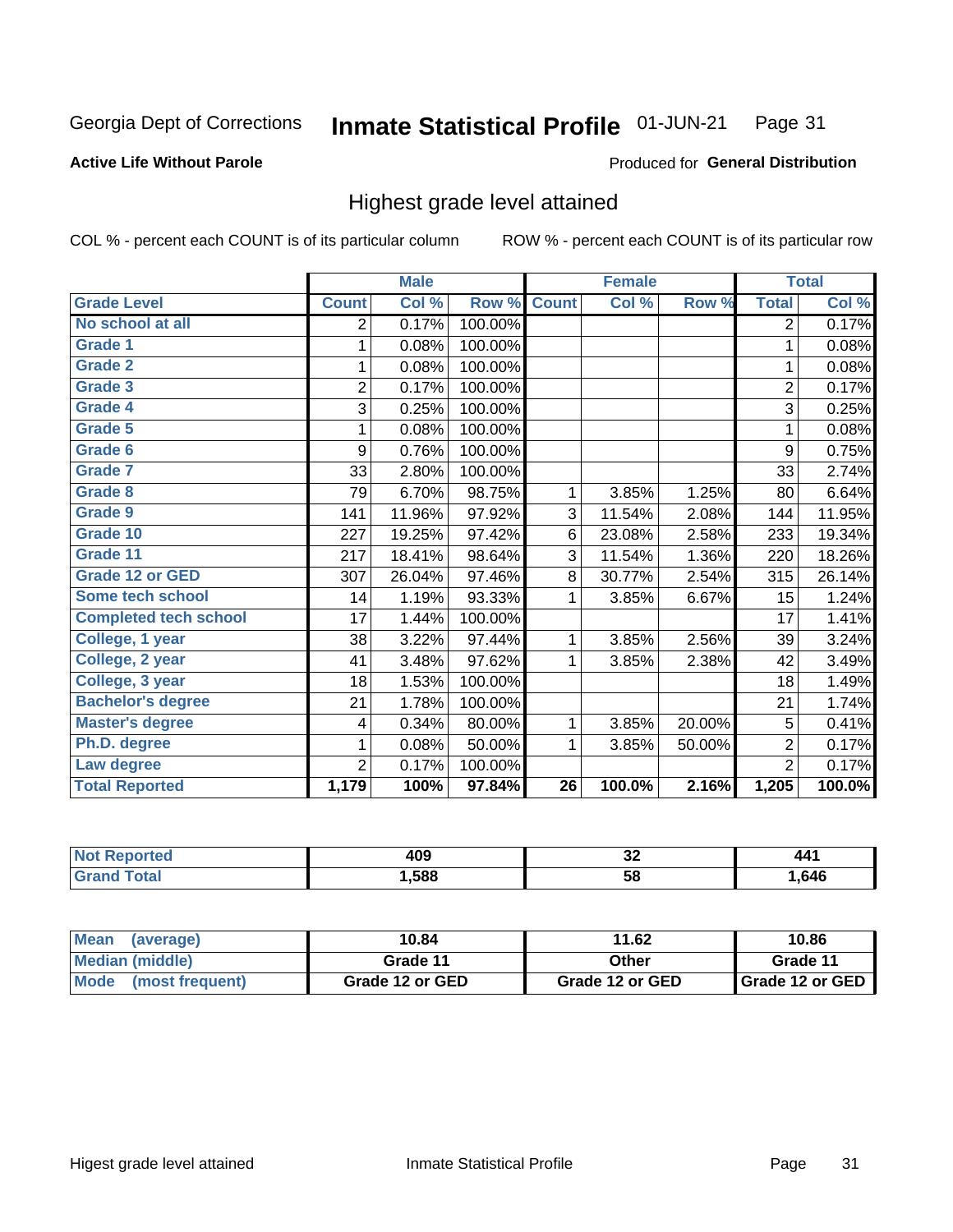#### Inmate Statistical Profile 01-JUN-21 Page 32

### **Active Life Without Parole**

### Produced for General Distribution

## Culture fair IQ scores

COL % - percent each COUNT is of its particular column

|                       |              | <b>Male</b> |                    |                | <b>Female</b> |          |              | <b>Total</b> |
|-----------------------|--------------|-------------|--------------------|----------------|---------------|----------|--------------|--------------|
| <b>IQ Scores</b>      | <b>Count</b> | Col %       | <b>Row % Count</b> |                | Col %         | Row %    | <b>Total</b> | Col %        |
| $60 - 69$             | 44           | 3.24%       | 97.78%             |                | 2.13%         | 2.22%    | 45           | 3.20%        |
| $70 - 79$             | 101          | 7.43%       | 97.12%             | 3              | 6.38%         | 2.88%    | 104          | 7.39%        |
| $80 - 89$             | 187          | 13.75%      | 96.39%             | $\overline{7}$ | 14.89%        | 3.61%    | 194          | 13.79%       |
| $90 - 99$             | 353          | 25.96%      | 94.89%             | 19             | 40.43%        | 5.11%    | 372          | 26.44%       |
| $100 - 109$           | 373          | 27.43%      | 97.64%             | 9              | 19.15%        | 2.36%    | 382          | 27.15%       |
| $110 - 119$           | 252          | 18.53%      | 98.05%             | 5              | 10.64%        | 1.95%    | 257          | 18.27%       |
| $120 - 129$           | 48           | 3.53%       | 96.00%             | $\overline{2}$ | 4.26%         | $4.00\%$ | 50           | 3.55%        |
| $130 - 139$           | 2            | 0.15%       | 66.67%             | 1              | 2.13%         | 33.33%   | 3            | 0.21%        |
| <b>Total Reported</b> | 1,360        | 100%        | 96.66%             | 47             | 100.0%        | 3.34%    | 1,407        | 100%         |

| <b>Not Reported</b>         | 944            |    | 218   |
|-----------------------------|----------------|----|-------|
| <b>Not Valid (under 60)</b> | $\blacksquare$ |    | n,    |
| <b>Grand Total</b>          | 1,588          | 58 | 1,646 |

| Mean<br>(average)       | 98 | 98  | 98 |
|-------------------------|----|-----|----|
| <b>Median (middle)</b>  | 99 | 96  | 99 |
| Mode<br>(most frequent) | 99 | 102 | 99 |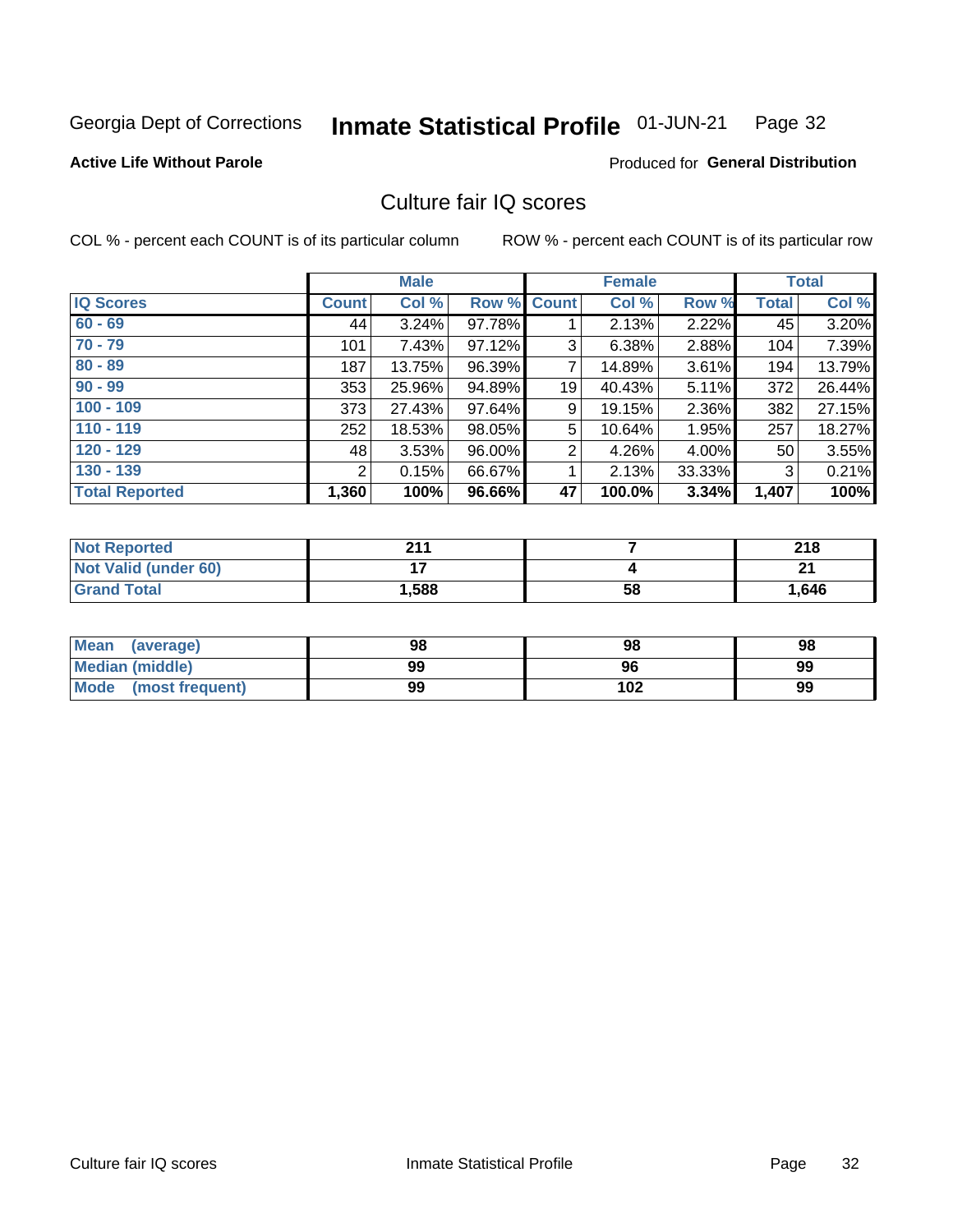#### Inmate Statistical Profile 01-JUN-21 Page 33

Produced for General Distribution

### **Active Life Without Parole**

## Wide Range Achievement Test (WRAT) reading score

COL % - percent each COUNT is of its particular column

|                           |              | <b>Male</b> |         |                 | <b>Female</b>   |       |              | <b>Total</b> |
|---------------------------|--------------|-------------|---------|-----------------|-----------------|-------|--------------|--------------|
| <b>WRAT Reading Score</b> | <b>Count</b> | Col %       | Row %   | <b>Count</b>    | Col %           | Row % | <b>Total</b> | Col %        |
| 0.1 to 0.9                | 27           | 1.85%       | 100.00% |                 |                 |       | 27           | 1.79%        |
| 1.0 to $1.9$              | 23           | 1.58%       | 100.00% |                 |                 |       | 23           | 1.53%        |
| 2.0 to 2.9                | 48           | 3.29%       | 96.00%  | $\overline{2}$  | 3.92%           | 4.00% | 50           | 3.32%        |
| 3.0 to 3.9                | 87           | 5.97%       | 95.60%  | 4               | 7.84%           | 4.40% | 91           | 6.03%        |
| 4.0 to 4.9                | 108          | 7.41%       | 96.43%  | 4               | 7.84%           | 3.57% | 112          | 7.43%        |
| 5.0 t <sub>0</sub> 5.9    | 137          | 9.40%       | 98.56%  | $\overline{c}$  | 3.92%           | 1.44% | 139          | 9.22%        |
| 6.0 to 6.9                | 119          | 8.17%       | 98.35%  | $\overline{2}$  | 3.92%           | 1.65% | 121          | 8.02%        |
| 7.0 to 7.9                | 46           | 3.16%       | 100.00% |                 |                 |       | 46           | 3.05%        |
| 8.0 to 8.9                | 126          | 8.65%       | 97.67%  | 3               | 5.88%           | 2.33% | 129          | 8.55%        |
| 9.0 to 9.9                | 71           | 4.87%       | 97.26%  | $\overline{2}$  | 3.92%           | 2.74% | 73           | 4.84%        |
| 10.0 to 10.9              | 85           | 5.83%       | 98.84%  | 1               | 1.96%           | 1.16% | 86           | 5.70%        |
| 11.0 to 11.9              | 143          | 9.81%       | 95.97%  | 6               | 11.76%          | 4.03% | 149          | 9.88%        |
| 12.0 to 12.9              | 384          | 26.36%      | 94.58%  | 22              | 43.14%          | 5.42% | 406          | 26.92%       |
| 13                        | 53           | 3.64%       | 94.64%  | 3               | 5.88%           | 5.36% | 56           | 3.71%        |
| <b>Total Reported</b>     | 1,457        | 100%        | 96.62%  | $\overline{51}$ | 100%            | 3.38% | 1,508        | 100%         |
|                           |              |             |         |                 |                 |       |              |              |
| <b>Not Reported</b>       |              | 131         |         |                 | 7               |       |              | 138          |
| <b>Grand Total</b>        |              | 1,588       |         |                 | $\overline{58}$ |       |              | 1,646        |

| Mean<br>(average)              | 8.71       | 9.88 | 8.75 |
|--------------------------------|------------|------|------|
| <b>Median (middle)</b>         | י ה<br>9.Z | 11.9 | 9.2  |
| <b>Mode</b><br>(most frequent) | 12.9       | 12.9 | 12.9 |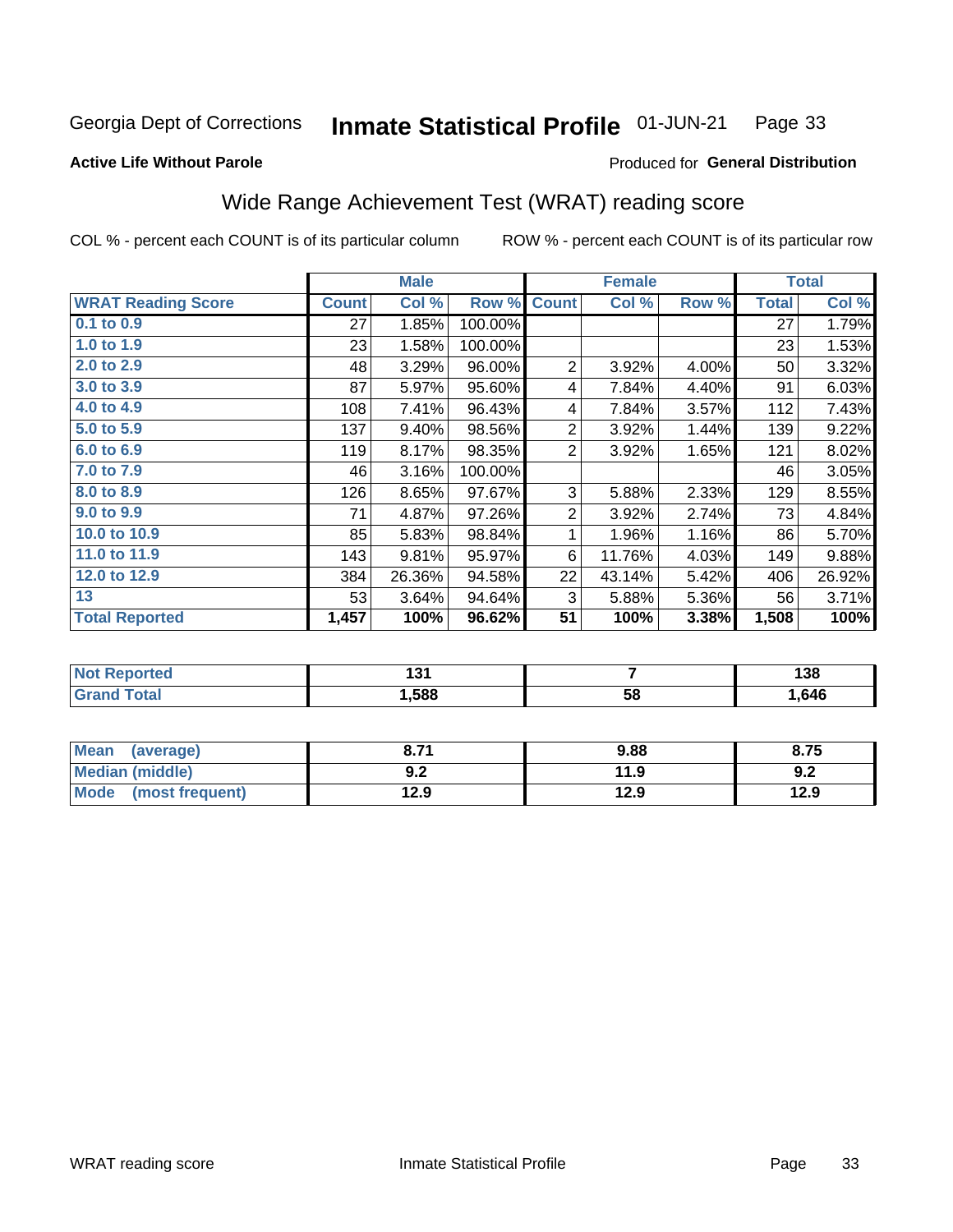#### Inmate Statistical Profile 01-JUN-21 Page 34

### **Active Life Without Parole**

## **Produced for General Distribution**

## Wide Range Achievement Test (WRAT) math score

COL % - percent each COUNT is of its particular column

|                              |              | <b>Male</b> |         |                | <b>Female</b> |        |              | <b>Total</b> |
|------------------------------|--------------|-------------|---------|----------------|---------------|--------|--------------|--------------|
| <b>WRAT Mathematic Score</b> | <b>Count</b> | Col %       | Row %   | <b>Count</b>   | Col %         | Row %  | <b>Total</b> | Col %        |
| $0.1$ to $0.9$               | 5            | 0.34%       | 100.00% |                |               |        | 5            | 0.33%        |
| 1.0 to 1.9                   | 12           | 0.82%       | 100.00% |                |               |        | 12           | 0.80%        |
| 2.0 to 2.9                   | 34           | 2.33%       | 97.14%  | 1              | 1.96%         | 2.86%  | 35           | 2.32%        |
| 3.0 to 3.9                   | 82           | 5.63%       | 97.62%  | $\overline{2}$ | 3.92%         | 2.38%  | 84           | 5.57%        |
| 4.0 to 4.9                   | 162          | 11.12%      | 97.01%  | 5              | 9.80%         | 2.99%  | 167          | 11.07%       |
| 5.0 to 5.9                   | 209          | 14.34%      | 97.66%  | 5              | 9.80%         | 2.34%  | 214          | 14.19%       |
| 6.0 to 6.9                   | 308          | 21.14%      | 97.16%  | 9              | 17.65%        | 2.84%  | 317          | 21.02%       |
| 7.0 to 7.9                   | 134          | 9.20%       | 96.40%  | 5              | 9.80%         | 3.60%  | 139          | 9.22%        |
| 8.0 to 8.9                   | 145          | 9.95%       | 97.97%  | 3              | 5.88%         | 2.03%  | 148          | 9.81%        |
| 9.0 to 9.9                   | 109          | 7.48%       | 95.61%  | 5              | 9.80%         | 4.39%  | 114          | 7.56%        |
| 10.0 to 10.9                 | 30           | 2.06%       | 100.00% |                |               |        | 30           | 1.99%        |
| 11.0 to 11.9                 | 48           | 3.29%       | 96.00%  | $\overline{2}$ | 3.92%         | 4.00%  | 50           | 3.32%        |
| 12.0 to 12.9                 | 173          | 11.87%      | 93.01%  | 13             | 25.49%        | 6.99%  | 186          | 12.33%       |
| 13                           | 6            | 0.41%       | 85.71%  | 1              | 1.96%         | 14.29% | 7            | 0.46%        |
| <b>Total Reported</b>        | 1,457        | 100%        | 96.62%  | 51             | 100%          | 3.38%  | 1,508        | 100%         |
|                              |              |             |         |                |               |        |              |              |

| <b>Not Reported</b>   | י פי<br>ו שו |    | 138  |
|-----------------------|--------------|----|------|
| <b>Total</b><br>Grand | ,588         | 58 | ,646 |

| <b>Mean</b><br>(average)       | 7 22<br>7د.∶ | 8.40 | 7.36 |
|--------------------------------|--------------|------|------|
| Median (middle)                | 6.9          |      | 6.9  |
| <b>Mode</b><br>(most frequent) | 12.9         | 12.9 | 12.9 |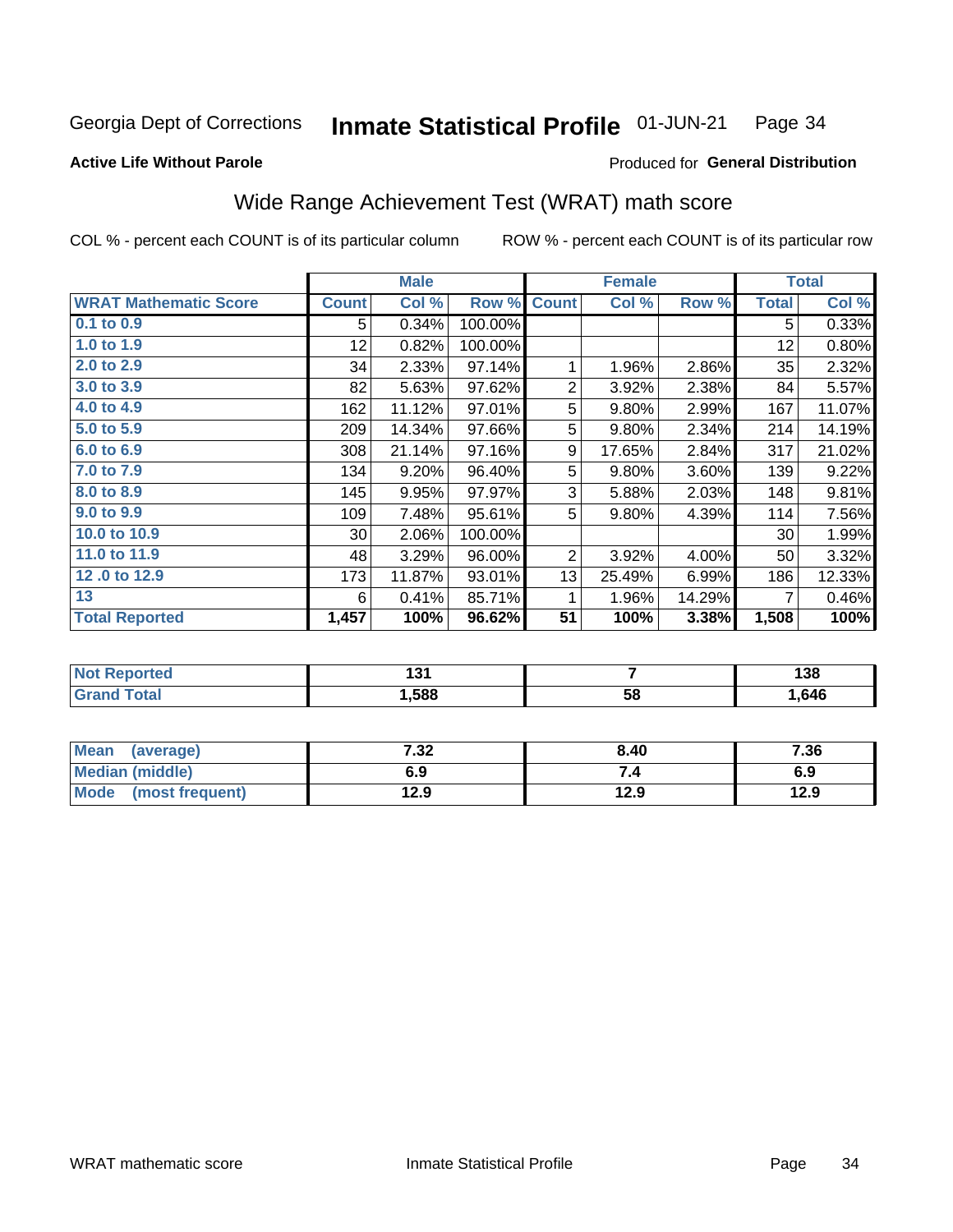#### Inmate Statistical Profile 01-JUN-21 Page 35

### **Active Life Without Parole**

## **Produced for General Distribution**

## Wide Range Achievement Test (WRAT) spelling score

COL % - percent each COUNT is of its particular column

ROW % - percent each COUNT is of its particular row

 $\overline{58}$ 

|                            |                 | <b>Male</b> |         |                | <b>Female</b> |       |              | <b>Total</b> |
|----------------------------|-----------------|-------------|---------|----------------|---------------|-------|--------------|--------------|
| <b>WRAT Spelling Score</b> | <b>Count</b>    | Col %       | Row %   | <b>Count</b>   | Col %         | Row % | <b>Total</b> | Col %        |
| 0.1 to 0.9                 | 26              | 1.79%       | 100.00% |                |               |       | 26           | 1.73%        |
| 1.0 to 1.9                 | 35              | 2.41%       | 100.00% |                |               |       | 35           | 2.32%        |
| 2.0 to 2.9                 | 61              | 4.19%       | 96.83%  | $\overline{2}$ | 3.92%         | 3.17% | 63           | 4.18%        |
| 3.0 to 3.9                 | 86              | 5.91%       | 97.73%  | $\overline{2}$ | 3.92%         | 2.27% | 88           | 5.84%        |
| 4.0 to 4.9                 | 85              | 5.84%       | 97.70%  | $\overline{2}$ | 3.92%         | 2.30% | 87           | 5.78%        |
| 5.0 to 5.9                 | 148             | 10.17%      | 99.33%  | 1              | 1.96%         | 0.67% | 149          | 9.89%        |
| 6.0 to 6.9                 | 129             | 8.87%       | 98.47%  | 2              | 3.92%         | 1.53% | 131          | 8.70%        |
| 7.0 to 7.9                 | 135             | 9.28%       | 97.83%  | 3              | 5.88%         | 2.17% | 138          | 9.16%        |
| 8.0 to 8.9                 | 126             | 8.66%       | 97.67%  | 3              | 5.88%         | 2.33% | 129          | 8.57%        |
| 9.0 to 9.9                 | 78              | 5.36%       | 100.00% |                |               |       | 78           | 5.18%        |
| 10.0 to 10.9               | 75              | 5.15%       | 100.00% |                |               |       | 75           | 4.98%        |
| 11.0 to 11.9               | 103             | 7.08%       | 93.64%  | $\overline{7}$ | 13.73%        | 6.36% | 110          | 7.30%        |
| 12.0 to 12.9               | 338             | 23.23%      | 92.35%  | 28             | 54.90%        | 7.65% | 366          | 24.30%       |
| 13                         | 30 <sup>°</sup> | 2.06%       | 96.77%  | 1              | 1.96%         | 3.23% | 31           | 2.06%        |
| <b>Total Reported</b>      | 1,455           | 100%        | 96.61%  | 51             | 100%          | 3.39% | 1,506        | 100%         |
|                            |                 |             |         |                |               |       |              |              |
| <b>Not Reported</b>        |                 | 133         |         |                | 7             |       |              | 140          |

| <b>Mean</b><br>(average)       | 8.26       | 10.55         | 8.33 |
|--------------------------------|------------|---------------|------|
| Median (middle)                | פ ס<br>o.J | 12.7<br>I 4.I | ი.ა  |
| <b>Mode</b><br>(most frequent) | 12.9       | 12.9          | 12.9 |

1,588

**Grand Total** 

1,646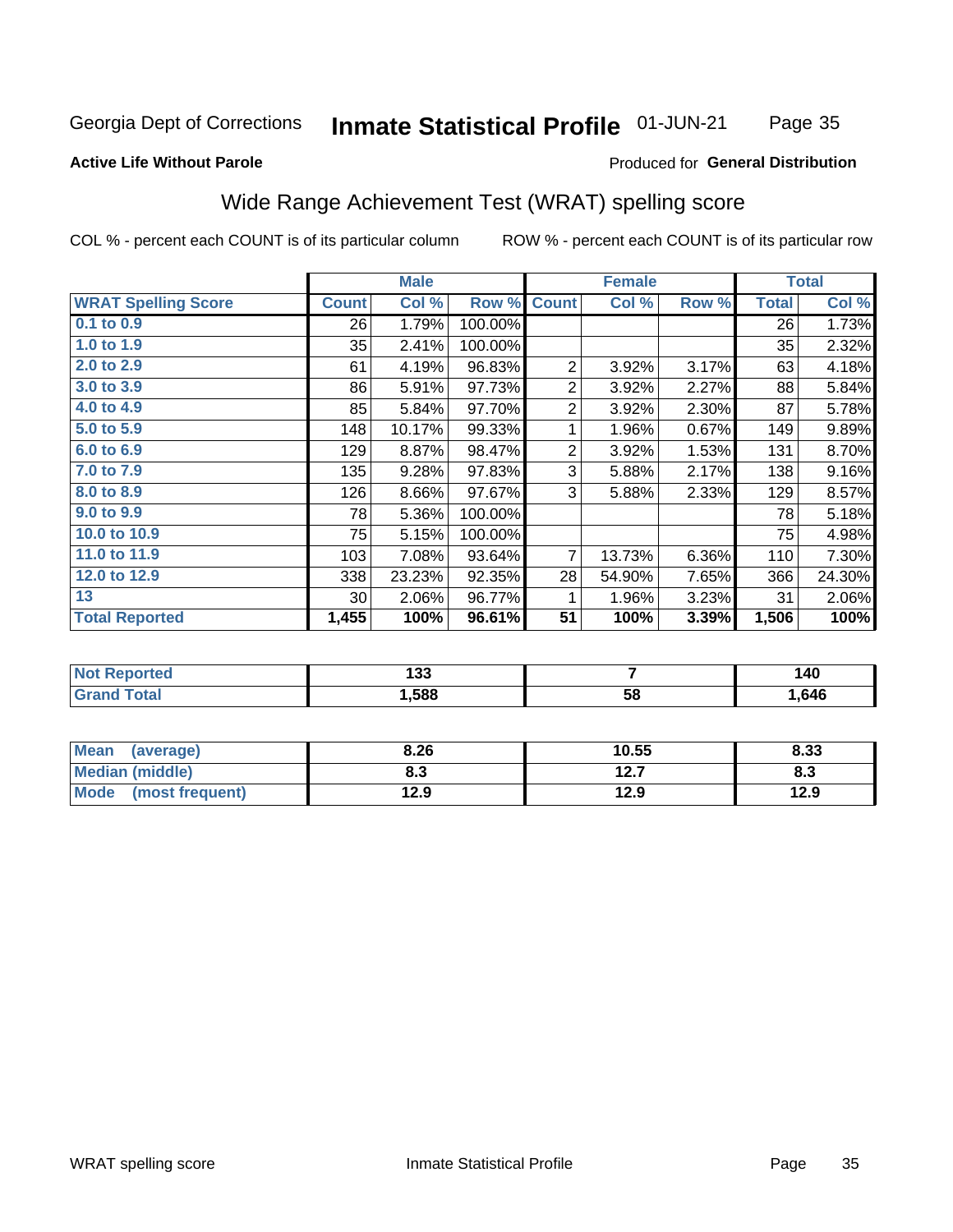#### Inmate Statistical Profile 01-JUN-21 Page 36

### **Active Life Without Parole**

## **Produced for General Distribution**

## Current / last mental health treatment level

COL % - percent each COUNT is of its particular column

|                                    |              | <b>Male</b> |         |              | <b>Female</b> |       |              | <b>Total</b> |
|------------------------------------|--------------|-------------|---------|--------------|---------------|-------|--------------|--------------|
| <b>Mental Health Treatment Lev</b> | <b>Count</b> | Col %       | Row %   | <b>Count</b> | Col %         | Row % | <b>Total</b> | Col %        |
| 1 No problem at current time       | 274          | 37.85%      | 95.80%  | 12           | 23.53%        | 4.20% | 286          | 36.90%       |
| 2 Receiving outpatient             | 363          | 50.14%      | 90.30%  | 39           | 76.47%        | 9.70% | 402          | 51.87%       |
| <b>Treatment</b>                   |              |             |         |              |               |       |              |              |
| 3 Inpatient, moderate              | 68           | 9.39%       | 100.00% |              |               |       | 68           | 8.77%        |
| <b>Treatment</b>                   |              |             |         |              |               |       |              |              |
| 4 Inpatient, intensive             | 19           | 2.62%       | 100.00% |              |               |       | 19           | 2.45%        |
| Treatment                          |              |             |         |              |               |       |              |              |
| <b>Total Evaluated</b>             | 724          | 100%        | 93.42%  | 51           | 100%          | 6.58% | 775          | 100%         |

| Never had MH evaluation | 864   |    | 67.<br>v, |
|-------------------------|-------|----|-----------|
| <b>Total</b>            | .,588 | Ⴢჾ | .646      |

| <b>Median (middle)</b>         | <b>Receiving outpatient</b><br>treatment | <b>Receiving outpatient</b><br>treatment | <b>Receiving</b><br>outpatient<br>treatment |  |
|--------------------------------|------------------------------------------|------------------------------------------|---------------------------------------------|--|
| <b>Mode</b><br>(most frequent) | <b>Receiving outpatient</b><br>treatment | <b>Receiving outpatient</b><br>treatment | <b>Receiving</b><br>outpatient<br>treatment |  |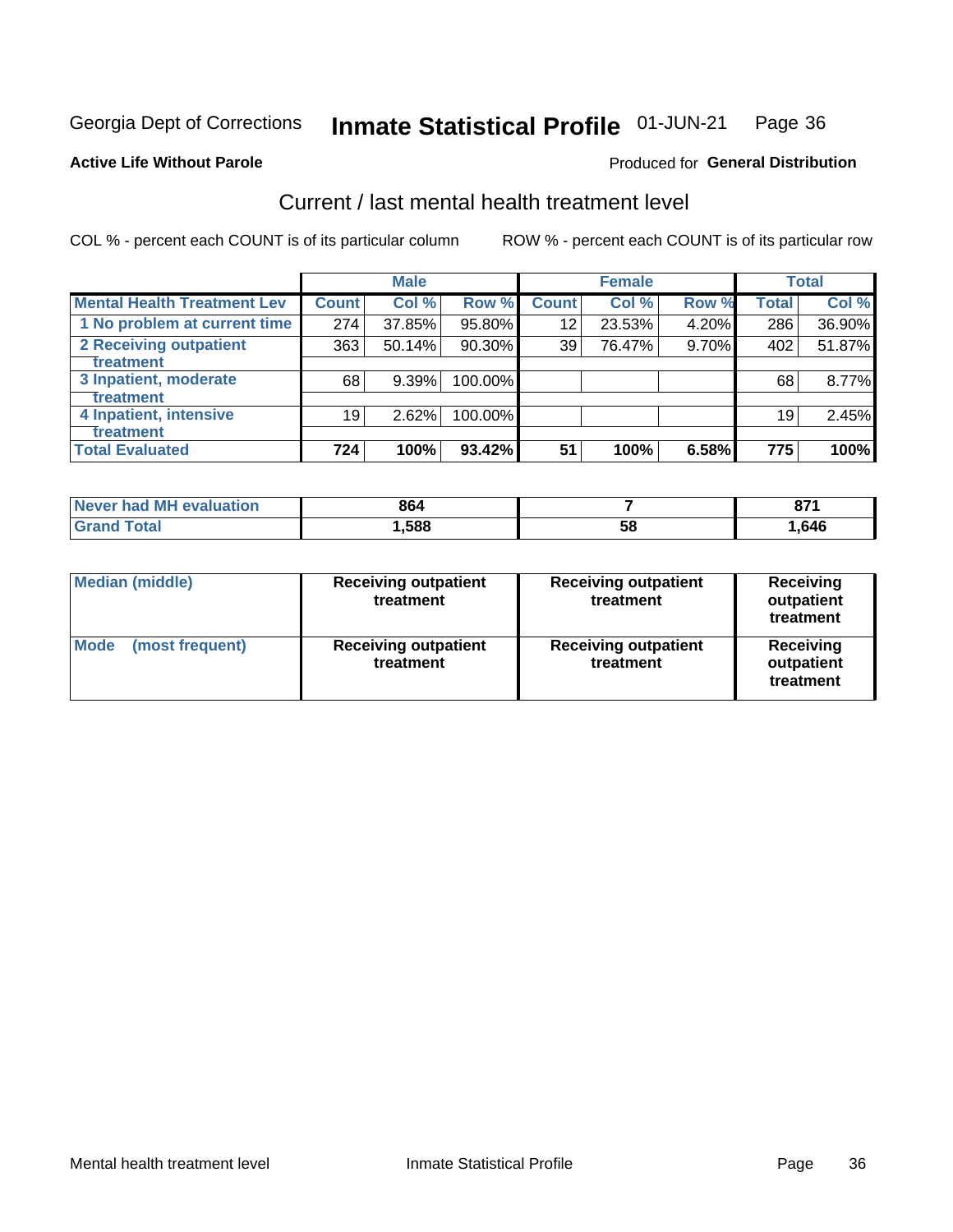#### **Inmate Statistical Profile 01-JUN-21** Page 37

## **Active Life Without Parole**

## Produced for General Distribution

## PULHESDWIT medical scale - 'P' overall condition ('P'hysical)

COL % - percent each COUNT is of its particular column

|                                  |                | <b>Male</b> |         |              | <b>Female</b> |       |                | <b>Total</b> |
|----------------------------------|----------------|-------------|---------|--------------|---------------|-------|----------------|--------------|
| 'P' Overall Condition            | <b>Count</b>   | Col %       | Row %   | <b>Count</b> | Col %         | Row % | Total          | Col %        |
| 1 No medical illness             | 1,131          | 76.57%      | 97.33%  | 31           | 53.45%        | 2.67% | 1,162          | 75.70%       |
| 2 Well-controlled chronic        | 311            | 21.06%      | 92.28%  | 26           | 44.83%        | 7.72% | 337            | 21.95%       |
| <b>lilness</b>                   |                |             |         |              |               |       |                |              |
| 3 Poorly-controlled chronic      | 32             | 2.17%       | 96.97%  |              | 1.72%         | 3.03% | 33             | 2.15%        |
| <b>illness</b>                   |                |             |         |              |               |       |                |              |
| 4 Significant problems requiring | $\overline{2}$ | 0.14%       | 100.00% |              |               |       | $\overline{2}$ | 0.13%        |
| special housing                  |                |             |         |              |               |       |                |              |
| 5 Terminal illness, $<$ 6 months |                | $0.07\%$    | 100.00% |              |               |       |                | 0.07%        |
| to live                          |                |             |         |              |               |       |                |              |
| <b>Total Reported</b>            | 1,477          | 100%        | 96.22%  | 58           | 100%          | 3.78% | 1,535          | 100%         |

| <b>NO</b><br>rtea<br>, , , | <b>AAA</b> |    | $\overline{A}$ |
|----------------------------|------------|----|----------------|
| $F$ ntal<br>_____          | ,588       | Эč | ,646           |

|  |  | Mode (most frequent) | 1 No medical illness | 1 No medical illness | 1 No medical<br>illness |
|--|--|----------------------|----------------------|----------------------|-------------------------|
|--|--|----------------------|----------------------|----------------------|-------------------------|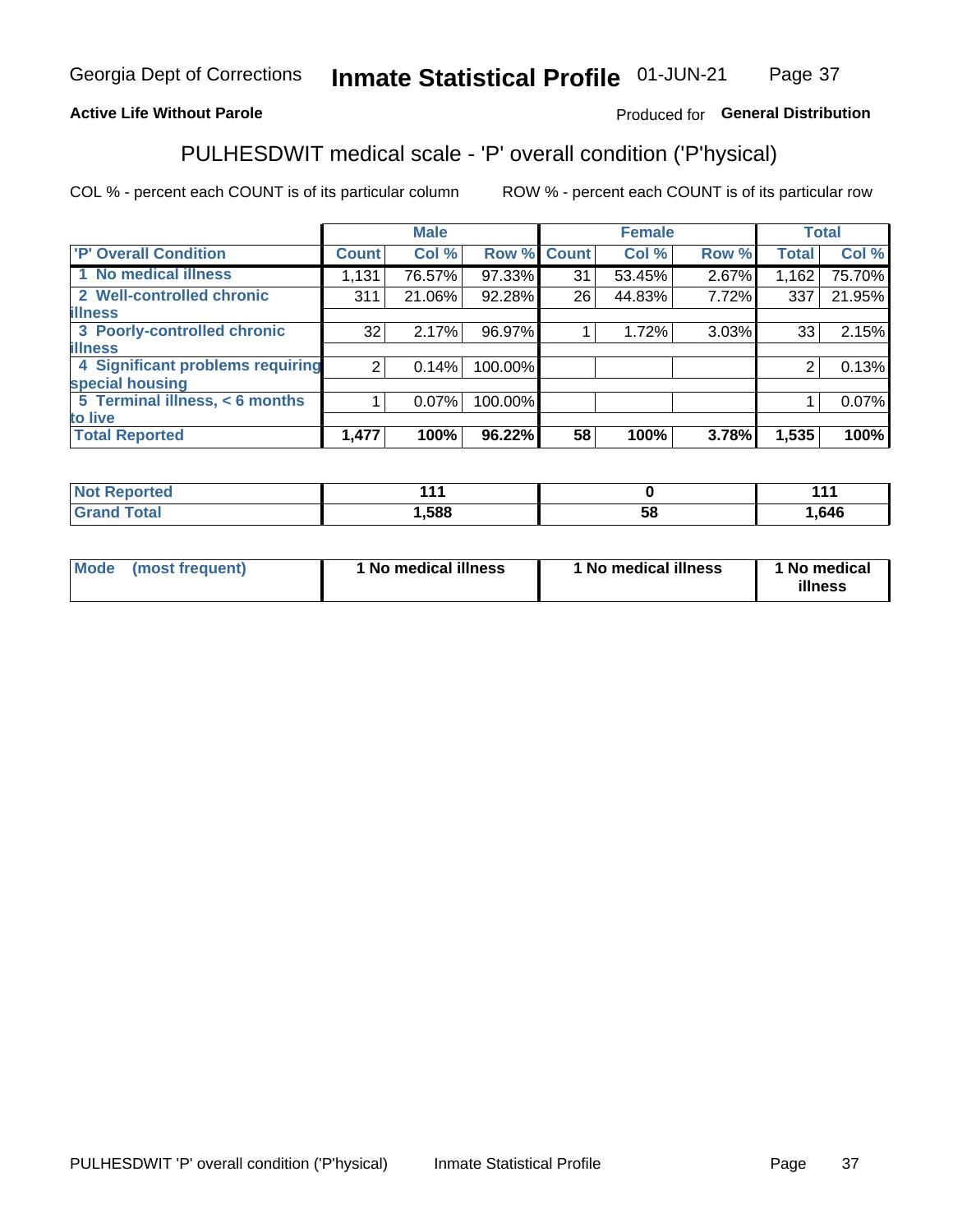### **Active Life Without Parole**

## Produced for General Distribution

## PULHESDWIT medical scale - 'U' upper body

COL % - percent each COUNT is of its particular column

|                              |              | <b>Male</b> |         |              | <b>Female</b> |       |              | <b>Total</b> |
|------------------------------|--------------|-------------|---------|--------------|---------------|-------|--------------|--------------|
| <b>U' Upper Body</b>         | <b>Count</b> | Col %       | Row %   | <b>Count</b> | Col %         | Row % | <b>Total</b> | Col %        |
| 1 Upper bones, joints,       | 1,383        | 93.89%      | 96.24%  | 54           | 93.10%        | 3.76% | 1,437        | $93.86\%$    |
| muscles all OK               |              |             |         |              |               |       |              |              |
| 2 One or both arms minimally | 78           | 5.30%       | 95.12%  | 4            | 6.90%         | 4.88% | 82           | 5.36%        |
| <b>limited</b>               |              |             |         |              |               |       |              |              |
| 3 One or both arms           | 9            | 0.61%       | 100.00% |              |               |       | 9            | 0.59%        |
| <b>moderately limited</b>    |              |             |         |              |               |       |              |              |
| 4 One arm disabled,          | 3            | 0.20%       | 100.00% |              |               |       | 3            | 0.20%        |
| paralyzed, or amputated      |              |             |         |              |               |       |              |              |
| <b>Total Reported</b>        | 1,473        | 100%        | 96.21%  | 58           | 100%          | 3.79% | 1,531        | 100.0%       |

| <b>Not Reported</b> | .<br>. . J |    | 44F<br>. |
|---------------------|------------|----|----------|
| <b>Total</b>        | ,588       | 58 | .646     |

| <b>Mode</b> | (most frequent) | l Upper bones, joints,<br>muscles all OK | 1 Upper bones, joints,<br>muscles all OK | 1 Upper bones,<br>ljoints, muscles all |
|-------------|-----------------|------------------------------------------|------------------------------------------|----------------------------------------|
|-------------|-----------------|------------------------------------------|------------------------------------------|----------------------------------------|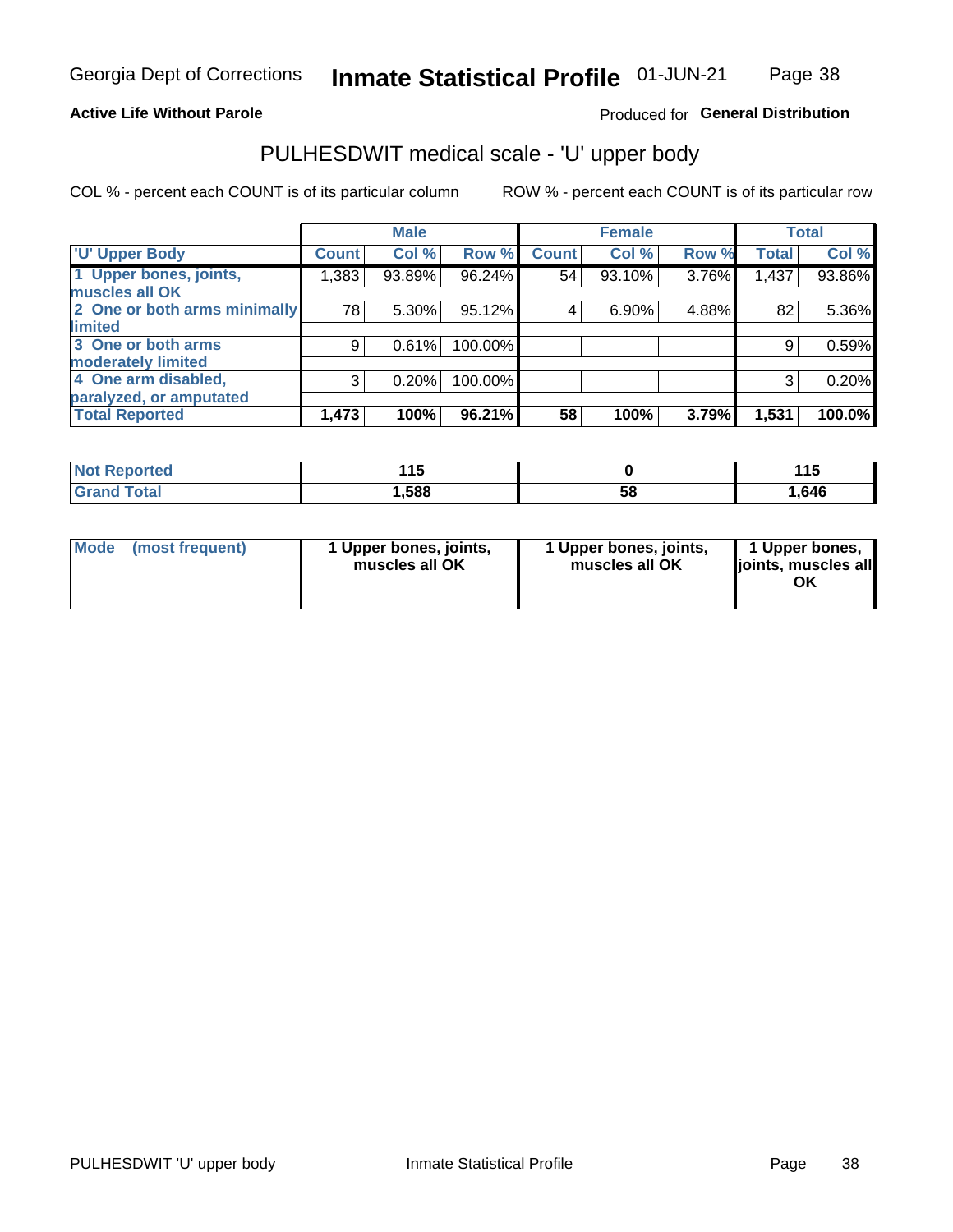### **Active Life Without Parole**

## Produced for General Distribution

## PULHESDWIT medical scale - 'L' lower body

COL % - percent each COUNT is of its particular column

|                                |              | <b>Male</b> |         |              | <b>Female</b> |       |              | <b>Total</b> |
|--------------------------------|--------------|-------------|---------|--------------|---------------|-------|--------------|--------------|
| 'L' Lower Body                 | <b>Count</b> | Col %       | Row %   | <b>Count</b> | Col %         | Row % | <b>Total</b> | Col %        |
| 1 Lower bones, joints,         | 1,278        | 86.76%      | 96.16%  | 51           | 87.93%        | 3.84% | 1,329        | 86.81%       |
| muscles all OK                 |              |             |         |              |               |       |              |              |
| 2 One or both legs minimally   | 165          | 11.20%      | 95.93%  |              | 12.07%        | 4.07% | 172          | 11.23%       |
| limited                        |              |             |         |              |               |       |              |              |
| 3 One or both legs             | 24           | 1.63%       | 100.00% |              |               |       | 24           | 1.57%        |
| moderately limited             |              |             |         |              |               |       |              |              |
| 4 One leg disabled, paralyzed, | 5            | 0.34%       | 100.00% |              |               |       | 5            | 0.33%        |
| or amputated                   |              |             |         |              |               |       |              |              |
| 5 Both legs disabled,          |              | 0.07%       | 100.00% |              |               |       |              | 0.07%        |
| paralyzed, or amputated        |              |             |         |              |               |       |              |              |
| <b>Total Reported</b>          | 1,473        | 100%        | 96.21%  | 58           | 100%          | 3.79% | 1,531        | 100.0%       |

| <b>Not Reported</b> | .<br>. . |    | . .<br>ט ו |
|---------------------|----------|----|------------|
| <b>Grand Total</b>  | 1,588    | ວັ | .646       |

| Mode (most frequent) | I Lower bones, joints,<br>muscles all OK | 1 Lower bones, joints,<br>muscles all OK | 1 Lower bones,<br>joints, muscles all<br>ΟK |
|----------------------|------------------------------------------|------------------------------------------|---------------------------------------------|
|----------------------|------------------------------------------|------------------------------------------|---------------------------------------------|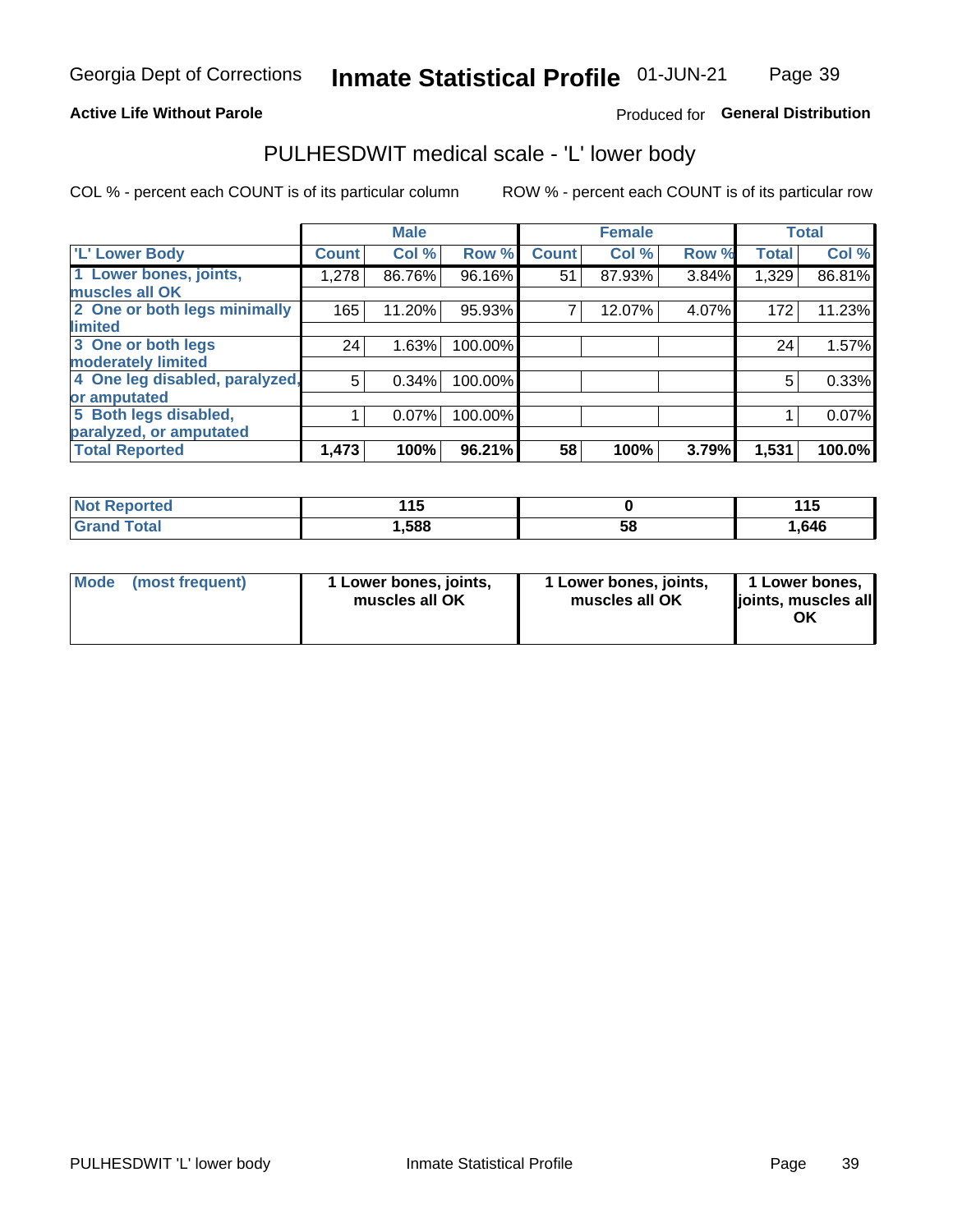### **Active Life Without Parole**

Produced for General Distribution

## PULHESDWIT medical scale - 'H' hearing

COL % - percent each COUNT is of its particular column

|                                |              | <b>Male</b> |                    |    | <b>Female</b> |       | <b>Total</b> |        |
|--------------------------------|--------------|-------------|--------------------|----|---------------|-------|--------------|--------|
| <b>H' Hearing</b>              | <b>Count</b> | Col %       | <b>Row % Count</b> |    | Col %         | Row % | <b>Total</b> | Col %  |
| 1 Normal hearing both ears     | 1,454        | 98.84%      | 96.23%             | 57 | 100.00%       | 3.77% | 1,511        | 98.89% |
| 2 Some loss in one ear with    | 12           | 0.82%       | 100.00%            |    |               |       | 12           | 0.79%  |
| other OK, or mild loss in both |              |             |                    |    |               |       |              |        |
| 3 Total loss in one ear with   | 4            | 0.27%       | 100.00%            |    |               |       | 4            | 0.26%  |
| mild loss in other             |              |             |                    |    |               |       |              |        |
| 4 Severe loss in both ears     |              | $0.07\%$    | 100.00%            |    |               |       |              | 0.07%  |
| <b>Total Reported</b>          | 1,471        | 100%        | 96.27%             | 57 | 100%          | 3.73% | 1,528        | 100.0% |

| <b>Not Reported</b> | $\overline{1}$ |           | . A C<br>. |
|---------------------|----------------|-----------|------------|
| <b>Fotal</b>        | ,588           | - 0<br>Эō | .,646      |

| Mode (most frequent) | 1 Normal hearing both ears 1 Normal hearing both ears 1 Normal hearing | both ears |
|----------------------|------------------------------------------------------------------------|-----------|
|                      |                                                                        |           |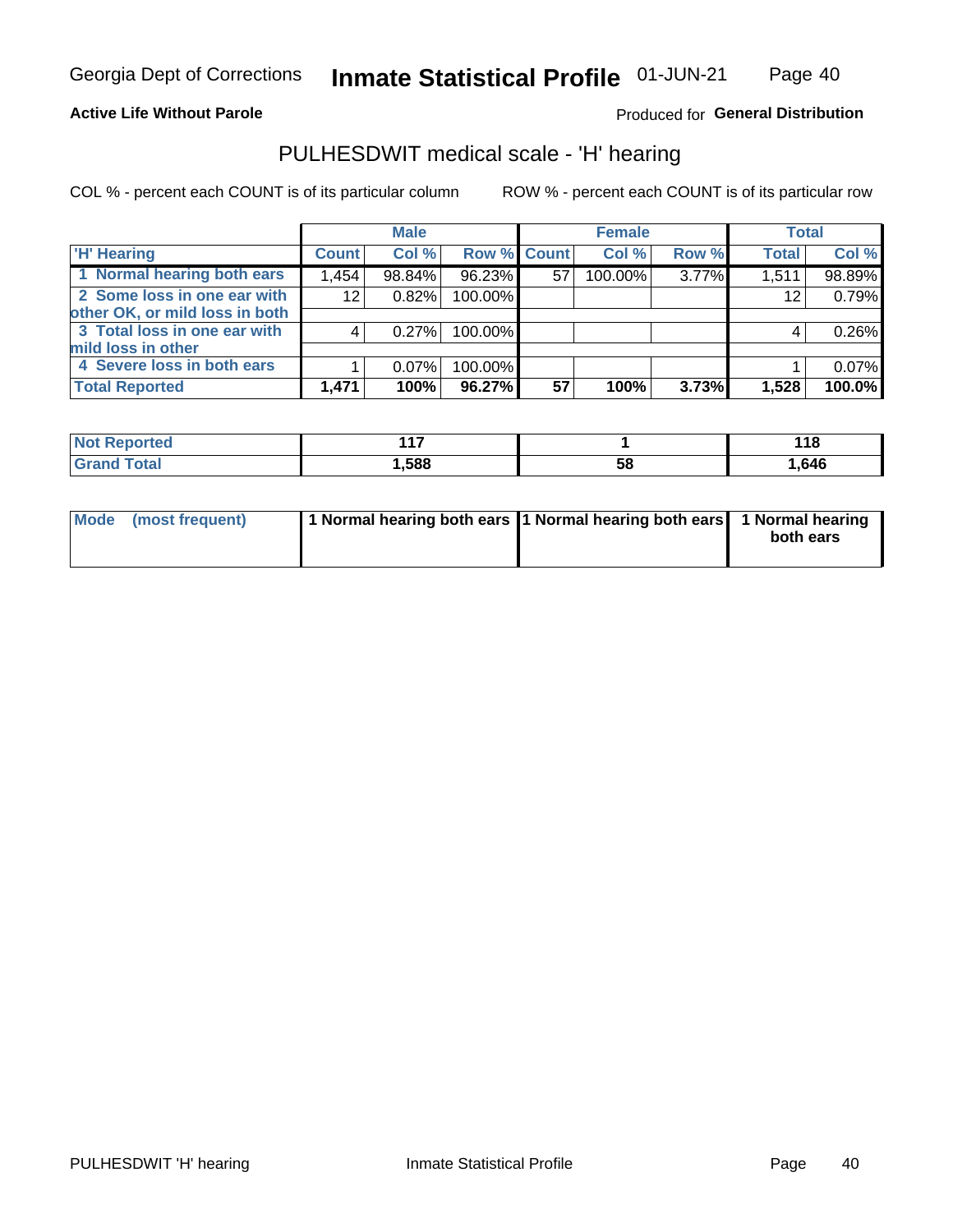### **Active Life Without Parole**

### Produced for General Distribution

## PULHESDWIT medical scale - 'E' vision

COL % - percent each COUNT is of its particular column

|                                 |              | <b>Male</b> |             |    | <b>Female</b> |       |              | <b>Total</b> |
|---------------------------------|--------------|-------------|-------------|----|---------------|-------|--------------|--------------|
| <b>E' Vision</b>                | <b>Count</b> | Col %       | Row % Count |    | Col %         | Row % | <b>Total</b> | Col %        |
| 1 Correctable to 20/40 in both  | 1,042        | 72.71%      | 97.02%      | 32 | 56.14%        | 2.98% | 1,074        | 72.08%       |
| eyes                            |              |             |             |    |               |       |              |              |
| 2 Correctable to 20/70 in one   | 327          | 22.82%      | 92.90%      | 25 | 43.86%        | 7.10% | 352          | 23.62%       |
| eye, may be blind in other      |              |             |             |    |               |       |              |              |
| 3 Correctable to 20/200 in one  | 57           | 3.98%       | 100.00%     |    |               |       | 57           | 3.83%        |
| eye, may be blind in other      |              |             |             |    |               |       |              |              |
| 4 One eye not correctable to    | 6            | 0.42%       | 100.00%     |    |               |       | 6            | 0.40%        |
| 20/200, other may be blind      |              |             |             |    |               |       |              |              |
| 5 Blind in both eyes, requiring |              | 0.07%       | 100.00%     |    |               |       |              | 0.07%        |
| special housing                 |              |             |             |    |               |       |              |              |
| <b>Total Reported</b>           | 1,433        | 100%        | 96.17%      | 57 | 100%          | 3.83% | 1,490        | 100%         |

| <b>orted</b><br>NOT | 155  |    | 156  |
|---------------------|------|----|------|
| Total               | ,588 | 58 | ,646 |

| Mode (most frequent) | 1 Correctable to 20/40 in both<br>eves | 1 Correctable to 20/40 in   1 Correctable to  <br>both eyes | 20/40 in both eyes |
|----------------------|----------------------------------------|-------------------------------------------------------------|--------------------|
|                      |                                        |                                                             |                    |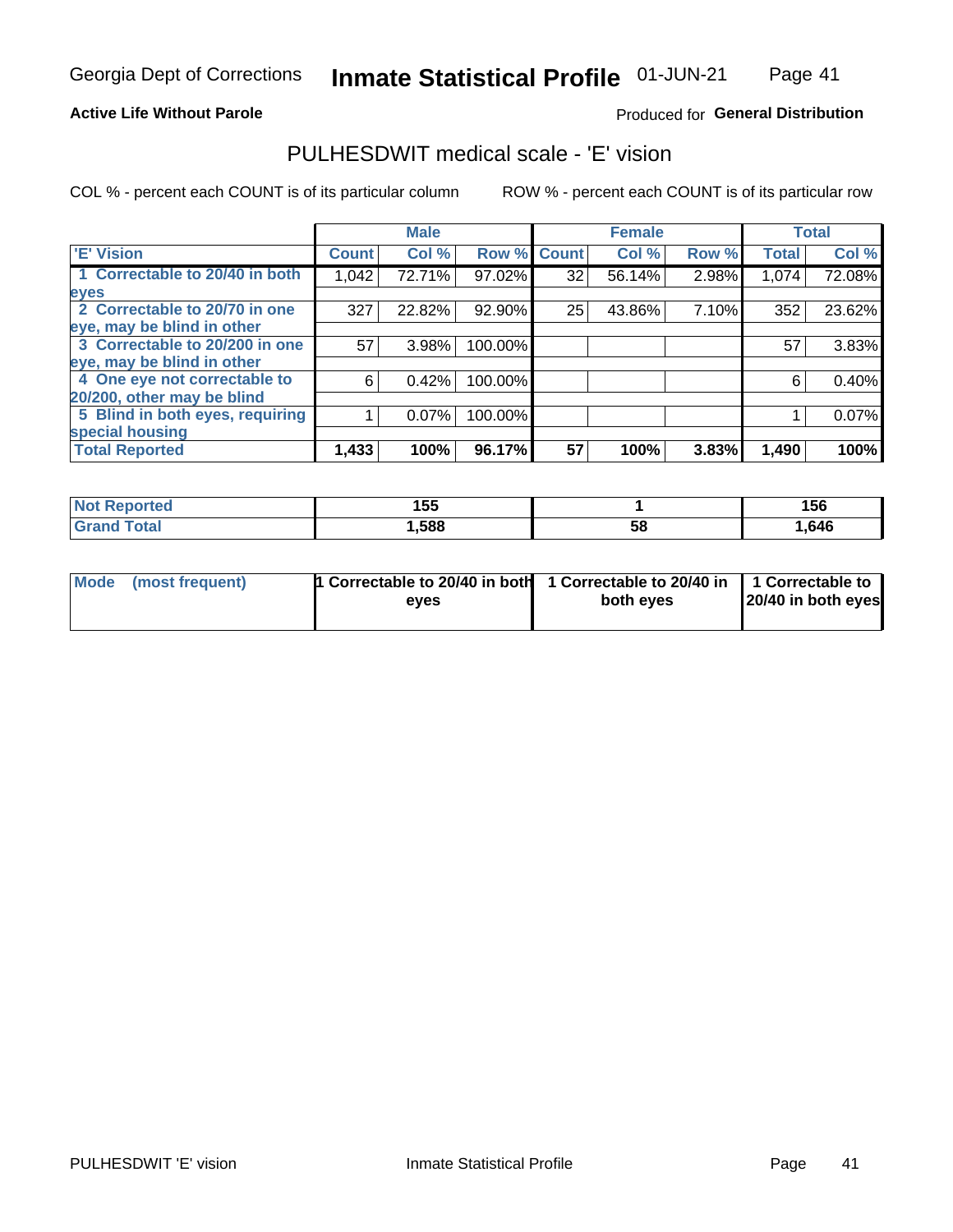### **Active Life Without Parole**

## Produced for General Distribution

## PULHESDWIT medical scale - 'S' pSychiatric

COL % - percent each COUNT is of its particular column

|                                        |              | <b>Male</b> |         |             | <b>Female</b> |        |              | <b>Total</b> |
|----------------------------------------|--------------|-------------|---------|-------------|---------------|--------|--------------|--------------|
| 'S' pSychiatric                        | <b>Count</b> | Col %       |         | Row % Count | Col %         | Row %  | <b>Total</b> | Col %        |
| 1 No impairment or disorders           | 1,208        | 82.29%      | 98.53%  | 18          | 34.62%        | 1.47%  | 1,226        | 80.66%       |
| 2 Stable, or in remission, or          | 209          | 14.24%      | 86.36%  | 33          | 63.46%        | 13.64% | 242          | 15.92%       |
| mild impairment or retardation         |              |             |         |             |               |        |              |              |
| 3 Requires moderate inpatient          | 39           | $2.66\%$    | 97.50%  |             | 1.92%         | 2.50%  | 40           | 2.63%        |
| treatment                              |              |             |         |             |               |        |              |              |
| 4 Requires intensive inpatient         | 11           | 0.75%       | 100.00% |             |               |        | 11           | 0.72%        |
| treatment                              |              |             |         |             |               |        |              |              |
| <b>5 Requires Crisis Stabilization</b> |              | $0.07\%$    | 100.00% |             |               |        |              | 0.07%        |
| Unit (CSU) inpatient care              |              |             |         |             |               |        |              |              |
| <b>Total Reported</b>                  | 1,468        | 100%        | 96.58%  | 52          | 100%          | 3.42%  | 1,520        | 100%         |

| 'Not Reported | חר ו<br>14 V |    | 12c<br>14 Y |
|---------------|--------------|----|-------------|
| <b>Total</b>  | ,588         | ວະ | 1,646       |

| Mode (most frequent) | <b>1 No impairment or disorders</b> 2 Stable, or in remission, 11 No impairment or |                       |           |
|----------------------|------------------------------------------------------------------------------------|-----------------------|-----------|
|                      |                                                                                    | or mild impairment or | disorders |
|                      |                                                                                    | retardation           |           |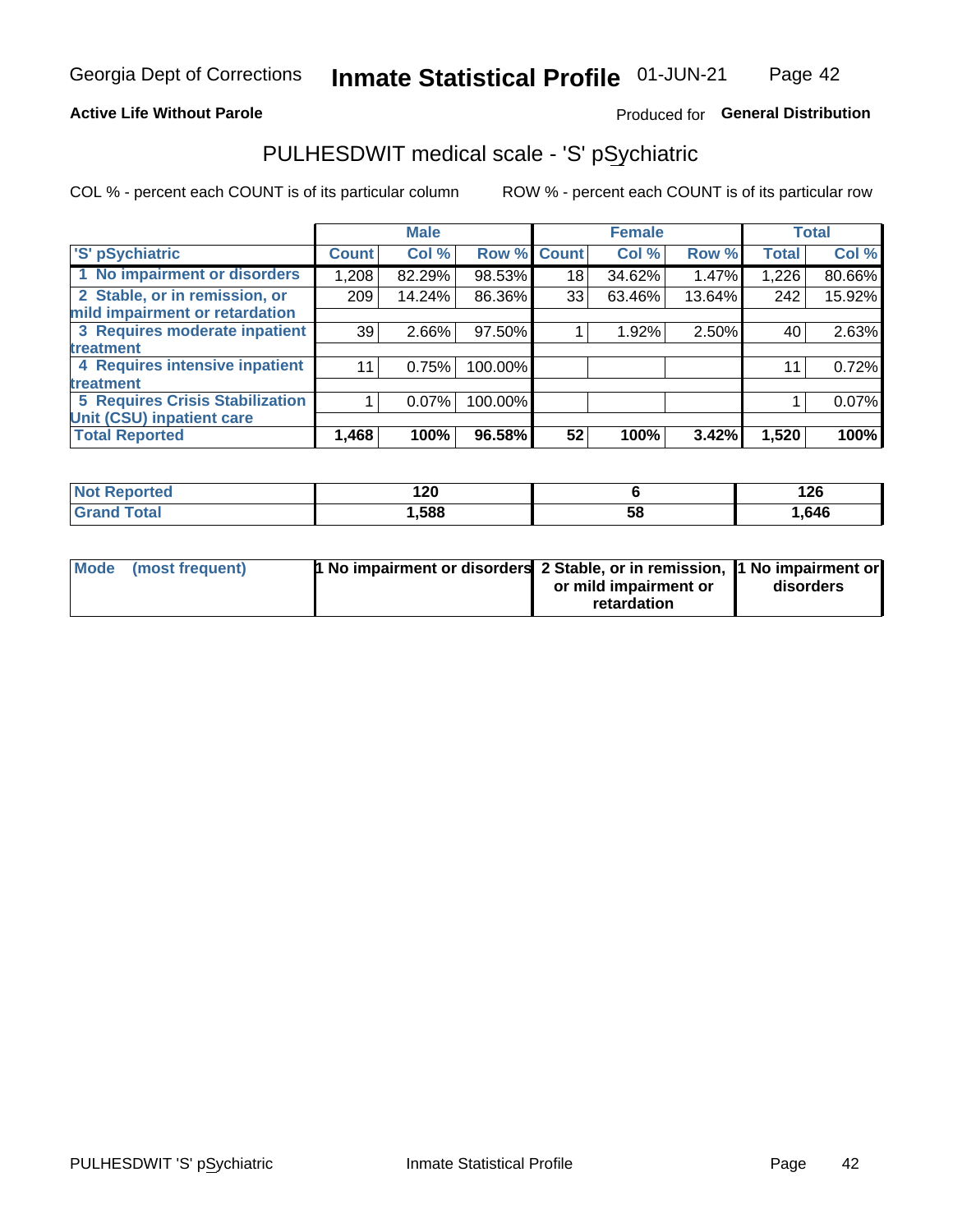### **Active Life Without Parole**

## Produced for General Distribution

## PULHESDWIT medical scale - 'D' dental

COL % - percent each COUNT is of its particular column

|                                 |              | <b>Male</b> |                    |    | <b>Female</b> |       |              | Total  |
|---------------------------------|--------------|-------------|--------------------|----|---------------|-------|--------------|--------|
| 'D' Dental                      | <b>Count</b> | Col %       | <b>Row % Count</b> |    | Col %         | Row % | <b>Total</b> | Col %  |
| 1 Minimal routine dental health | 1,066        | 77.98%      | 95.52%             | 50 | 94.34%        | 4.48% | 1,116        | 78.59% |
| <b>needs</b>                    |              |             |                    |    |               |       |              |        |
| 2 Moderate cavities and/or gum  | 261          | 19.09%      | 99.24%             | 2  | $3.77\%$      | 0.76% | 263          | 18.52% |
| <b>disease</b>                  |              |             |                    |    |               |       |              |        |
| 3 Extensive gum disease         | 40           | 2.93%       | 97.56%             |    | 1.89%         | 2.44% | 41           | 2.89%  |
| and/or widespread decay         |              |             |                    |    |               |       |              |        |
| <b>Total Reported</b>           | 1,367        | 100%        | 96.27%             | 53 | 100%          | 3.73% | 1,420        | 100%   |

| prtea | າາ4  |    | מהה  |
|-------|------|----|------|
|       | 44 I |    | ZZU  |
| 'ota  | .588 | Эč | .646 |

| <b>Mode</b><br>(most frequent) | <b>Minimal routine dental</b><br>health needs | 1 Minimal routine dental<br>health needs | 1 Minimal routine<br>dental health<br>needs |
|--------------------------------|-----------------------------------------------|------------------------------------------|---------------------------------------------|
|--------------------------------|-----------------------------------------------|------------------------------------------|---------------------------------------------|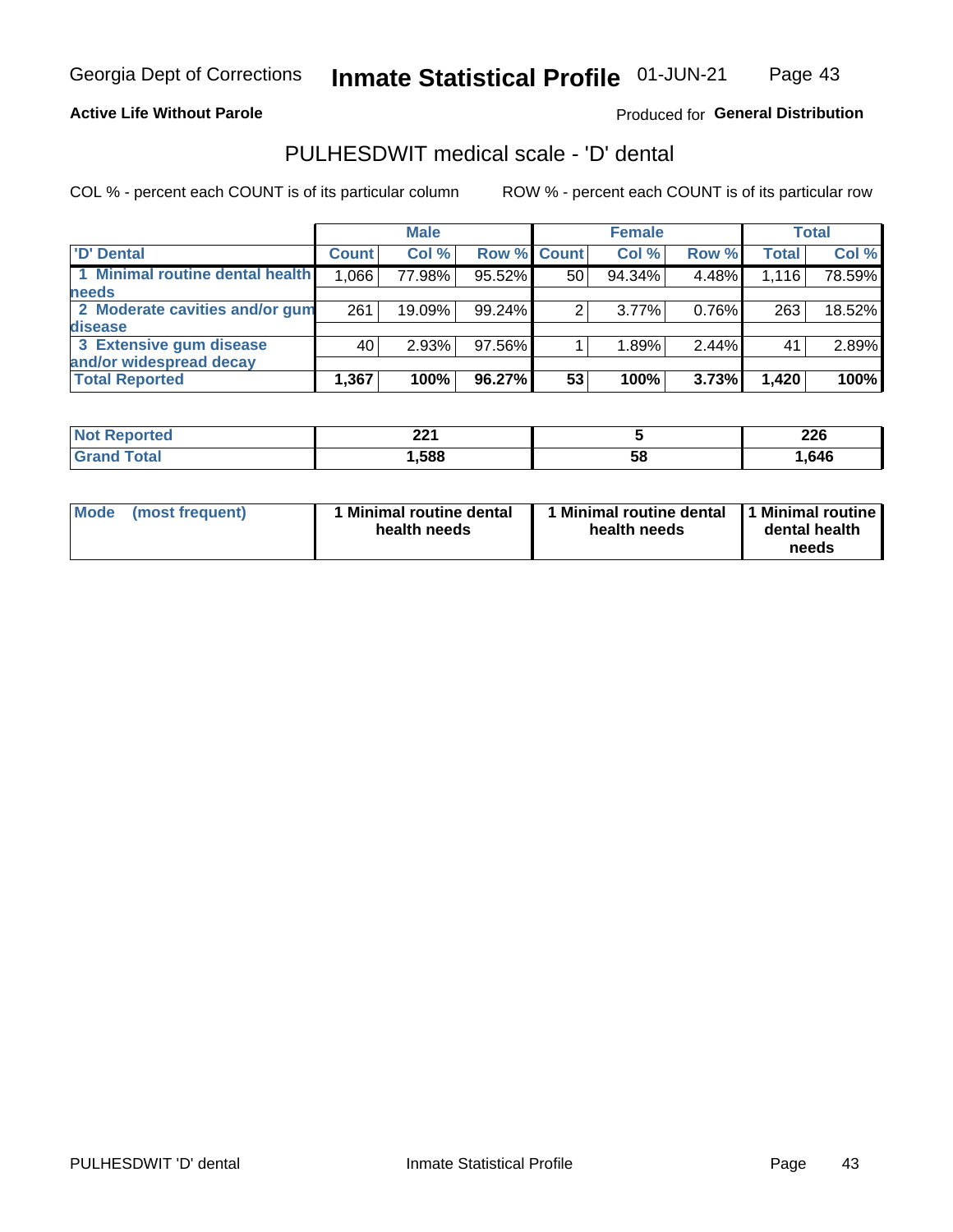### **Active Life Without Parole**

## Produced for General Distribution

## PULHESDWIT medical scale - 'W' work ability

COL % - percent each COUNT is of its particular column

|                                 |                 | <b>Male</b> |         |             | <b>Female</b> |       |              | <b>Total</b> |
|---------------------------------|-----------------|-------------|---------|-------------|---------------|-------|--------------|--------------|
| <b>W' work ability</b>          | <b>Count</b>    | Col %       |         | Row % Count | Col %         | Row % | <b>Total</b> | Col %        |
| 1 Unrestricted work or activity | 1,234           | 83.77%      | 96.48%  | 45          | 77.59%        | 3.52% | 1,279        | 83.54%       |
| 2 Minor restrictions on type of | 190             | 12.90%      | 93.60%  | 13          | 22.41%        | 6.40% | 203          | 13.26%       |
| <b>work</b>                     |                 |             |         |             |               |       |              |              |
| 3 Moderate restrictions on type | 33              | 2.24%       | 100.00% |             |               |       | 33           | 2.16%        |
| of work                         |                 |             |         |             |               |       |              |              |
| 4 Major restrictions on type of | 10 <sup>1</sup> | 0.68%       | 100.00% |             |               |       | 10           | 0.65%        |
| <b>work</b>                     |                 |             |         |             |               |       |              |              |
| 5 Cannot work under any         | 6               | 0.41%       | 100.00% |             |               |       | 6            | 0.39%        |
| <b>circumstances</b>            |                 |             |         |             |               |       |              |              |
| <b>Total Reported</b>           | 1,473           | 100%        | 96.21%  | 58          | 100%          | 3.79% | 1,531        | 100%         |

| <b>Not Reported</b>     | .<br>.<br>. |    | 44F<br>. . U |
|-------------------------|-------------|----|--------------|
| <b>Total</b><br>Grand . | 588,        | 58 | .646،        |

| <b>Mode</b>     | 1 Unrestricted work or | 1 Unrestricted work or | 1 Unrestricted   |
|-----------------|------------------------|------------------------|------------------|
| (most frequent) | activity               | activity               | work or activity |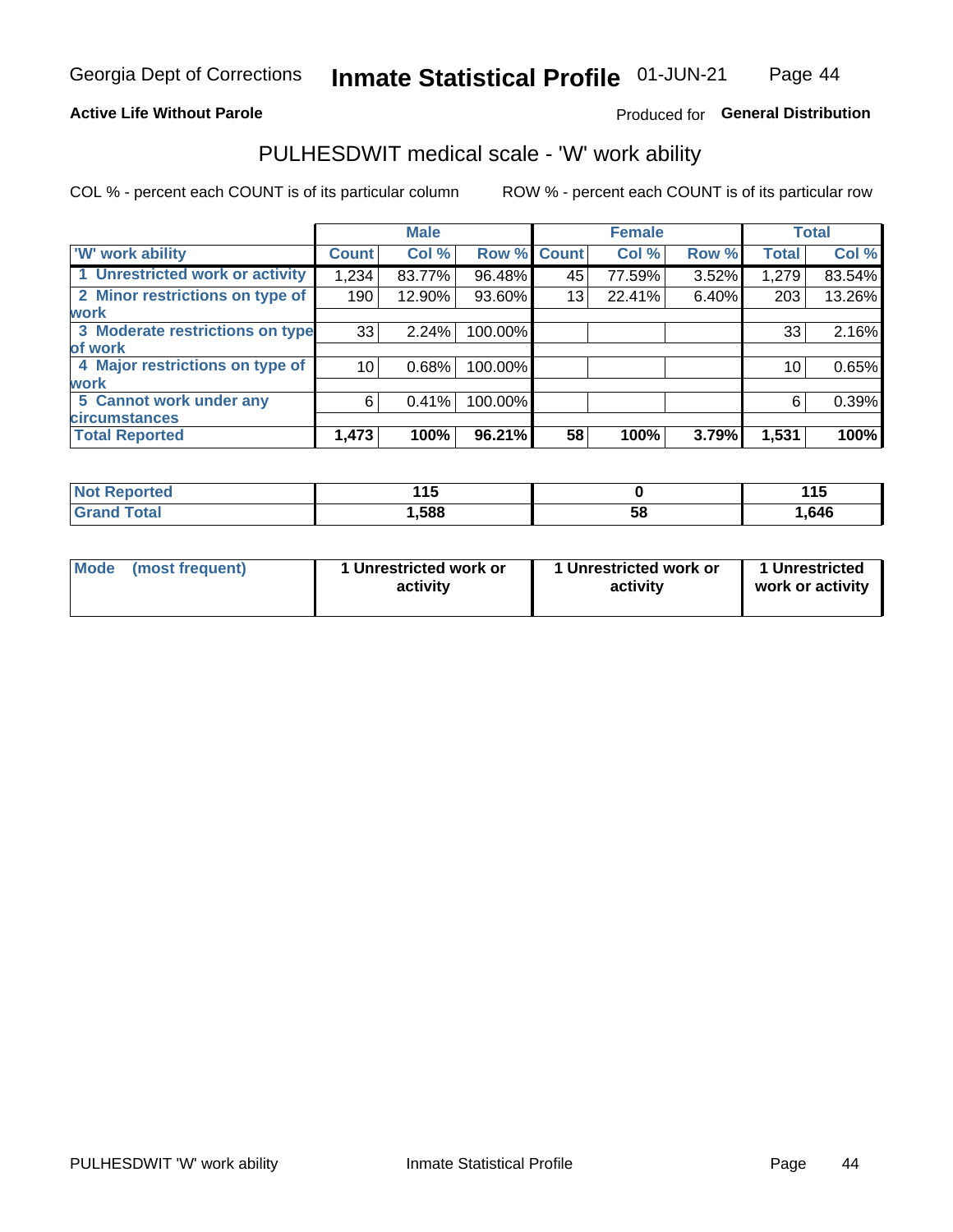### **Active Life Without Parole**

## Produced for General Distribution

## PULHESDWIT medical scale - 'I' impairment

COL % - percent each COUNT is of its particular column ROW % - percent each COUNT is of its particular row

|                                   |              | <b>Male</b> |             |    | <b>Female</b> |       |              | <b>Total</b> |
|-----------------------------------|--------------|-------------|-------------|----|---------------|-------|--------------|--------------|
| <b>T' Impairment</b>              | <b>Count</b> | Col %       | Row % Count |    | Col %         | Row % | <b>Total</b> | Col %        |
| 1 No impairments or               | .448         | 98.50%      | 96.15%      | 58 | 100.00%       | 3.85% | 1,506        | 98.56%       |
| <b>disabilities</b>               |              |             |             |    |               |       |              |              |
| 2 Wheelchair-bound but            | 10           | 0.68%       | 100.00%     |    |               |       | 10           | 0.65%        |
| otherwise OK                      |              |             |             |    |               |       |              |              |
| <b>3 Needs low-level Assisted</b> |              | 0.07%       | 100.00%     |    |               |       |              | 0.07%        |
| Living (level I)                  |              |             |             |    |               |       |              |              |
| 4 Needs moderate Assisted         |              | 0.07%       | 100.00%     |    |               |       |              | 0.07%        |
| Living (level II)                 |              |             |             |    |               |       |              |              |
| <b>5 Needs maximal Assisted</b>   | 10           | 0.68%       | 100.00%     |    |               |       | 10           | 0.65%        |
| <b>Living (level III)</b>         |              |             |             |    |               |       |              |              |
| <b>Total Reported</b>             | 1,470        | 100%        | 96.20%      | 58 | 100%          | 3.80% | 1,528        | 100%         |

| orted       | 440<br>. .<br>$\sim$ |    | 440<br><u> 10</u> |
|-------------|----------------------|----|-------------------|
| <b>otal</b> | ,588                 | 58 | 646, ا            |

| Mode | (most frequent) | 1 No impairments or<br>disabilities | 1 No impairments or<br>disabilities | 1 No impairments<br>or disabilities |
|------|-----------------|-------------------------------------|-------------------------------------|-------------------------------------|
|------|-----------------|-------------------------------------|-------------------------------------|-------------------------------------|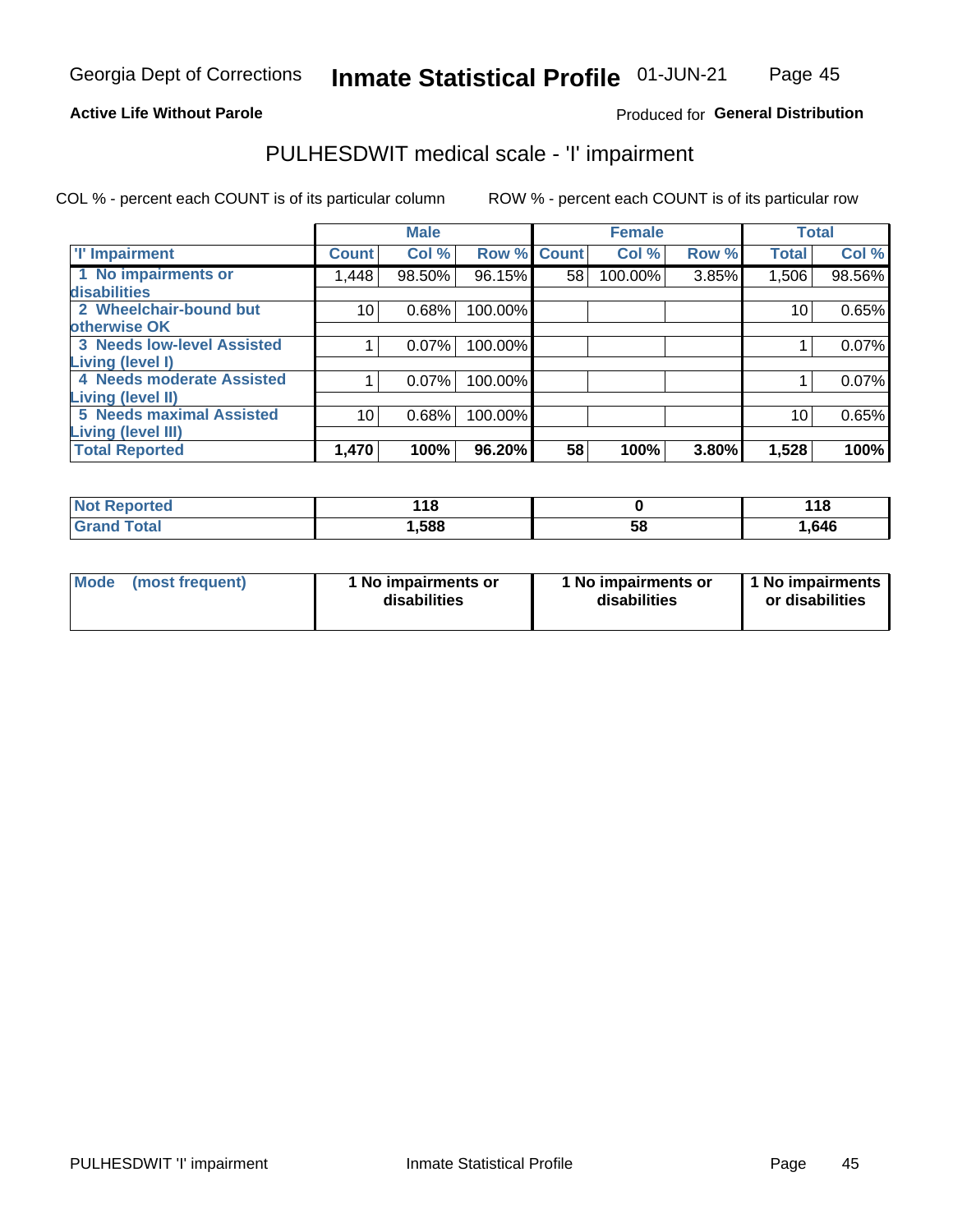### **Active Life Without Parole**

### Produced fo General Distribution

## PULHESDWIT medical scale - 'T' transportability

COL % - percent each COUNT is of its particular column

|                              |              | <b>Male</b> |         |             | <b>Female</b> |       |              | <b>Total</b> |
|------------------------------|--------------|-------------|---------|-------------|---------------|-------|--------------|--------------|
| <b>T' Transportability</b>   | <b>Count</b> | Col %       |         | Row % Count | Col %         | Row % | <b>Total</b> | Col %        |
| 1 Can be transported in any  | .460         | 98.78%      | 96.24%  | 57          | 100.00%       | 3.76% | 1,517        | 98.83%       |
| ordinary approved vehicle    |              |             |         |             |               |       |              |              |
| 2 Wheelchair-bound, not      | 8            | 0.54%       | 100.00% |             |               |       |              | 0.52%        |
| needing special vehicle      |              |             |         |             |               |       |              |              |
| 3 Wheelchair-bound, requires |              | 0.14%       | 100.00% |             |               |       |              | 0.13%        |
| special vehicle              |              |             |         |             |               |       |              |              |
| 5 Requires ambulance         | 8            | 0.54%       | 100.00% |             |               |       |              | 0.52%        |
| transport                    |              |             |         |             |               |       |              |              |
| <b>Total Reported</b>        | 1,478        | 100%        | 96.29%  | 57          | 100%          | 3.71% | 1,535        | 100%         |

| rteo  | 44 C<br>1 V |    | - - - |
|-------|-------------|----|-------|
| `otal | 1,588       | Ⴢჾ | .646، |

| <b>Mode</b> | (most frequent) | 1 Can be transported in any 1 Can be transported in any | ordinary approved vehicle   ordinary approved vehicle   transported in any | 1 Can be<br>  ordinary approved  <br>vehicle |
|-------------|-----------------|---------------------------------------------------------|----------------------------------------------------------------------------|----------------------------------------------|
|-------------|-----------------|---------------------------------------------------------|----------------------------------------------------------------------------|----------------------------------------------|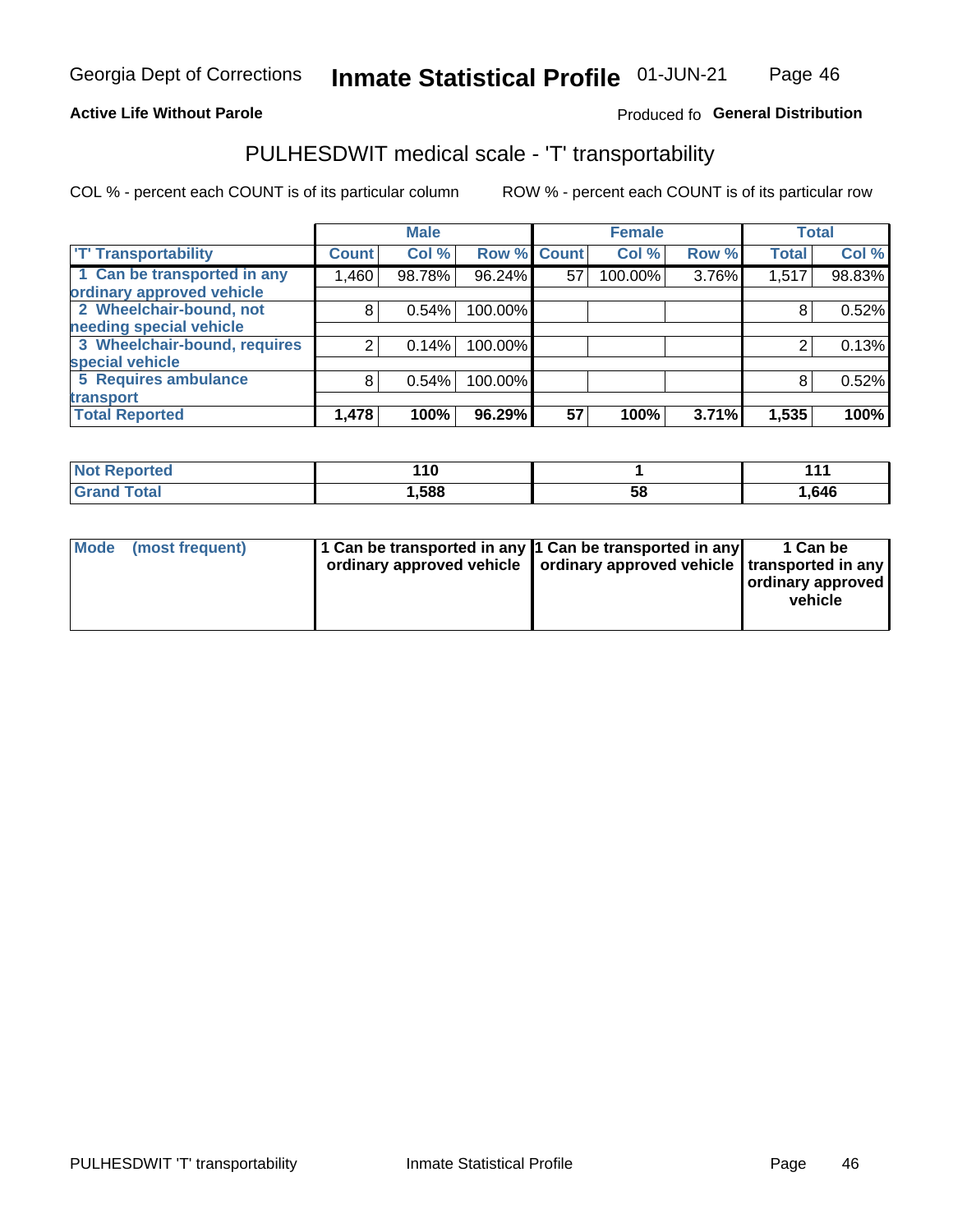#### Inmate Statistical Profile 01-JUN-21 Page 47

**Active Life Without Parole** 

### **Produced for General Distribution**

## Number of prior Georgia incarcerations

COL % - percent each COUNT is of its particular column

|                                       |                 | <b>Male</b> |         |              | <b>Female</b> |       |       | <b>Total</b> |
|---------------------------------------|-----------------|-------------|---------|--------------|---------------|-------|-------|--------------|
| <b>Num of Prior GA Incarcerations</b> | <b>Count</b>    | Col %       | Row %   | <b>Count</b> | Col %         | Row % | Total | Col %        |
|                                       | 809             | 50.94%      | 94.51%  | 47           | 81.03%        | 5.49% | 856   | 52.00%       |
|                                       | 312             | 19.65%      | 98.11%  | 6            | 10.34%        | 1.89% | 318   | 19.32%       |
|                                       | 195             | 12.28%      | 98.98%  | 2            | 3.45%         | 1.02% | 197   | 11.97%       |
| 3                                     | 129             | 8.12%       | 98.47%  | 2            | 3.45%         | 1.53% | 131   | 7.96%        |
|                                       | 68              | 4.28%       | 100.00% |              |               |       | 68    | 4.13%        |
| 5                                     | 42 <sup>1</sup> | 2.64%       | 100.00% |              |               |       | 42    | 2.55%        |
| <b>More Than 5</b>                    | 33              | 2.08%       | 97.06%  |              | 1.72%         | 2.94% | 34    | 2.07%        |
| <b>Total Reported</b>                 | 1,588           | 100%        | 96.48%  | 58           | 100%          | 3.52% | 1,646 | 100%         |

| <b>orted</b><br>NG               |      |    |       |
|----------------------------------|------|----|-------|
| <b>Total</b><br>$\mathbf{v}$ and | ,588 | ວເ | 1,646 |

| Mean (average)         | - 42<br>. | .40 | 1.10 |
|------------------------|-----------|-----|------|
| <b>Median (middle)</b> |           |     |      |
| Mode (most frequent)   |           |     |      |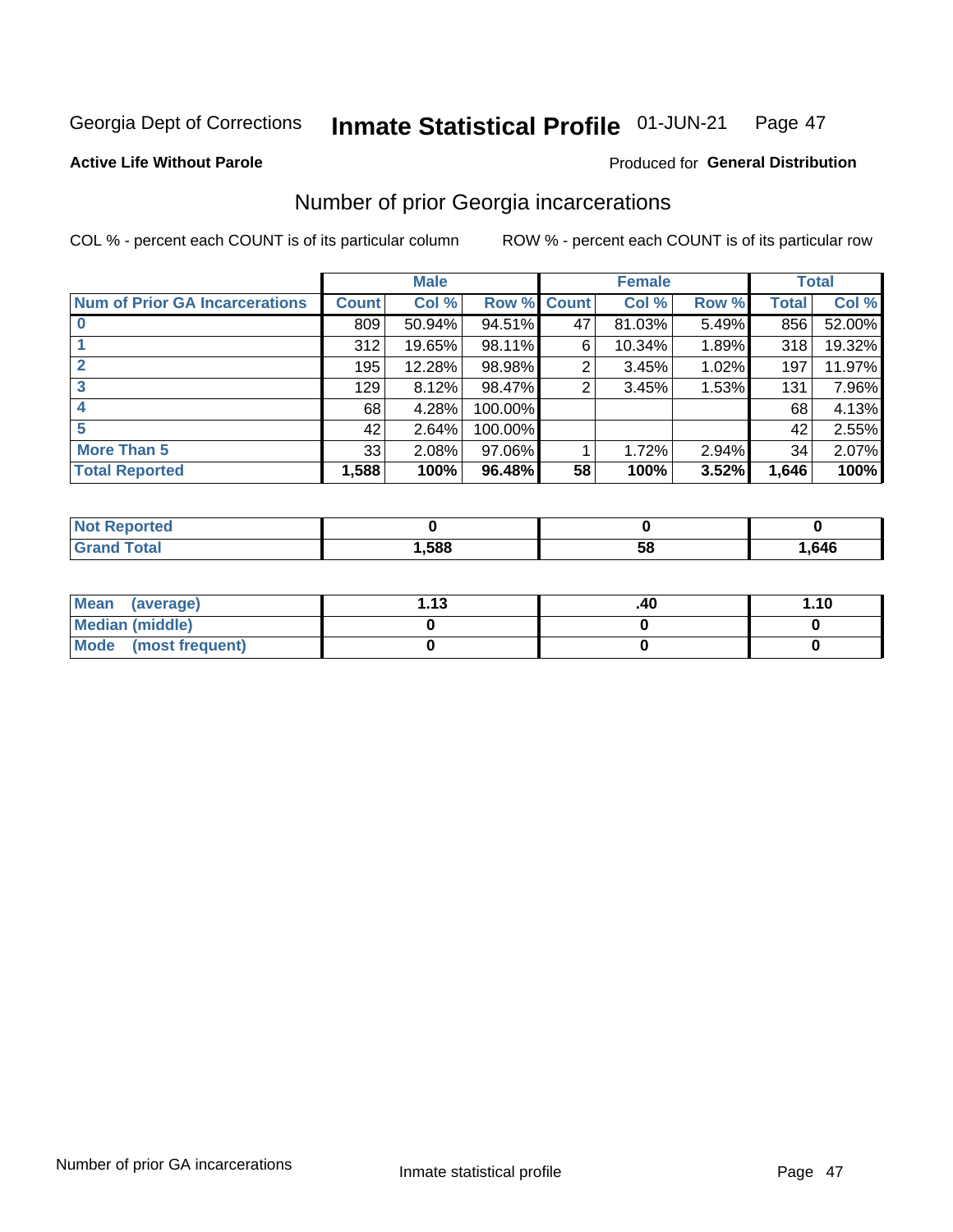#### Inmate Statistical Profile 01-JUN-21 Page 48

**Active Life Without Parole** 

Produced for General Distribution

## Prison sentence in years

COL % - percent each COUNT is of its particular column

ROW % - percent each COUNT is of its particular row

|                                 | <b>Male</b> |            |                    |                 | <b>Female</b> | Total    |             |         |
|---------------------------------|-------------|------------|--------------------|-----------------|---------------|----------|-------------|---------|
| <b>Prison Sentence In Years</b> | Count l     | Col %      | <b>Row % Count</b> |                 | Col %         | Row %    | $\tau$ otal | Col %   |
| <b>Life Without Parole</b>      | .588        | $100.00\%$ | 96.48%             | 58              | $100.00\%$    | $3.52\%$ | 1.646       | 100.00% |
| <b>Total Reported</b>           | .588        | 100%       | 96.48%             | 58 <sub>1</sub> | $100\%$       | 3.52%    | .646        | 100%    |

| Reported |      |    |      |
|----------|------|----|------|
|          | ,588 | 58 | .646 |

### **Determinate (numeric) sentences only**

| <b>Mean</b> | (average) |  |  |
|-------------|-----------|--|--|
|             |           |  |  |

All sentences (including determinate), with life, life without parole, and death sentences figured at 45 years

| Me<br>.<br> | -- | -- |  |
|-------------|----|----|--|
|             |    |    |  |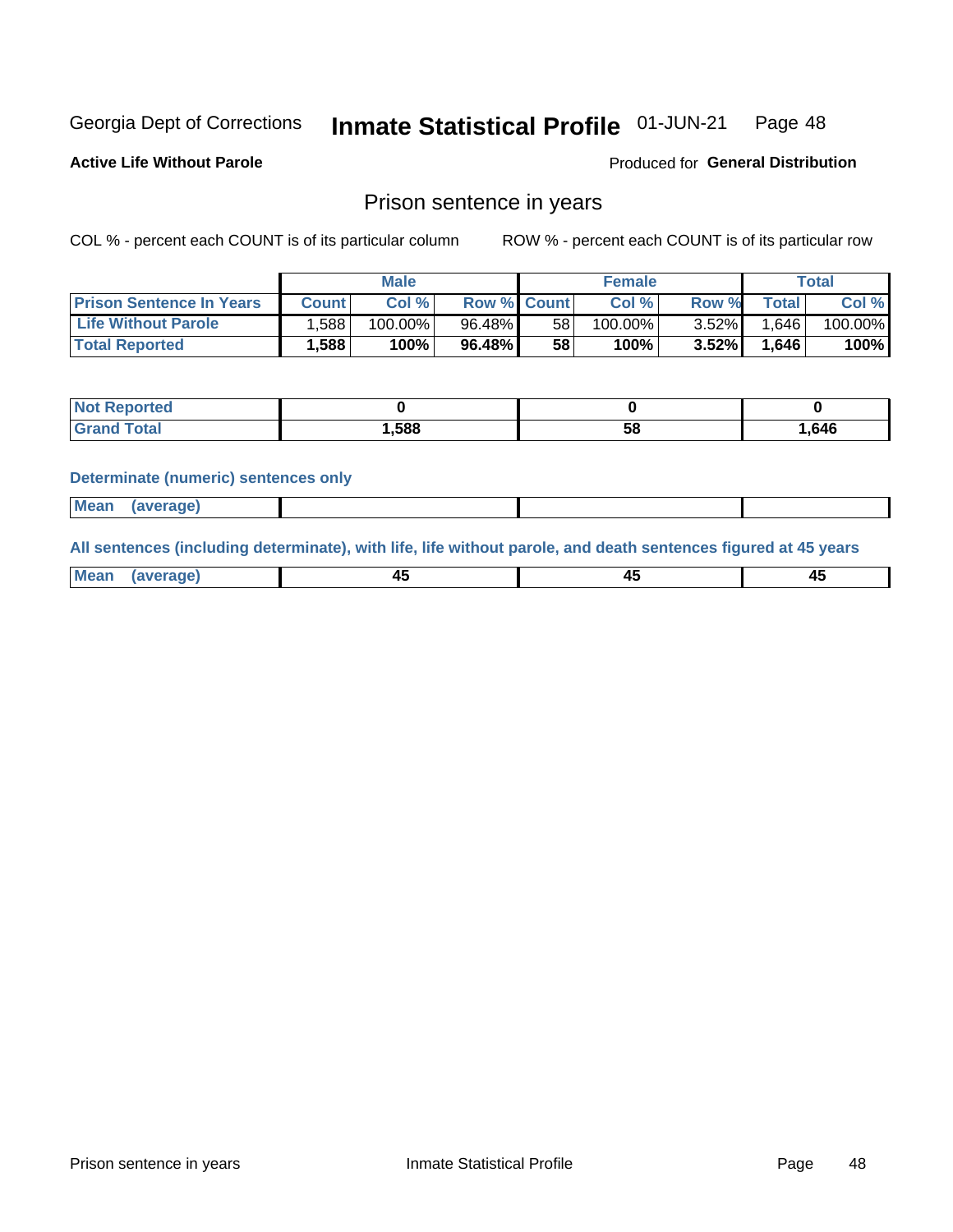#### **Georgia Dept of Corrections** Inmate Statistical Profile 01-JUN-21 Page 49

### **Active Life Without Parole**

### Produced for General Distribution

## Primary offense, broken out into felonies vs misdemeanors

COL % - percent each COUNT is of its particular column

|                                  | <b>Male</b>  |         |                    | <b>Female</b> |            |          | Total              |         |
|----------------------------------|--------------|---------|--------------------|---------------|------------|----------|--------------------|---------|
| <b>Felonies and Misdemeanors</b> | <b>Count</b> | Col%    | <b>Row % Count</b> |               | Col%       | Row %    | Total <sub>1</sub> | Col %   |
| <b>Felonies</b>                  | 1,575        | 100.00% | 96.57%             | 56 I          | $100.00\%$ | $3.43\%$ | 1,631              | 100.00% |
| <b>Total Reported</b>            | .575         | 100%    | 96.57%             | 56            | $100\%$    | 3.43%    | 1,631              | 100%    |

| <b>Not Reported</b>          |      |             | יי    |
|------------------------------|------|-------------|-------|
| <b>Total</b><br>Grand<br>uuu | ,588 | ドップ<br>' יש | .646، |

| Mode (most frequent)<br>elonies | Felonies | Felonies |
|---------------------------------|----------|----------|
|---------------------------------|----------|----------|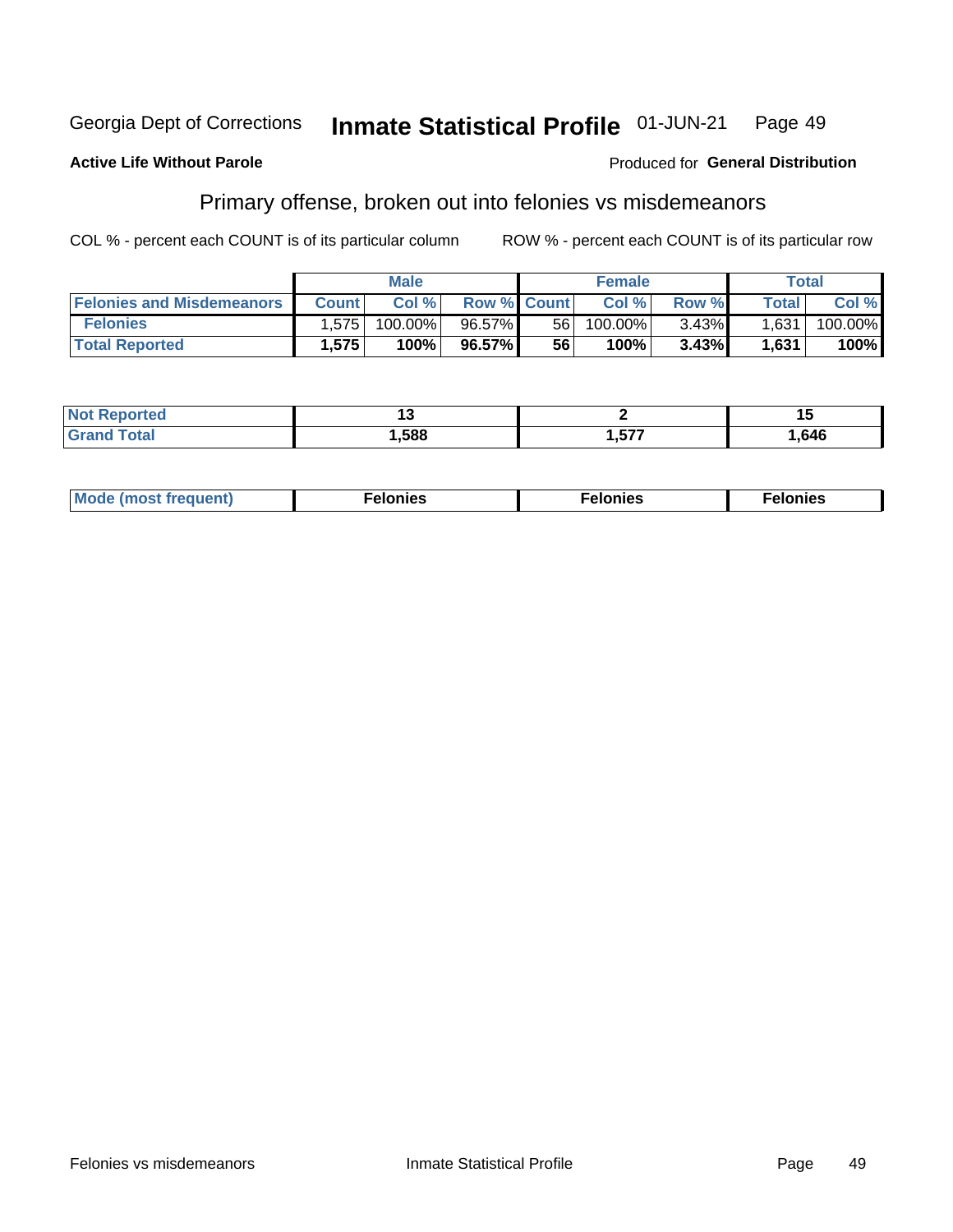#### Inmate Statistical Profile 01-JUN-21 **Georgia Dept of Corrections** Page 50

### **Active Life Without Parole**

### Produced for General Distribution

## Primary offense, broken out into six broad crime categories

COL % - percent each COUNT is of its particular column

|                         | <b>Male</b>  |        |                    |    | <b>Female</b> |       |              | <b>Total</b> |  |
|-------------------------|--------------|--------|--------------------|----|---------------|-------|--------------|--------------|--|
| <b>Crime Categories</b> | <b>Count</b> | Col%   | <b>Row % Count</b> |    | Col%          | Row % | <b>Total</b> | Col %        |  |
| <b>Violent</b>          | 1,383        | 87.09% | $96.04\%$          | 57 | 98.28%        | 3.96% | 1.440        | 87.48%       |  |
| <b>Sex Crime</b>        | 199          | 12.53% | $99.50\%$          |    | 1.72%         | .50%  | 200          | 12.15%       |  |
| Drua                    | 6            | .38%   | 100.00%            |    | .00%          |       | 6            | $.36\%$      |  |
| <b>Total Reported</b>   | 588.         | 100%   | 96.48%             | 58 | 100%          | 3.52% | 1,646        | 100%         |  |

| .588 | 58 | .646 |
|------|----|------|

| Mo<br>quenti | .<br>iolent<br>ΊΙ. | --<br>olent | .<br>'ent |
|--------------|--------------------|-------------|-----------|
|              |                    |             |           |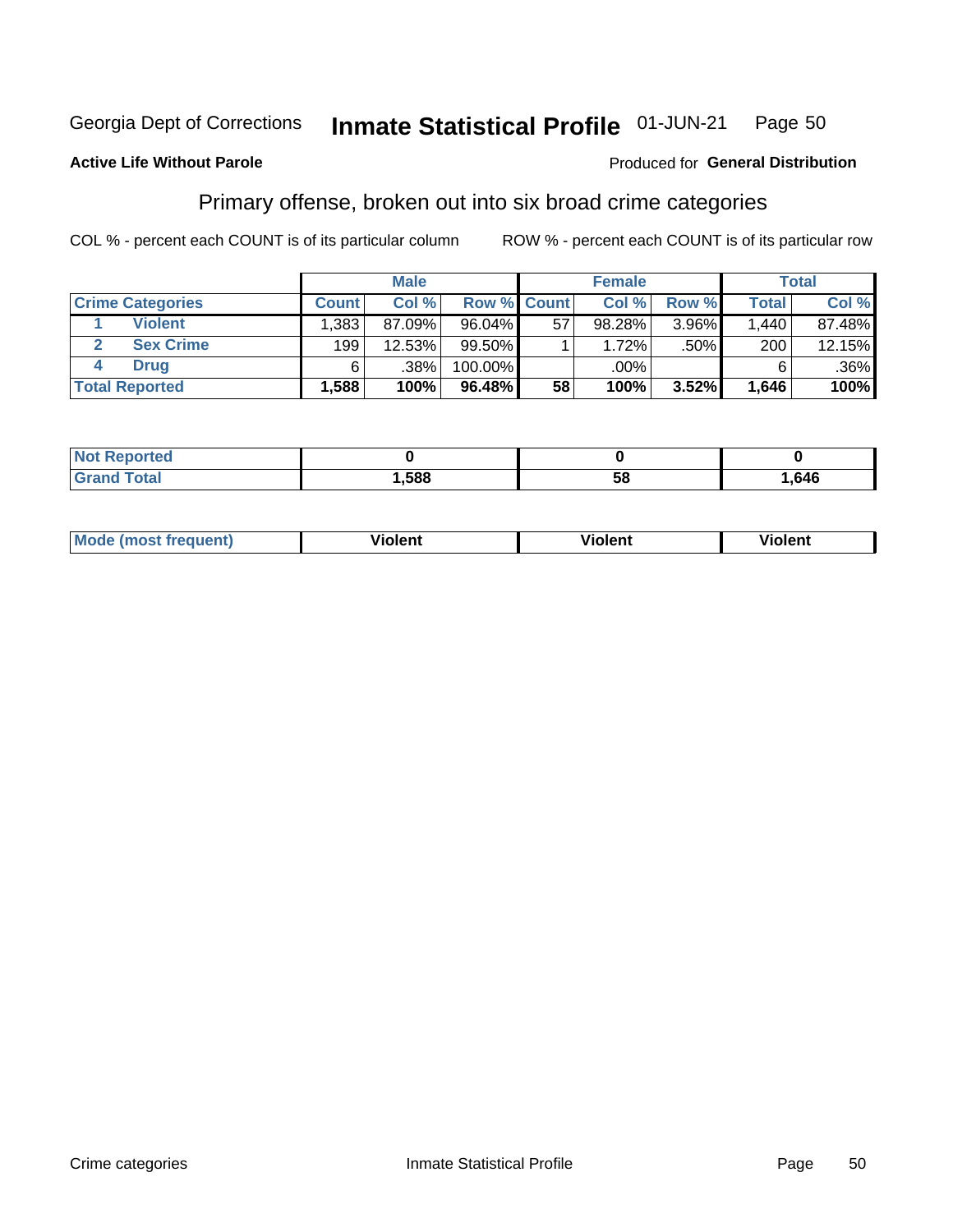#### Inmate Statistical Profile 01-JUN-21 Page 51

### **Active Life Without Parole**

### Produced for General Distribution

## Primary offense, detailed offense code

COL % - percent each COUNT is of its particular column

|                                         |                | <b>Male</b> |         |              | <b>Female</b> |        |              | <b>Total</b> |
|-----------------------------------------|----------------|-------------|---------|--------------|---------------|--------|--------------|--------------|
| <b>Primary Offense</b>                  | <b>Count</b>   | Col %       | Row %   | <b>Count</b> | Col %         | Row %  | <b>Total</b> | Col %        |
| <b>Agg Sex Battery Atmpt (2099)</b>     | 1              | .06%        | 100.00% |              |               |        | 1            | $.06\%$      |
| <b>Aggrav Assault (1302)</b>            | 3              | .19%        | 75.00%  | $\mathbf 1$  | 1.72%         | 25.00% | 4            | .24%         |
| <b>Aggrav Battery (1305)</b>            |                | .06%        | 100.00% |              |               |        |              | $.06\%$      |
| <b>Aggrav Child Molestation (2021)</b>  | 26             | 1.64%       | 100.00% |              |               |        | 26           | 1.58%        |
| <b>Aggrav Sexual Battery (2009)</b>     | 7              | .44%        | 100.00% |              |               |        | 7            | .43%         |
| <b>Aggrav Sodomy (2003)</b>             | 12             | .76%        | 100.00% |              |               |        | 12           | .73%         |
| <b>Armed Robbery (1902)</b>             | 160            | 10.08%      | 99.38%  | 1.           | 1.72%         | .62%   | 161          | 9.78%        |
| <b>Child Molestation (2019)</b>         | 5              | .31%        | 100.00% |              |               |        | 5            | .30%         |
| <b>False Imprisonment (1308)</b>        |                | .06%        | 100.00% |              |               |        | 1            | .06%         |
| <b>Hijacking Motor Vehicle (1911)</b>   |                | .06%        | 100.00% |              |               |        |              | .06%         |
| Kidnapping (1311)                       | 93             | 5.86%       | 100.00% |              |               |        | 93           | 5.65%        |
| <b>Murder (1101)</b>                    | 1,121          | 70.59%      | 95.32%  | 55           | 94.83%        | 4.68%  | 1,176        | 71.45%       |
| <b>Poss Of Firearm Dur Crime</b>        | $\overline{2}$ | .13%        | 100.00% |              |               |        | 2            | .12%         |
| (2910)                                  |                |             |         |              |               |        |              |              |
| Rape (2001)                             | 148            | 9.32%       | 99.33%  | 1.           | 1.72%         | .67%   | 149          | 9.05%        |
| S/D Cocaine (4021)                      |                | .06%        | 100.00% |              |               |        | 1            | .06%         |
| S/D Cont Sub Public (4017)              |                | .06%        | 100.00% |              |               |        |              | $.06\%$      |
| S/D Cont Sub School (4018)              | 1              | .06%        | 100.00% |              |               |        | 1            | $.06\%$      |
| <b>Traf Cocaine 401+ Gm (4103)</b>      |                | .06%        | 100.00% |              |               |        | 1            | $.06\%$      |
| <b>Traf Methamph 28-199 Gm</b>          | 1              | .06%        | 100.00% |              |               |        | 1            | $.06\%$      |
| (4140)                                  |                |             |         |              |               |        |              |              |
| Traf Narcotic 29+ Gm (4113)             |                | .06%        | 100.00% |              |               |        |              | .06%         |
| <b>Traffick Sexual Servitude (1331)</b> | 1.             | .06%        | 100.00% |              |               |        |              | .06%         |
| <b>Total Rported</b>                    | 1,588          | 100%        | 96.48%  | 58           | 100%          | 3.52%  | 1,646        | 100%         |

| <b>Not</b><br><b>orted</b><br>₹еос |      |    |      |
|------------------------------------|------|----|------|
| <b>Total</b><br>Croi               | ,588 | 58 | .646 |

| Mode (most frequent) | 1101 Murder | 1101 Murder | 1101 Murder |
|----------------------|-------------|-------------|-------------|
|----------------------|-------------|-------------|-------------|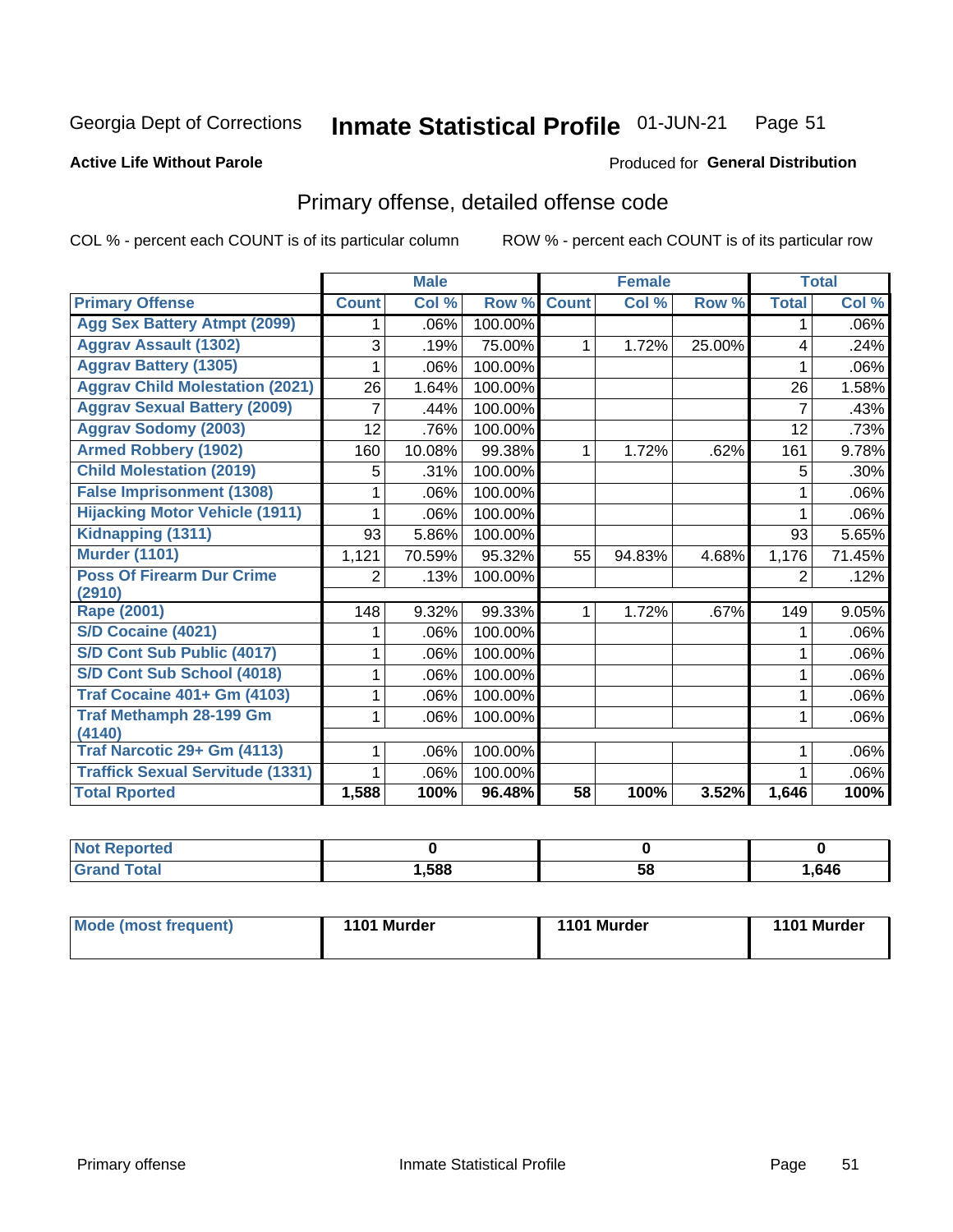#### Inmate Statistical Profile 01-JUN-21 Page 52

### **Active Life Without Parole**

### Produced for General Distribution

## County of conviction of primary offense

COL % - percent each COUNT is of its particular column

|                                |                  | <b>Male</b> |         |                | <b>Female</b> |        |                 | <b>Total</b> |
|--------------------------------|------------------|-------------|---------|----------------|---------------|--------|-----------------|--------------|
| <b>County of Conviction</b>    | <b>Count</b>     | Col %       | Row %   | <b>Count</b>   | Col %         | Row %  | <b>Total</b>    | Col %        |
| 000<br><b>Unknown</b>          | 13               | .82%        | 86.67%  | $\overline{2}$ | 3.45%         | 13.33% | $\overline{15}$ | .91%         |
| <b>Appling County</b><br>001   | 4                | .25%        | 100.00% |                |               |        | 4               | .24%         |
| <b>Atkinson County</b><br>002  | 4                | .25%        | 100.00% |                |               |        | 4               | .24%         |
| <b>Bacon County</b><br>003     | 4                | .25%        | 100.00% |                |               |        | 4               | .24%         |
| <b>Baker County</b><br>004     | 1                | .06%        | 100.00% |                |               |        | 1               | .06%         |
| <b>Baldwin County</b><br>005   | 6                | .38%        | 100.00% |                |               |        | 6               | .36%         |
| <b>Banks County</b><br>006     | 3                | .19%        | 100.00% |                |               |        | 3               | .18%         |
| <b>Barrow County</b><br>007    | 7                | .44%        | 100.00% |                |               |        | $\overline{7}$  | .43%         |
| <b>Bartow County</b><br>008    | 9                | .57%        | 90.00%  | 1              | 1.72%         | 10.00% | 10              | .61%         |
| <b>Ben Hill County</b><br>009  | 8                | .50%        | 100.00% |                |               |        | 8               | .49%         |
| <b>Berrien County</b><br>010   | $\overline{c}$   | .13%        | 100.00% |                |               |        | $\overline{2}$  | .12%         |
| <b>Bibb County</b><br>011      | 45               | 2.83%       | 95.74%  | $\overline{2}$ | 3.45%         | 4.26%  | 47              | 2.86%        |
| <b>Bleckley County</b><br>012  | 1                | .06%        | 100.00% |                |               |        | 1               | .06%         |
| <b>Brantley County</b><br>013  | $\overline{c}$   | .13%        | 100.00% |                |               |        | $\overline{2}$  | .12%         |
| <b>Brooks County</b><br>014    | $\overline{c}$   | .13%        | 100.00% |                |               |        | $\overline{2}$  | .12%         |
| <b>Bryan County</b><br>015     | 1                | .06%        | 100.00% |                |               |        | 1               | .06%         |
| <b>Bulloch County</b><br>016   | 8                | .50%        | 88.89%  | 1              | 1.72%         | 11.11% | 9               | .55%         |
| <b>Burke County</b><br>017     | 13               | .82%        | 100.00% |                |               |        | 13              | .79%         |
| <b>Butts County</b><br>018     | 3                | .19%        | 100.00% |                |               |        | 3               | .18%         |
| <b>Calhoun County</b><br>019   | 3                | .19%        | 100.00% |                |               |        | 3               | .18%         |
| <b>Camden County</b><br>020    | $\overline{7}$   | .44%        | 100.00% |                |               |        | $\overline{7}$  | .43%         |
| <b>Candler County</b><br>021   | 3                | .19%        | 100.00% |                |               |        | 3               | .18%         |
| <b>Carroll County</b><br>022   | 5                | .31%        | 100.00% |                |               |        | 5               | .30%         |
| <b>Catoosa County</b><br>023   | 4                | .25%        | 80.00%  | 1              | 1.72%         | 20.00% | 5               | .30%         |
| <b>Chatham County</b><br>025   | 67               | 4.22%       | 97.10%  | $\overline{2}$ | 3.45%         | 2.90%  | 69              | 4.19%        |
| <b>Chattooga County</b><br>027 | 1                | .06%        | 100.00% |                |               |        | 1               | .06%         |
| <b>Cherokee County</b><br>028  | 10               | .63%        | 100.00% |                |               |        | 10              | .61%         |
| <b>Clarke County</b><br>029    | 24               | 1.51%       | 96.00%  | 1              | 1.72%         | 4.00%  | 25              | 1.52%        |
| <b>Clay County</b><br>030      | 1                | .06%        | 100.00% |                |               |        | 1               | .06%         |
| <b>Clayton County</b><br>031   | 75               | 4.72%       | 93.75%  | 5              | 8.62%         | 6.25%  | 80              | 4.86%        |
| <b>Clinch County</b><br>032    | 1                | .06%        | 100.00% |                |               |        | 1               | .06%         |
| 033<br><b>Cobb County</b>      | 69               | 4.35%       | 97.18%  | $\overline{c}$ | 3.45%         | 2.82%  | 71              | 4.31%        |
| <b>Coffee County</b><br>034    | 12               | .76%        | 85.71%  | $\overline{2}$ | 3.45%         | 14.29% | 14              | .85%         |
| <b>Colquitt County</b><br>035  | $\sqrt{3}$       | .19%        | 100.00% |                |               |        | 3               | .18%         |
| <b>Columbia County</b><br>036  | 10               | .63%        | 83.33%  | $\overline{2}$ | 3.45%         | 16.67% | 12              | .73%         |
| <b>Cook County</b><br>037      | 5                | .31%        | 100.00% |                |               |        | 5               | .30%         |
| <b>Coweta County</b><br>038    | $\boldsymbol{9}$ | .57%        | 100.00% |                |               |        | 9               | .55%         |
| <b>Crisp County</b><br>040     | 6                | .38%        | 100.00% |                |               |        | 6               | .36%         |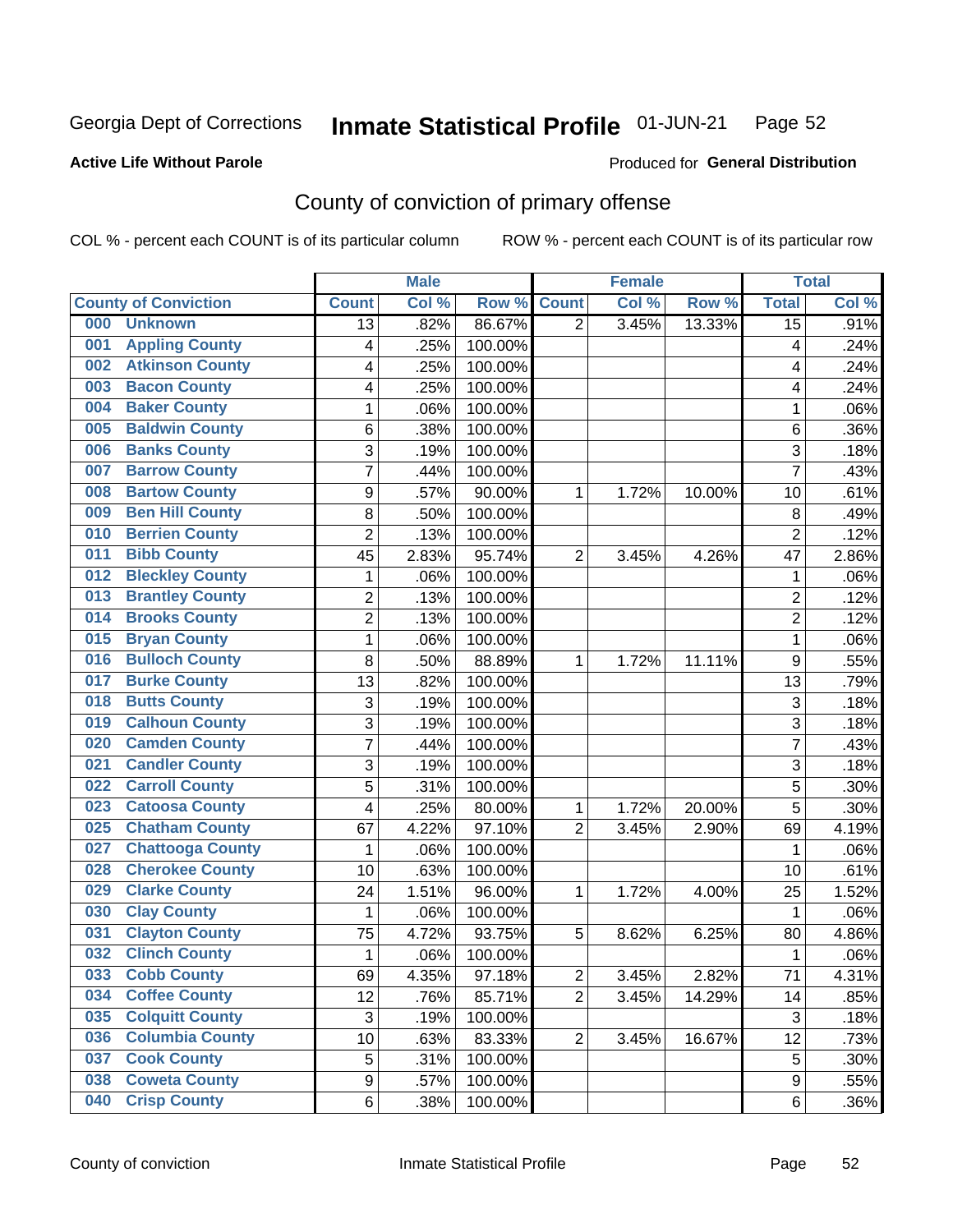#### Inmate Statistical Profile 01-JUN-21 Page 53

### **Active Life Without Parole**

### Produced for General Distribution

## County of conviction of primary offense

COL % - percent each COUNT is of its particular column

|     |                             |                  | <b>Male</b> |         |                | <b>Female</b> |        |                | <b>Total</b> |
|-----|-----------------------------|------------------|-------------|---------|----------------|---------------|--------|----------------|--------------|
|     | <b>County of Conviction</b> | <b>Count</b>     | Col %       | Row %   | <b>Count</b>   | Col %         | Row %  | <b>Total</b>   | Col %        |
| 041 | <b>Dade County</b>          | 1                | .06%        | 100.00% |                |               |        | 1              | .06%         |
| 042 | <b>Dawson County</b>        | $\overline{2}$   | .13%        | 100.00% |                |               |        | $\overline{2}$ | .12%         |
| 043 | <b>Decatur County</b>       | 6                | .38%        | 100.00% |                |               |        | 6              | .36%         |
| 044 | <b>Dekalb County</b>        | 144              | 9.07%       | 97.30%  | 4              | 6.90%         | 2.70%  | 148            | 8.99%        |
| 046 | <b>Dooly County</b>         | $\overline{2}$   | .13%        | 100.00% |                |               |        | $\overline{2}$ | .12%         |
| 047 | <b>Dougherty County</b>     | 32               | 2.02%       | 96.97%  | 1              | 1.72%         | 3.03%  | 33             | 2.00%        |
| 048 | <b>Douglas County</b>       | 36               | 2.27%       | 94.74%  | $\overline{2}$ | 3.45%         | 5.26%  | 38             | 2.31%        |
| 049 | <b>Early County</b>         | 2                | .13%        | 100.00% |                |               |        | $\overline{2}$ | .12%         |
| 051 | <b>Effingham County</b>     | 7                | .44%        | 100.00% |                |               |        | $\overline{7}$ | .43%         |
| 052 | <b>Elbert County</b>        | $\overline{2}$   | .13%        | 66.67%  | 1              | 1.72%         | 33.33% | 3              | .18%         |
| 053 | <b>Emanuel County</b>       | 12               | .76%        | 100.00% |                |               |        | 12             | .73%         |
| 056 | <b>Fayette County</b>       | $\boldsymbol{9}$ | .57%        | 100.00% |                |               |        | 9              | .55%         |
| 057 | <b>Floyd County</b>         | 33               | 2.08%       | 97.06%  | $\mathbf{1}$   | 1.72%         | 2.94%  | 34             | 2.07%        |
| 058 | <b>Forsyth County</b>       | 4                | .25%        | 80.00%  | 1              | 1.72%         | 20.00% | 5              | .30%         |
| 059 | <b>Franklin County</b>      | 6                | .38%        | 85.71%  | 1              | 1.72%         | 14.29% | $\overline{7}$ | .43%         |
| 060 | <b>Fulton County</b>        | 214              | 13.48%      | 98.62%  | 3              | 5.17%         | 1.38%  | 217            | 13.18%       |
| 061 | <b>Gilmer County</b>        | $\overline{2}$   | .13%        | 100.00% |                |               |        | $\overline{2}$ | .12%         |
| 063 | <b>Glynn County</b>         | 21               | 1.32%       | 100.00% |                |               |        | 21             | 1.28%        |
| 064 | <b>Gordon County</b>        | 8                | .50%        | 100.00% |                |               |        | 8              | .49%         |
| 065 | <b>Grady County</b>         | 3                | .19%        | 100.00% |                |               |        | 3              | .18%         |
| 066 | <b>Greene County</b>        | $\overline{2}$   | .13%        | 100.00% |                |               |        | $\overline{2}$ | .12%         |
| 067 | <b>Gwinnett County</b>      | 73               | 4.60%       | 94.81%  | 4              | 6.90%         | 5.19%  | 77             | 4.68%        |
| 068 | <b>Habersham County</b>     | 3                | .19%        | 100.00% |                |               |        | 3              | .18%         |
| 069 | <b>Hall County</b>          | 23               | 1.45%       | 85.19%  | 4              | 6.90%         | 14.81% | 27             | 1.64%        |
| 070 | <b>Hancock County</b>       | 4                | .25%        | 100.00% |                |               |        | 4              | .24%         |
| 071 | <b>Haralson County</b>      | 5                | .31%        | 100.00% |                |               |        | 5              | .30%         |
| 072 | <b>Harris County</b>        | $\overline{2}$   | .13%        | 100.00% |                |               |        | $\overline{2}$ | .12%         |
| 073 | <b>Hart County</b>          | 3                | .19%        | 100.00% |                |               |        | $\overline{3}$ | .18%         |
| 075 | <b>Henry County</b>         | 18               | 1.13%       | 94.74%  | $\mathbf{1}$   | 1.72%         | 5.26%  | 19             | 1.15%        |
| 076 | <b>Houston County</b>       | 26               | 1.64%       | 100.00% |                |               |        | 26             | 1.58%        |
| 078 | <b>Jackson County</b>       | 11               | .69%        | 100.00% |                |               |        | 11             | .67%         |
| 079 | <b>Jasper County</b>        | 1                | .06%        | 100.00% |                |               |        | 1              | .06%         |
| 080 | <b>Jeff Davis County</b>    | 1                | .06%        | 100.00% |                |               |        | $\mathbf{1}$   | .06%         |
| 081 | <b>Jefferson County</b>     | 6                | .38%        | 100.00% |                |               |        | 6              | .36%         |
| 082 | <b>Jenkins County</b>       | 1                | .06%        | 100.00% |                |               |        | 1              | .06%         |
| 083 | <b>Johnson County</b>       | 1                | .06%        | 100.00% |                |               |        | 1              | .06%         |
| 084 | <b>Jones County</b>         | 1                | .06%        | 50.00%  | $\mathbf{1}$   | 1.72%         | 50.00% | $\overline{c}$ | .12%         |
| 085 | <b>Lamar County</b>         | $\mathbf 1$      | .06%        | 100.00% |                |               |        | $\mathbf 1$    | .06%         |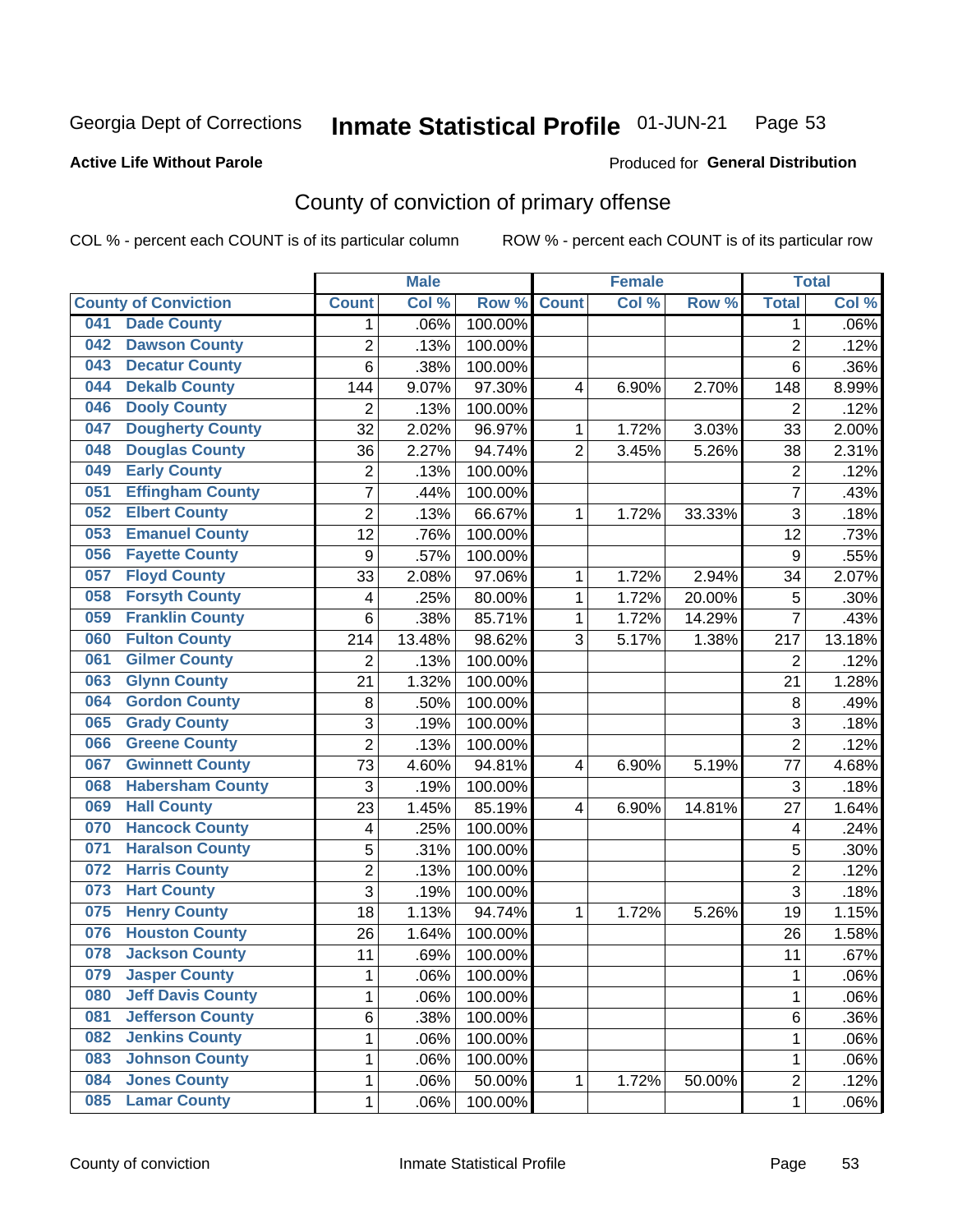#### Inmate Statistical Profile 01-JUN-21 Page 54

### **Active Life Without Parole**

## **Produced for General Distribution**

## County of conviction of primary offense

COL % - percent each COUNT is of its particular column

|                  |                             |                 | <b>Male</b> |                  |                | <b>Female</b> |        | <b>Total</b>   |       |
|------------------|-----------------------------|-----------------|-------------|------------------|----------------|---------------|--------|----------------|-------|
|                  | <b>County of Conviction</b> | <b>Count</b>    | Col %       | Row <sup>%</sup> | <b>Count</b>   | Col %         | Row %  | <b>Total</b>   | Col % |
| 086              | <b>Lanier County</b>        | 2               | .13%        | 100.00%          |                |               |        | 2              | .12%  |
| 087              | <b>Laurens County</b>       | 4               | .25%        | 100.00%          |                |               |        | 4              | .24%  |
| 088              | <b>Lee County</b>           | 4               | .25%        | 100.00%          |                |               |        | 4              | .24%  |
| 089              | <b>Liberty County</b>       | $\overline{7}$  | .44%        | 100.00%          |                |               |        | $\overline{7}$ | .43%  |
| 091              | <b>Long County</b>          | 5               | .31%        | 100.00%          |                |               |        | 5              | .30%  |
| 092              | <b>Lowndes County</b>       | 7               | .44%        | 100.00%          |                |               |        | $\overline{7}$ | .43%  |
| 093              | <b>Lumpkin County</b>       | 1               | .06%        | 100.00%          |                |               |        | 1              | .06%  |
| 095              | <b>Madison County</b>       | 3               | .19%        | 100.00%          |                |               |        | 3              | .18%  |
| 096              | <b>Marion County</b>        | 1               | .06%        | 100.00%          |                |               |        | 1              | .06%  |
| 097              | <b>Mcduffie County</b>      | 3               | .19%        | 100.00%          |                |               |        | 3              | .18%  |
| 099              | <b>Meriwether County</b>    | $\overline{2}$  | .13%        | 100.00%          |                |               |        | $\overline{2}$ | .12%  |
| 100              | <b>Miller County</b>        | 1               | .06%        | 100.00%          |                |               |        | $\mathbf{1}$   | .06%  |
| 101              | <b>Mitchell County</b>      | 3               | .19%        | 100.00%          |                |               |        | 3              | .18%  |
| 102              | <b>Monroe County</b>        | 7               | .44%        | 100.00%          |                |               |        | $\overline{7}$ | .43%  |
| 104              | <b>Morgan County</b>        | 1               | .06%        | 100.00%          |                |               |        | 1              | .06%  |
| 105              | <b>Murray County</b>        | 5               | .31%        | 100.00%          |                |               |        | 5              | .30%  |
| 106              | <b>Muscogee County</b>      | 47              | 2.96%       | 97.92%           | 1              | 1.72%         | 2.08%  | 48             | 2.92% |
| 107              | <b>Newton County</b>        | 16              | 1.01%       | 88.89%           | $\overline{2}$ | 3.45%         | 11.11% | 18             | 1.09% |
| 108              | <b>Oconee County</b>        | 1               | .06%        | 100.00%          |                |               |        | 1              | .06%  |
| 109              | <b>Oglethorpe County</b>    | $\overline{2}$  | .13%        | 100.00%          |                |               |        | $\overline{2}$ | .12%  |
| 110              | <b>Paulding County</b>      | 6               | .38%        | 100.00%          |                |               |        | 6              | .36%  |
| 111              | <b>Peach County</b>         | 4               | .25%        | 100.00%          |                |               |        | 4              | .24%  |
| $\overline{112}$ | <b>Pickens County</b>       | $\overline{2}$  | .13%        | 100.00%          |                |               |        | $\overline{2}$ | .12%  |
| $\overline{113}$ | <b>Pierce County</b>        | $\overline{2}$  | .13%        | 100.00%          |                |               |        | $\overline{2}$ | .12%  |
| 114              | <b>Pike County</b>          | 2               | .13%        | 50.00%           | $\overline{2}$ | 3.45%         | 50.00% | 4              | .24%  |
| $\overline{115}$ | <b>Polk County</b>          | 6               | .38%        | 100.00%          |                |               |        | 6              | .36%  |
| $\overline{116}$ | <b>Pulaski County</b>       | 1               | .06%        | 100.00%          |                |               |        | 1              | .06%  |
| 117              | <b>Putnam County</b>        | $\overline{7}$  | .44%        | 100.00%          |                |               |        | $\overline{7}$ | .43%  |
| 119              | <b>Rabun County</b>         | 1               | .06%        | 100.00%          |                |               |        | 1              | .06%  |
| 120              | <b>Randolph County</b>      | $\overline{2}$  | .13%        | 100.00%          |                |               |        | $\overline{2}$ | .12%  |
| 121              | <b>Richmond County</b>      | 78              | 4.91%       | 96.30%           | 3              | 5.17%         | 3.70%  | 81             | 4.92% |
| 122              | <b>Rockdale County</b>      | $\overline{10}$ | .63%        | 100.00%          |                |               |        | 10             | .61%  |
| 125              | <b>Seminole County</b>      | $\overline{2}$  | .13%        | 100.00%          |                |               |        | $\overline{2}$ | .12%  |
| $\overline{126}$ | <b>Spalding County</b>      | 14              | .88%        | 100.00%          |                |               |        | 14             | .85%  |
| 127              | <b>Stephens County</b>      | 3               | .19%        | 100.00%          |                |               |        | 3              | .18%  |
| 129              | <b>Sumter County</b>        | 5               | .31%        | 100.00%          |                |               |        | $\overline{5}$ | .30%  |
| 131              | <b>Taliaferro County</b>    | 1               | .06%        | 100.00%          |                |               |        | 1              | .06%  |
|                  | <b>132 Tattnall County</b>  | $\overline{2}$  | .13%        | 66.67%           | 1              | 1.72%         | 33.33% | 3              | .18%  |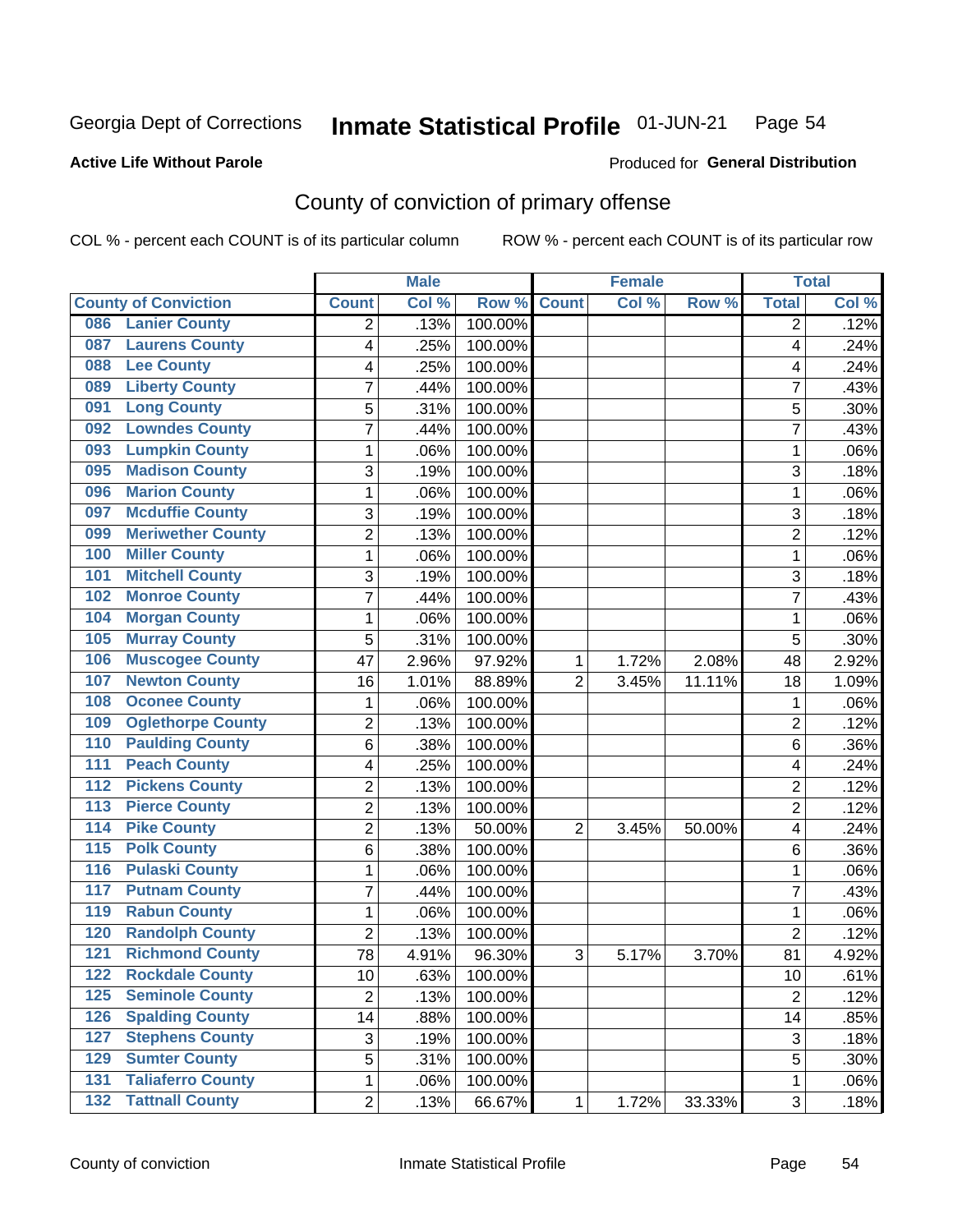#### Inmate Statistical Profile 01-JUN-21 Page 55

**Active Life Without Parole** 

Produced for General Distribution

## County of conviction of primary offense

COL % - percent each COUNT is of its particular column

|                                 |              | <b>Male</b> |         |                 | <b>Female</b> |        |                | <b>Total</b> |
|---------------------------------|--------------|-------------|---------|-----------------|---------------|--------|----------------|--------------|
| <b>County of Conviction</b>     | <b>Count</b> | Col %       | Row %   | <b>Count</b>    | Col %         | Row %  | <b>Total</b>   | Col %        |
| <b>133 Taylor County</b>        |              | .06%        | 100.00% |                 |               |        |                | .06%         |
| <b>Terrell County</b><br>135    | 3            | .19%        | 100.00% |                 |               |        | 3              | .18%         |
| <b>Thomas County</b><br>136     | 5            | .31%        | 100.00% |                 |               |        | 5              | .30%         |
| <b>Tift County</b><br>137       | 10           | .63%        | 100.00% |                 |               |        | 10             | .61%         |
| <b>Toombs County</b><br>138     | 12           | .76%        | 100.00% |                 |               |        | 12             | .73%         |
| <b>Towns County</b><br>139      |              | .06%        | 100.00% |                 |               |        |                | .06%         |
| <b>Treutlen County</b><br>140   | 5            | .31%        | 100.00% |                 |               |        | 5              | .30%         |
| <b>Troup County</b><br>141      | 10           | .63%        | 90.91%  | 1               | 1.72%         | 9.09%  | 11             | .67%         |
| <b>Turner County</b><br>142     | 2            | .13%        | 100.00% |                 |               |        | 2              | .12%         |
| <b>Twiggs County</b><br>143     | 1            | .06%        | 100.00% |                 |               |        |                | .06%         |
| <b>Upson County</b><br>145      | 5            | .31%        | 100.00% |                 |               |        | 5              | .30%         |
| <b>Walker County</b><br>146     | 9            | .57%        | 90.00%  | 1               | 1.72%         | 10.00% | 10             | .61%         |
| <b>Walton County</b><br>147     | 22           | 1.39%       | 100.00% |                 |               |        | 22             | 1.34%        |
| <b>Ware County</b><br>148       | 17           | 1.07%       | 100.00% |                 |               |        | 17             | 1.03%        |
| <b>Warren County</b><br>149     | 3            | .19%        | 75.00%  |                 | 1.72%         | 25.00% | 4              | .24%         |
| <b>Washington County</b><br>150 | 4            | .25%        | 100.00% |                 |               |        | 4              | .24%         |
| <b>Wayne County</b><br>151      | 12           | .76%        | 100.00% |                 |               |        | 12             | .73%         |
| <b>White County</b><br>154      | 1            | .06%        | 100.00% |                 |               |        | 1              | .06%         |
| <b>Whitfield County</b><br>155  | 13           | .82%        | 92.86%  | 1               | 1.72%         | 7.14%  | 14             | .85%         |
| <b>Wilkes County</b><br>157     | 2            | .13%        | 100.00% |                 |               |        | $\overline{2}$ | .12%         |
| <b>Worth County</b><br>159      | 1            | .06%        | 100.00% |                 |               |        |                | .06%         |
| <b>Total Rported</b>            | 1,588        | 100%        | 96.48%  | $\overline{58}$ | 100%          | 3.52%  | 1,646          | 100%         |

| тес.   |      |    |      |
|--------|------|----|------|
| $\sim$ | ,588 | ວດ | .646 |

| Mode (most frequent) | <b>Fulton County</b> | <b>Clayton County</b> | <b>Fulton County</b> |
|----------------------|----------------------|-----------------------|----------------------|
|----------------------|----------------------|-----------------------|----------------------|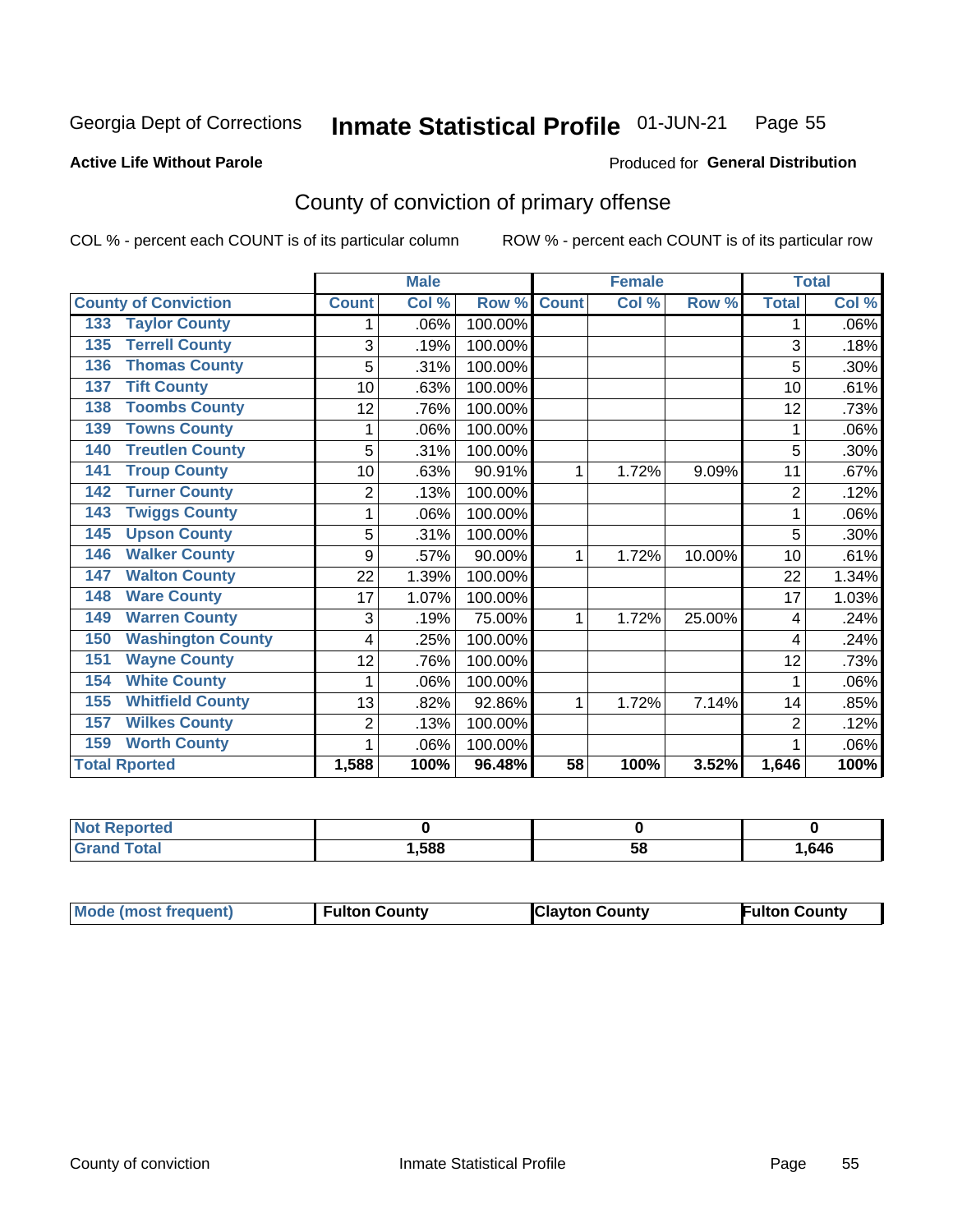## **Georgia Dept of Corrections Active Life Without Parole**

### Inmate Statistical Profile 01-JUN-21 Page 56

Produced for General Distribution

## Circuit of conviction of primary offense

COL % - percent each COUNT is of its particular column ROW % - percent each COUNT is of its particular row

|                         |                                 | <b>Male</b>    |        | <b>Female</b> |                         |       | <b>Total</b> |                 |        |
|-------------------------|---------------------------------|----------------|--------|---------------|-------------------------|-------|--------------|-----------------|--------|
|                         | <b>Circuit of Conviction</b>    | <b>Count</b>   | Col %  | Row %         | <b>Count</b>            | Col % | Row %        | <b>Total</b>    | Col %  |
| 1                       | <b>Alapaha Circuit</b>          | 14             | .89%   | 100.00%       |                         |       |              | 14              | .86%   |
| $\overline{2}$          | <b>Alcovy Circuit</b>           | 38             | 2.41%  | 95.00%        | $\overline{2}$          | 3.57% | 5.00%        | 40              | 2.45%  |
| $\overline{\mathbf{3}}$ | <b>Atlanta Circuit</b>          | 214            | 13.59% | 98.62%        | 3                       | 5.36% | 1.38%        | 217             | 13.30% |
| 4                       | <b>Atlantic Circuit</b>         | 15             | .95%   | 93.75%        | $\mathbf{1}$            | 1.79% | 6.25%        | 16              | .98%   |
| $\overline{5}$          | <b>Augusta Circuit</b>          | 101            | 6.41%  | 95.28%        | 5                       | 8.93% | 4.72%        | 106             | 6.50%  |
| $\overline{6}$          | <b>Blue Ridge Circuit</b>       | 10             | .63%   | 100.00%       |                         |       |              | 10              | .61%   |
| 7                       | <b>Brunswick Circuit</b>        | 45             | 2.86%  | 100.00%       |                         |       |              | 45              | 2.76%  |
| 8                       | <b>Chattahoochee Circuit</b>    | 51             | 3.24%  | 98.08%        | 1                       | 1.79% | 1.92%        | 52              | 3.19%  |
| $\overline{9}$          | <b>Cherokee Circuit</b>         | 17             | 1.08%  | 94.44%        | 1                       | 1.79% | 5.56%        | 18              | 1.10%  |
| 10                      | <b>Clayton Circuit</b>          | 75             | 4.76%  | 93.75%        | 5                       | 8.93% | 6.25%        | 80              | 4.90%  |
| $\overline{11}$         | <b>Cobb Circuit</b>             | 69             | 4.38%  | 97.18%        | $\overline{2}$          | 3.57% | 2.82%        | 71              | 4.35%  |
| $\overline{12}$         | <b>Conasauga Circuit</b>        | 18             | 1.14%  | 94.74%        | $\mathbf{1}$            | 1.79% | 5.26%        | 19              | 1.16%  |
| $\overline{13}$         | <b>Cordele Circuit</b>          | 16             | 1.02%  | 100.00%       |                         |       |              | 16              | .98%   |
| $\overline{14}$         | <b>Coweta Circuit</b>           | 26             | 1.65%  | 96.30%        | $\mathbf{1}$            | 1.79% | 3.70%        | 27              | 1.66%  |
| $\overline{15}$         | <b>Dougherty Circuit</b>        | 32             | 2.03%  | 96.97%        | $\mathbf{1}$            | 1.79% | 3.03%        | 33              | 2.02%  |
| 16                      | <b>Dublin Circuit</b>           | 11             | .70%   | 100.00%       |                         |       |              | 11              | .67%   |
| $\overline{17}$         | <b>Eastern Circuit</b>          | 67             | 4.25%  | 97.10%        | $\overline{2}$          | 3.57% | 2.90%        | 69              | 4.23%  |
| $\overline{18}$         | <b>Flint Circuit</b>            | 18             | 1.14%  | 94.74%        | $\mathbf{1}$            | 1.79% | 5.26%        | 19              | 1.16%  |
| 19                      | <b>Griffin Circuit</b>          | 30             | 1.90%  | 93.75%        | $\overline{2}$          | 3.57% | 6.25%        | 32              | 1.96%  |
| 20                      | <b>Gwinnett Circuit</b>         | 73             | 4.63%  | 94.81%        | $\overline{4}$          | 7.14% | 5.19%        | 77              | 4.72%  |
| $\overline{21}$         | <b>Houston Circuit</b>          | 26             | 1.65%  | 100.00%       |                         |       |              | 26              | 1.59%  |
| $\overline{22}$         | <b>Lookout Mountain Circuit</b> | 15             | .95%   | 88.24%        | $\overline{2}$          | 3.57% | 11.76%       | 17              | 1.04%  |
| 23                      | <b>Macon Circuit</b>            | 49             | 3.11%  | 96.08%        | $\overline{2}$          | 3.57% | 3.92%        | 51              | 3.13%  |
| $\overline{24}$         | <b>Middle Circuit</b>           | 37             | 2.35%  | 100.00%       |                         |       |              | 37              | 2.27%  |
| $\overline{25}$         | <b>Mountain Circuit</b>         | $\overline{7}$ | .44%   | 100.00%       |                         |       |              | $\overline{7}$  | .43%   |
| 26                      | <b>Northeastern Circuit</b>     | 25             | 1.59%  | 86.21%        | $\overline{\mathbf{4}}$ | 7.14% | 13.79%       | 29              | 1.78%  |
| $\overline{27}$         | <b>Northern Circuit</b>         | 16             | 1.02%  | 88.89%        | $\overline{2}$          | 3.57% | 11.11%       | 18              | 1.10%  |
| 28                      | <b>Ocmulgee Circuit</b>         | 22             | 1.40%  | 95.65%        | $\mathbf{1}$            | 1.79% | 4.35%        | 23              | 1.41%  |
| 29                      | <b>Oconee Circuit</b>           | $\overline{2}$ | .13%   | 100.00%       |                         |       |              | $\overline{2}$  | .12%   |
| 30                      | <b>Ogeechee Circuit</b>         | 16             | 1.02%  | 94.12%        | $\mathbf 1$             | 1.79% | 5.88%        | 17              | 1.04%  |
| $\overline{31}$         | <b>Pataula Circuit</b>          | 11             | .70%   | 100.00%       |                         |       |              | 11              | .67%   |
| 32                      | <b>Piedmont Circuit</b>         | 21             | 1.33%  | 100.00%       |                         |       |              | 21              | 1.29%  |
| 33                      | <b>Rome Circuit</b>             | 33             | 2.10%  | 97.06%        | $\mathbf 1$             | 1.79% | 2.94%        | 34              | 2.08%  |
| 34                      | <b>South Georgia Circuit</b>    | 16             | 1.02%  | 100.00%       |                         |       |              | 16              | .98%   |
| 35                      | <b>Southern Circuit</b>         | 17             | 1.08%  | 100.00%       |                         |       |              | 17              | 1.04%  |
| 36                      | <b>Southwestern Circuit</b>     | 9              | .57%   | 100.00%       |                         |       |              | 9               | .55%   |
| 37                      | <b>Stone Mountain Circuit</b>   | 144            | 9.14%  | 97.30%        | 4                       | 7.14% | 2.70%        | 148             | 9.07%  |
| 38                      | <b>Tallapoosa Circuit</b>       | 11             | .70%   | 100.00%       |                         |       |              | 11              | .67%   |
| 39                      | <b>Tifton Circuit</b>           | 13             | .83%   | 100.00%       |                         |       |              | 13              | .80%   |
| 40                      | <b>Toombs Circuit</b>           | 9              | .57%   | 90.00%        | $\mathbf{1}$            | 1.79% | 10.00%       | 10 <sub>1</sub> | .61%   |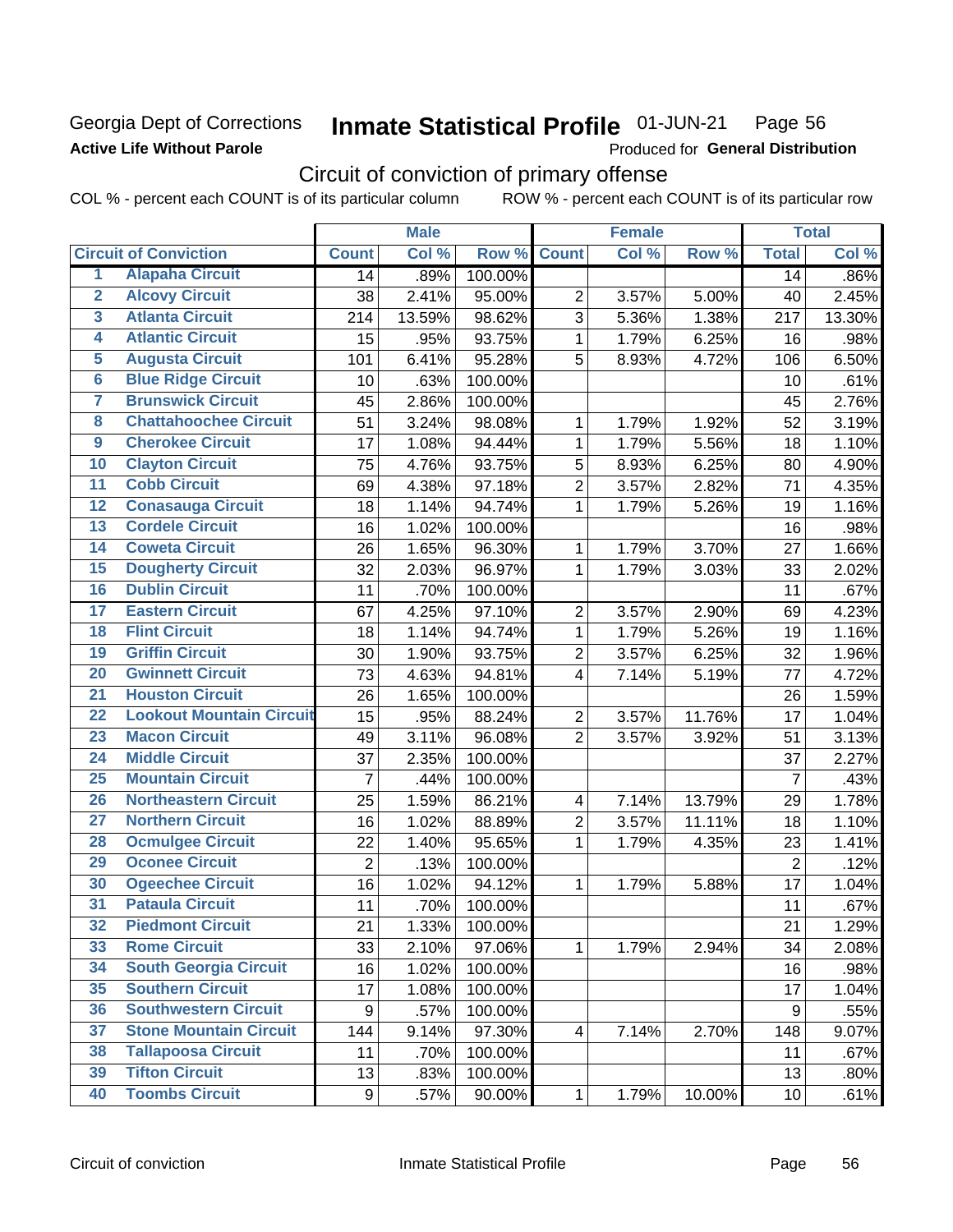## **Georgia Dept of Corrections Active Life Without Parole**

### Inmate Statistical Profile 01-JUN-21 Page 57

Produced for General Distribution

## Circuit of conviction of primary offense

COL % - percent each COUNT is of its particular column ROW % - percent each COUNT is of its particular row

|    |                                  |              | <b>Male</b>    |         |                | <b>Female</b> |        |              | <b>Total</b>   |
|----|----------------------------------|--------------|----------------|---------|----------------|---------------|--------|--------------|----------------|
|    | <b>Circuit of Conviction</b>     | <b>Count</b> | Col %          | Row %   | <b>Count</b>   | Col %         | Row %  | <b>Total</b> | Col %          |
| 41 | <b>Waycross Circuit</b>          | 37           | 2.35%          | 94.87%  | $\overline{2}$ | 3.57%         | 5.13%  | 39           | 2.39%          |
| 42 | <b>Western Circuit</b>           | 25           | 1.59%          | 96.15%  |                | 1.79%         | 3.85%  | 26           | 1.59%          |
| 43 | <b>Rockdale Circuit</b>          | 10           | .63%           | 100.00% |                |               |        | 10           | .61%           |
| 44 | <b>Douglas Circuit</b>           | 36           | 2.29%          | 94.74%  | 2              | 3.57%         | 5.26%  | 38           | 2.33%          |
| 45 | <b>Appalachian Circuit</b>       | 4            | .25%           | 100.00% |                |               |        | 4            | .25%           |
| 46 | <b>Enotah Circuit</b>            | 3            | .19%           | 100.00% |                |               |        | 3            | .18%           |
| 47 | <b>Bell-Forsyth J.C.</b>         | 4            | .25%           | 80.00%  |                | 1.79%         | 20.00% | 5            | .31%           |
| 48 | <b>Towaliga Judicial Circuit</b> | 11           | .70%           | 100.00% |                |               |        | 11           | .67%           |
| 49 | <b>Paulding Circuit</b>          | 6            | .38%           | 100.00% |                |               |        | 6            | .37%           |
|    | <b>Total Rported</b>             | 1,575        | 100%           | 96.57%  | 56             | 100%          | 3.43%  | 1,631        | 100%           |
|    | <b>Not Reported</b>              |              | 13             |         |                | $\mathbf{2}$  |        |              | 15             |
|    | <b>Grand Total</b>               |              | 1,588          |         | 58<br>1,646    |               |        |              |                |
|    | <b>Mode (most frequent)</b>      |              | <b>Atlanta</b> |         |                | Augusta       |        |              | <b>Atlanta</b> |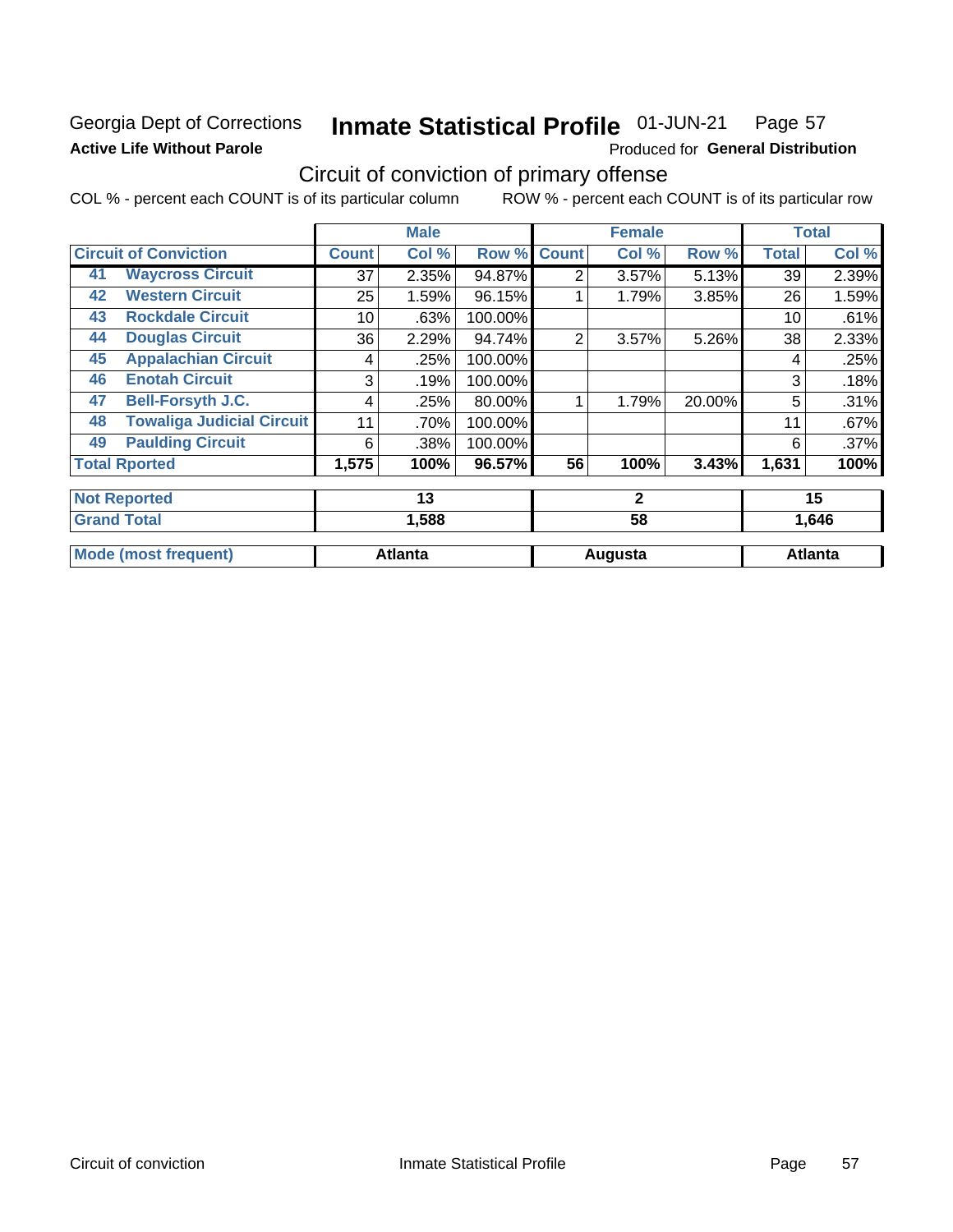## **Active Life Without Parole**

### Produced for General Distribution

## Years served (jail + prison) in this incarceration

COL % - percent each COUNT is of its particular column

|                       | <b>Male</b>  |       | <b>Female</b>    |                         |        | <b>Total</b> |                 |        |
|-----------------------|--------------|-------|------------------|-------------------------|--------|--------------|-----------------|--------|
| <b>Years Served</b>   | <b>Count</b> | Col % | Row <sup>%</sup> | <b>Count</b>            | Col %  | Row %        | <b>Total</b>    | Col %  |
| Less than one year    | 11           | 0.69% | 100.00%          |                         |        |              | $\overline{11}$ | 0.67%  |
| 1 to 1.99 years       | 23           | 1.45% | 100.00%          |                         |        |              | 23              | 1.40%  |
| 2 to 2.99 years       | 58           | 3.65% | 96.67%           | $\overline{2}$          | 3.45%  | 3.33%        | 60              | 3.65%  |
| 3 to 3.99 years       | 86           | 5.42% | 95.56%           | 4                       | 6.90%  | 4.44%        | 90              | 5.47%  |
| 4 to 4.99 years       | 111          | 6.99% | 96.52%           | 4                       | 6.90%  | 3.48%        | 115             | 6.99%  |
| 5 to 5.99 years       | 125          | 7.87% | 96.15%           | 5                       | 8.62%  | 3.85%        | 130             | 7.90%  |
| 6 to 6.99 years       | 124          | 7.81% | 94.66%           | 7                       | 12.07% | 5.34%        | 131             | 7.96%  |
| 7 to 7.99 years       | 108          | 6.80% | 95.58%           | 5                       | 8.62%  | 4.42%        | 113             | 6.87%  |
| 8 to 8.99 years       | 111          | 6.99% | 93.28%           | 8                       | 13.79% | 6.72%        | 119             | 7.23%  |
| 9 to 9.99 years       | 95           | 5.98% | 94.06%           | 6                       | 10.34% | 5.94%        | 101             | 6.14%  |
| 10 to 10.99 years     | 93           | 5.86% | 96.88%           | 3                       | 5.17%  | 3.13%        | 96              | 5.83%  |
| 11 to 11.99 years     | 56           | 3.53% | 96.55%           | $\overline{2}$          | 3.45%  | 3.45%        | 58              | 3.52%  |
| 12 to 12.99 years     | 39           | 2.46% | 97.50%           | 1                       | 1.72%  | 2.50%        | 40              | 2.43%  |
| 13 to 13.99 years     | 52           | 3.27% | 98.11%           | $\mathbf{1}$            | 1.72%  | 1.89%        | 53              | 3.22%  |
| 14 to 14.99 years     | 28           | 1.76% | 93.33%           | $\overline{\mathbf{c}}$ | 3.45%  | 6.67%        | 30              | 1.82%  |
| 15 to 15.99 years     | 32           | 2.02% | 96.97%           | $\mathbf 1$             | 1.72%  | 3.03%        | 33              | 2.00%  |
| 16 to 16.99 years     | 30           | 1.89% | 100.00%          |                         |        |              | 30              | 1.82%  |
| 17 to 17.99 years     | 36           | 2.27% | 100.00%          |                         |        |              | 36              | 2.19%  |
| 18 to 18.99 years     | 41           | 2.58% | 91.11%           | $\overline{\mathbf{4}}$ | 6.90%  | 8.89%        | 45              | 2.73%  |
| 19 to 19.99 years     | 33           | 2.08% | 97.06%           | 1                       | 1.72%  | 2.94%        | 34              | 2.07%  |
| 20 to 20.99 years     | 43           | 2.71% | 100.00%          |                         |        |              | 43              | 2.61%  |
| 21 to 21.99 years     | 38           | 2.39% | 100.00%          |                         |        |              | 38              | 2.31%  |
| 22 to 22.99 years     | 28           | 1.76% | 96.55%           | 1                       | 1.72%  | 3.45%        | 29              | 1.76%  |
| 23 to 23.99 years     | 38           | 2.39% | 100.00%          |                         |        |              | 38              | 2.31%  |
| 24 to 24.99 years     | 40           | 2.52% | 97.56%           | 1                       | 1.72%  | 2.44%        | 41              | 2.49%  |
| 25 to 25.99 years     | 28           | 1.76% | 100.00%          |                         |        |              | 28              | 1.70%  |
| 26 to 26.99 years     | 25           | 1.57% | 100.00%          |                         |        |              | 25              | 1.52%  |
| 27 to 27.99 years     | 17           | 1.07% | 100.00%          |                         |        |              | 17              | 1.03%  |
| 28 to 28.99 years     | 10           | 0.63% | 100.00%          |                         |        |              | 10              | 0.61%  |
| 29 to 29.99 years     | 3            | 0.19% | 100.00%          |                         |        |              | 3               | 0.18%  |
| Thirty + years        | 26           | 1.64% | 100.00%          |                         |        |              | 26              | 1.58%  |
| <b>Total Reported</b> | 1,588        | 100%  | 96.48%           | $\overline{58}$         | 100%   | 3.52%        | 1,646           | 100.0% |

| <b>Not Reported</b> |       |    |       |
|---------------------|-------|----|-------|
| <b>Grand Total</b>  | 1,588 | 58 | 1,646 |
|                     |       |    |       |

| Mean<br>(average)    | 11.76           | 9.3               | 11.67                   |
|----------------------|-----------------|-------------------|-------------------------|
| Median (middle)      | 9.38            | 8.25              | 9.3                     |
| Mode (most frequent) | 9 to 9.99 years | 11 to 11.99 years | $\vert$ 9 to 9.99 years |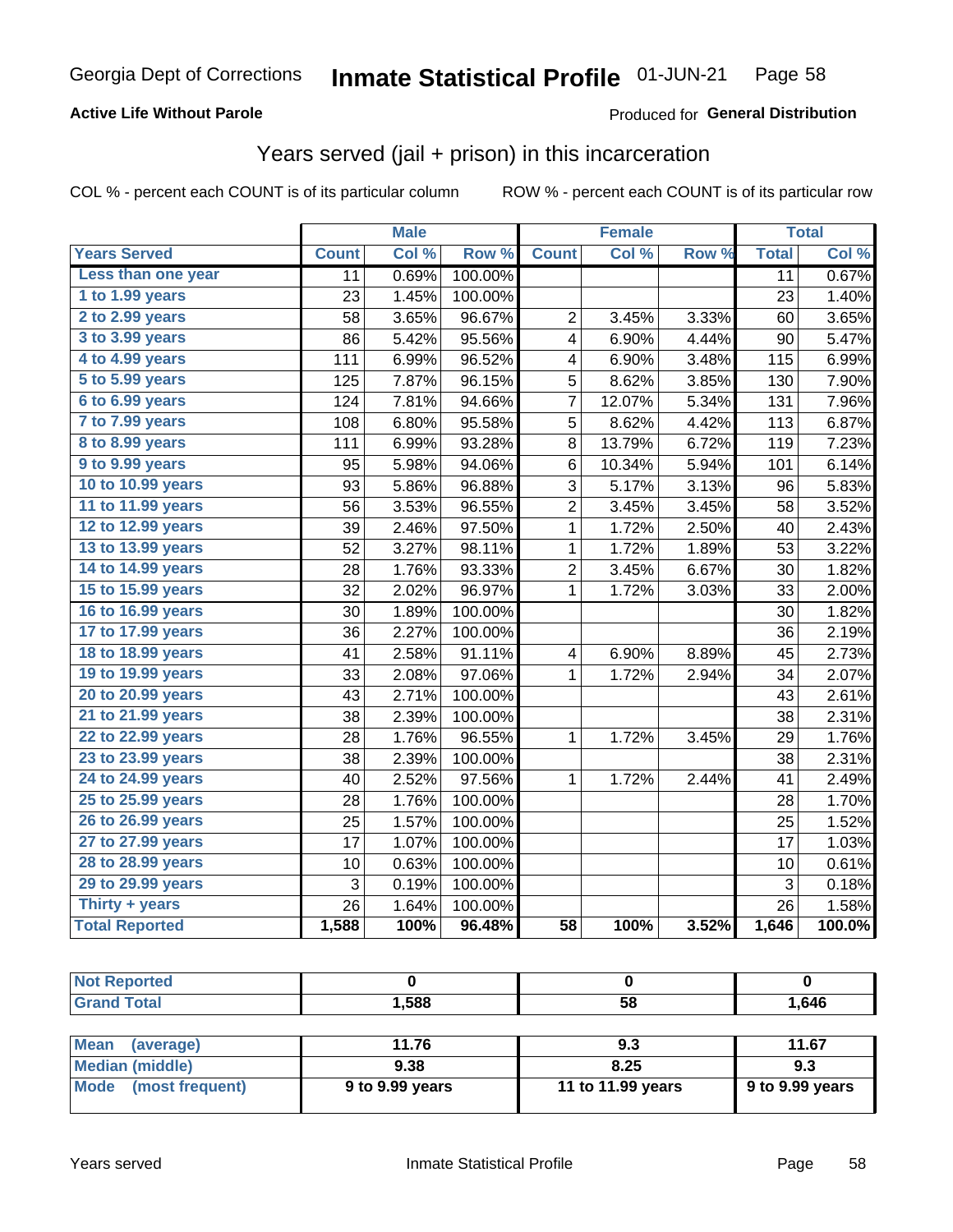#### Inmate Statistical Profile 01-JUN-21 Page 59

### **Active Life Without Parole**

Produced for General Distribution

## Results of most recent HIV tests

COL % - percent each COUNT is of its particular column

|                         | <b>Male</b>  |        |        | <b>Female</b> |        |          | Total |        |
|-------------------------|--------------|--------|--------|---------------|--------|----------|-------|--------|
| <b>HIV Test Results</b> | <b>Count</b> | Col %  | Row %I | <b>Count</b>  | Col %  | Row %    | Total | Col %  |
| <b>Positive</b>         | 12           | 0.79%  | 92.31% |               | 1.85%  | $7.69\%$ | 13    | 0.83%  |
| <b>Negative</b>         | .505         | 99.21% | 96.60% | 53            | 98.15% | $3.40\%$ | .558  | 99.17% |
| <b>Total Reported</b>   | .517         | 100%   | 96.56% | 54            | 100%   | 3.44%    | 1,571 | 100%   |

| Not F<br><b>Reported</b> |      |    | --<br>. . |
|--------------------------|------|----|-----------|
| ota<br>$G$ ren           | ,588 | 58 | .646      |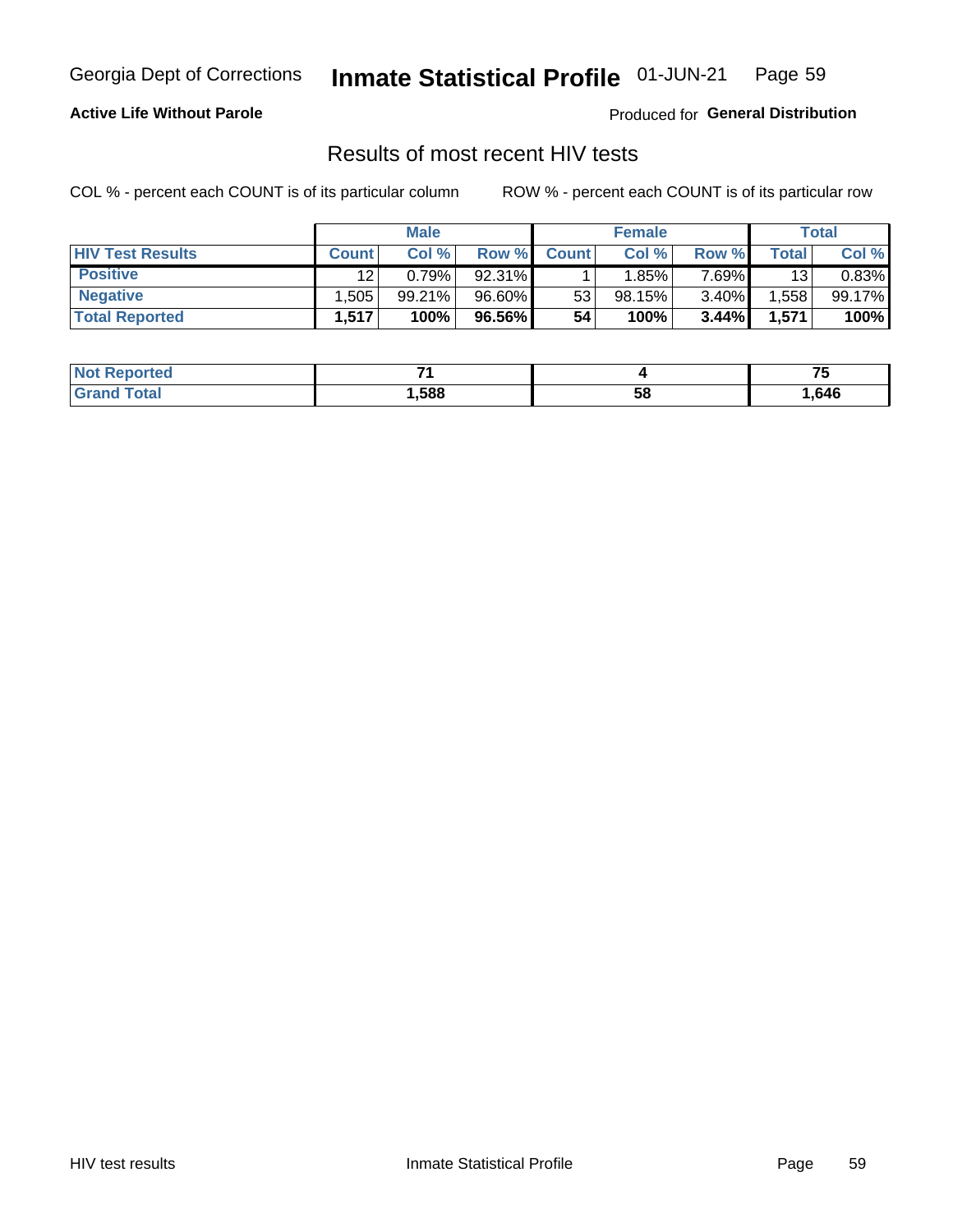## Georgia Dept of Corrections **Inmate Statistical Profile** 01-JUN-21 Page 60

### **Active Life Without Parole**

Produced for **General Distribution**

## Results of most recent tuberculosis test

COL % - percent each COUNT is of its particular column ROW % - percent each COUNT is of its particular row

|                                  | <b>Male</b>  |           |        | <b>Female</b> |           |          | Total        |        |
|----------------------------------|--------------|-----------|--------|---------------|-----------|----------|--------------|--------|
| <b>Tuberculosis Test Results</b> | <b>Count</b> | Col %     | Row %I | <b>Count</b>  | Col %     | Row %    | <b>Total</b> | Col %  |
| <b>Positive on current test</b>  | 287          | 18.29%    | 99.31% |               | $3.57\%$  | $0.69\%$ | 289          | 17.78% |
| <b>Negative</b>                  | .282         | $81.71\%$ | 95.96% | 54            | $96.43\%$ | 4.04%    | 1,336        | 82.22% |
| <b>Total Reported</b>            | .569         | 100%      | 96.55% | 56            | 100%      | 3.45%    | 1,625        | 100%   |

| <b>Not Reported</b> |      |    | n.<br>- - |
|---------------------|------|----|-----------|
| <b>Total</b><br>Gr2 | ,588 | Эō | .546،     |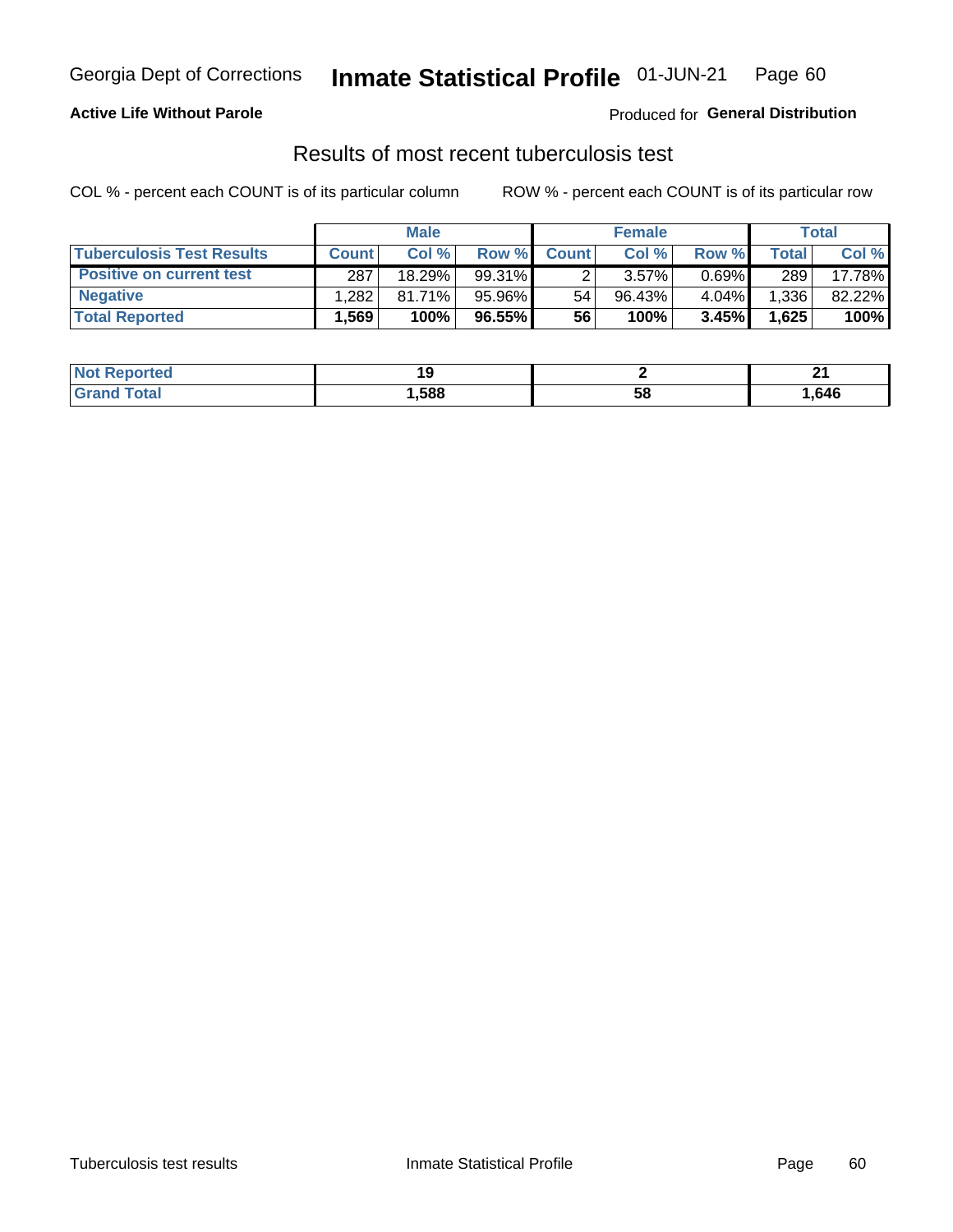## Georgia Dept of Corrections **Inmate Statistical Profile** 01-JUN-21 Page 61

### **Active Life Without Parole**

Produced for **General Distribution**

## Results of most recent syphilis test

COL % - percent each COUNT is of its particular column ROW % - percent each COUNT is of its particular row

|                                 | <b>Male</b>  |           |        | <b>Female</b> |           |          | Total  |        |
|---------------------------------|--------------|-----------|--------|---------------|-----------|----------|--------|--------|
| <b>Syphilis Test Results</b>    | <b>Count</b> | Col%      | Row %  | <b>Count</b>  | Col%      | Row %    | ⊤otal⊤ | Col %  |
| <b>Positive on current test</b> | 15           | 2.61%     | 93.75% |               | 9.09%     | $6.25\%$ | 16     | 2.74%  |
| <b>Negative</b>                 | 559          | $97.39\%$ | 98.24% | 10            | $90.91\%$ | 1.76%    | 569    | 97.26% |
| <b>Total Reported</b>           | 574          | 100%      | 98.12% | 11            | 100%      | 1.88%    | 585    | 100%   |

| <b>Not Reported</b> | 014.ا | . .<br>−. | 061,ا |
|---------------------|-------|-----------|-------|
| <b>Grand Total</b>  | ,588  | 58        | .,646 |